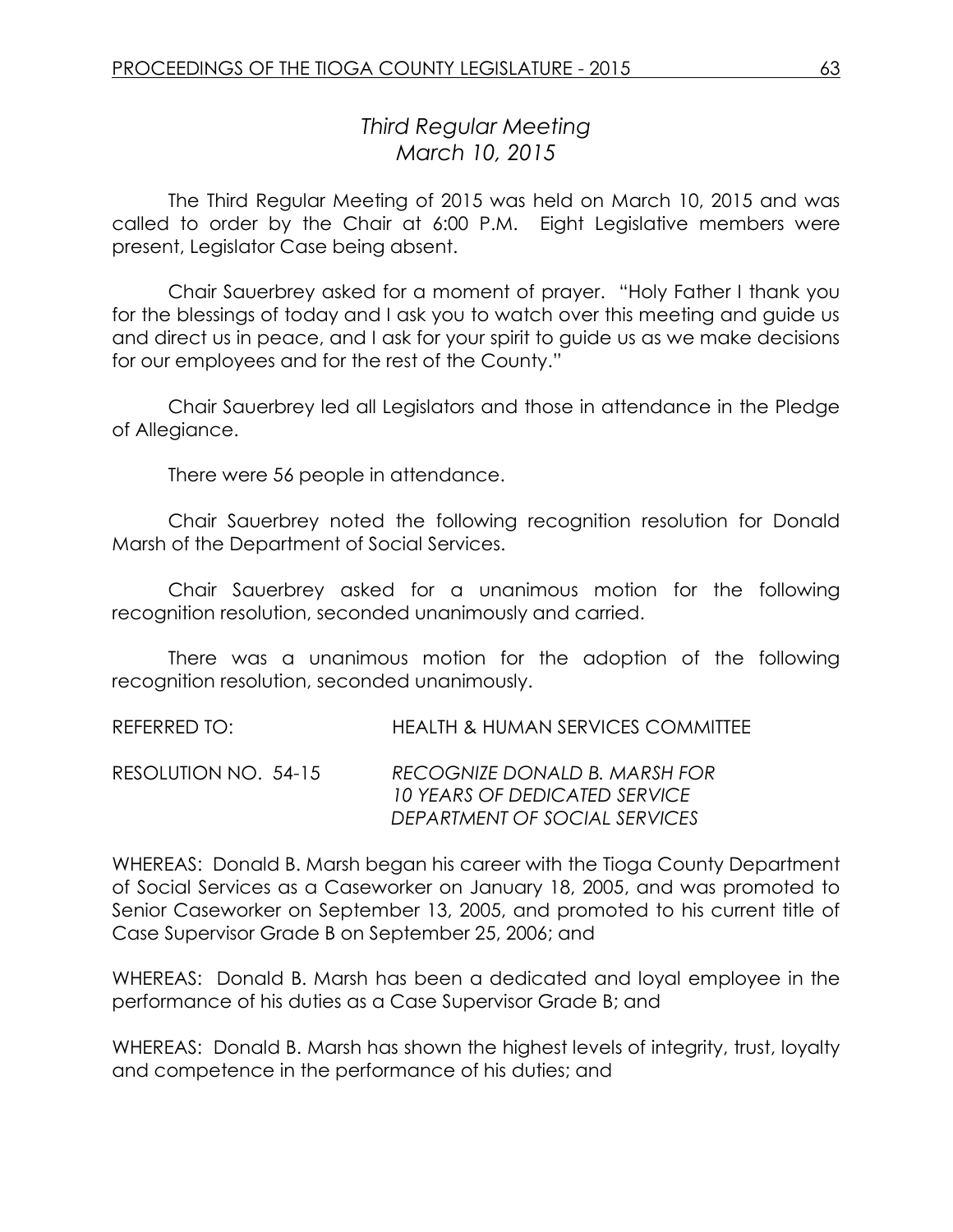## 64 PROCEEDINGS OF THE TIOGA COUNTY LEGISLATURE - 2015

WHEREAS: Donald B. Marsh will retire on March 23, 2015; now therefore be it

RESOLVED:That the Tioga County Legislature, on its own behalf, as well as on behalf of the citizens of Tioga County, express sincere gratitude to Donald B. Marsh for his ten years of dedicated and loyal service to the Tioga County Department of Social Services and its most vulnerable citizens; and be it further

RESOLVED: That this resolution be spread upon the minutes of this meeting and a certified copy be presented to this loyal, dedicated and outstanding employee, Donald B. Marsh.

#### ROLL CALL VOTE

Unanimously Yes – Legislators Sauerbrey, Monell, Roberts, Standinger, Sullivan, Weston, Hollenbeck, and Huttleston.

No – None.

Absent – Legislator Case.

#### RESOLUTION ADOPTED UNANIMOUSLY.

Gail Barton, Deputy Commissioner of Social Services spoke. "I know Don would appreciate this recognition if he were here. I hired Don I think about 10 years ago and what a great hire he was and has been. He started as a Caseworker and then became a Senior Caseworker, and then a Grade B Supervisor. Don is like a consonant professional. He has got a great work ethic, great dedication, loyalty, and compassion. People that work with and for Don have really enjoyed their time working with and for him, and we are going to really miss him. He has been a great exemplary employee and we wish him well in his retirement."

Arrah Richards of the Employee Recognition Committee presented the Employee of the 1st Quarter 2015 to Rebecca Fetherbay. "First I want to say on behalf of the Employee Recognition Committee thank you all for your continued support of this program. It has become more and more of a success, each quarter we get more and more nominations, and I tell you the hardest problem we have is choosing the best employee out of all of them. Loretta has been with us this first quarter and so she saw how many nominations we had, and there were plenty.

"I would like to recognize Rebecca Fetherbay as Employee of the 1st Quarter. Becky began working for Tioga County Department of Social Services in November of 1998 as a Social Welfare Examiner in the FSMA Unit. In February 2006 Becky was promoted to a Senior Social Welfare Examiner of the FSMA Unit.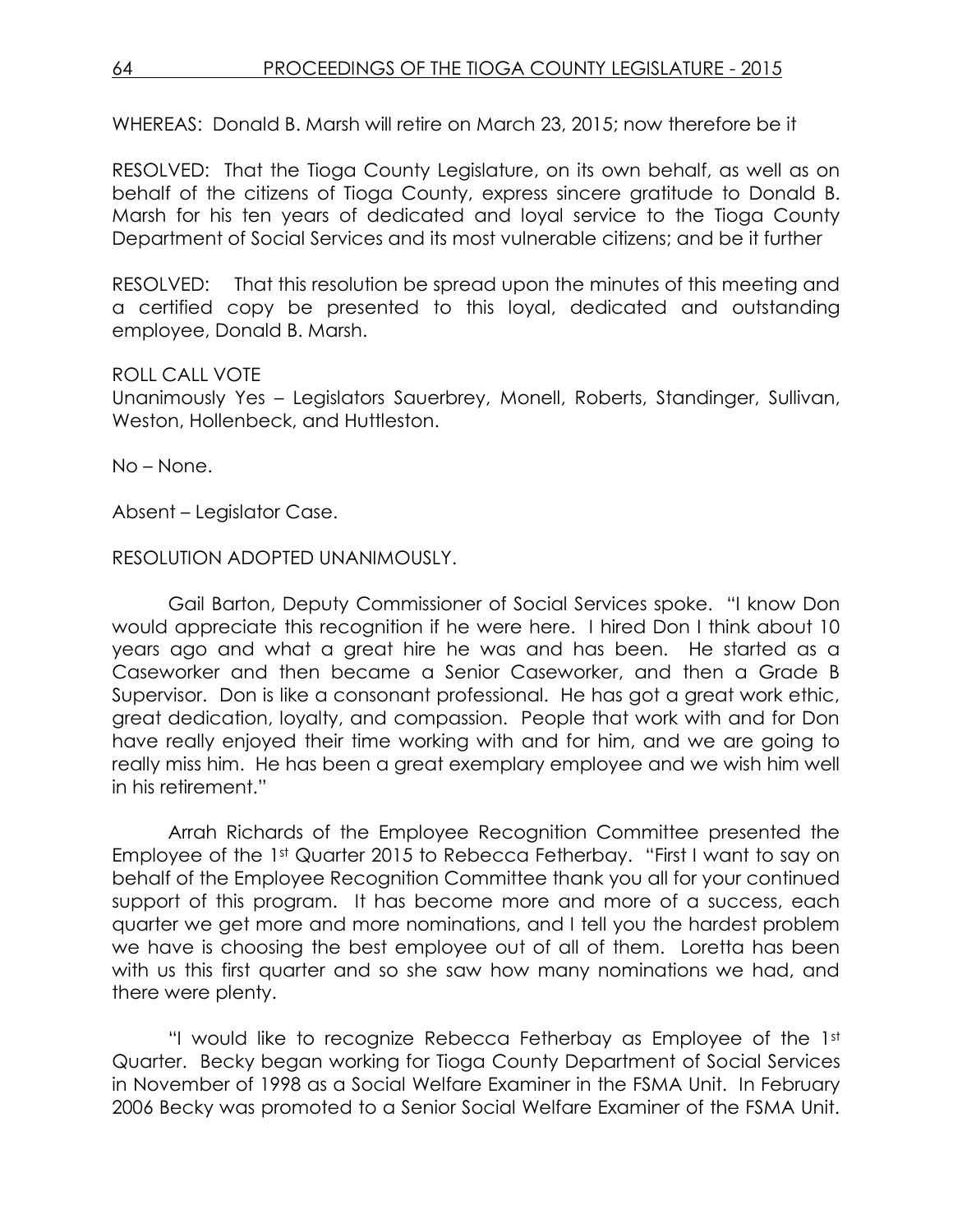In January of 2009 Becky was promoted to her current position as Principle Welfare Examiner of the FSMA Unit. Becky is well respected by staff and clients. She has repeatedly shown dedication to this agency and to the people of Tioga County as a whole, often working extra hours without complaint. Becky exemplifies the core values of this agency, which stands for community, compassion, ownership, one vision, respect, responsibility, and excellence equality.

"Becky's primary responsibilities as a Principle Welfare Examiner include supervising the FSMA Unit, delegating daily tasks, auditing SNAP and Medicaid cases, and most recently assisting in the processing of the Chronic Care Caseload. Becky is also currently serving as a CSEA Unit and Local Vice President. Becky knows the SNAP and Medicaid Programs in depth and if there is something she does not know she works diligently to find the answer. Becky makes sure to keep her staff up to date with program changes regarding SNAP and Medicaid, and is always willing to assist with questions from her staff.

"Becky is a leader. She was central to conversion to task based processing in the FMSA Unit. Becky has worked so hard to ensure this model is effective that she has previously been invited to other counties to assist them in making the transition to task based. Becky has one daughter Alissa and son-inlaw Joe Benjamin. She lives in Apalachin with her canine companions, Peanut and Max. Becky enjoys spending time with her family and is active in her church. In her spare time and when the weather allows she also enjoys outdoor activities. Congratulations Becky."

Legislator Standinger spoke. "I would just like to say that I am very appreciative of the employees of the county here. This is a well deserved award. Thank you."

Shawn Yetter, Commissioner of Social Services spoke. "I will not repeat everything that was in Becky's resolution because it certainly all is accurate and important. She is an exemplary employee for the Department and incredibly committed to the Department and the people that we serve. She is one of those folks that will put in all the extra time it takes to get the job done and she really has the vision of the organization at heart when she is knee deep in work at her desk making sure that people's benefits are being processed in a timely fashion so that they can get the things that they deserve and the things that they need in order to survive, and to make their children survive.

"I know that Becky's people really enjoy working for her and that is because she is respected, and that is such an important quality in a Supervisor. We have a great crew of Supervisors at the Department, one of which of course is Becky and she earns her employees respect because of the way she carries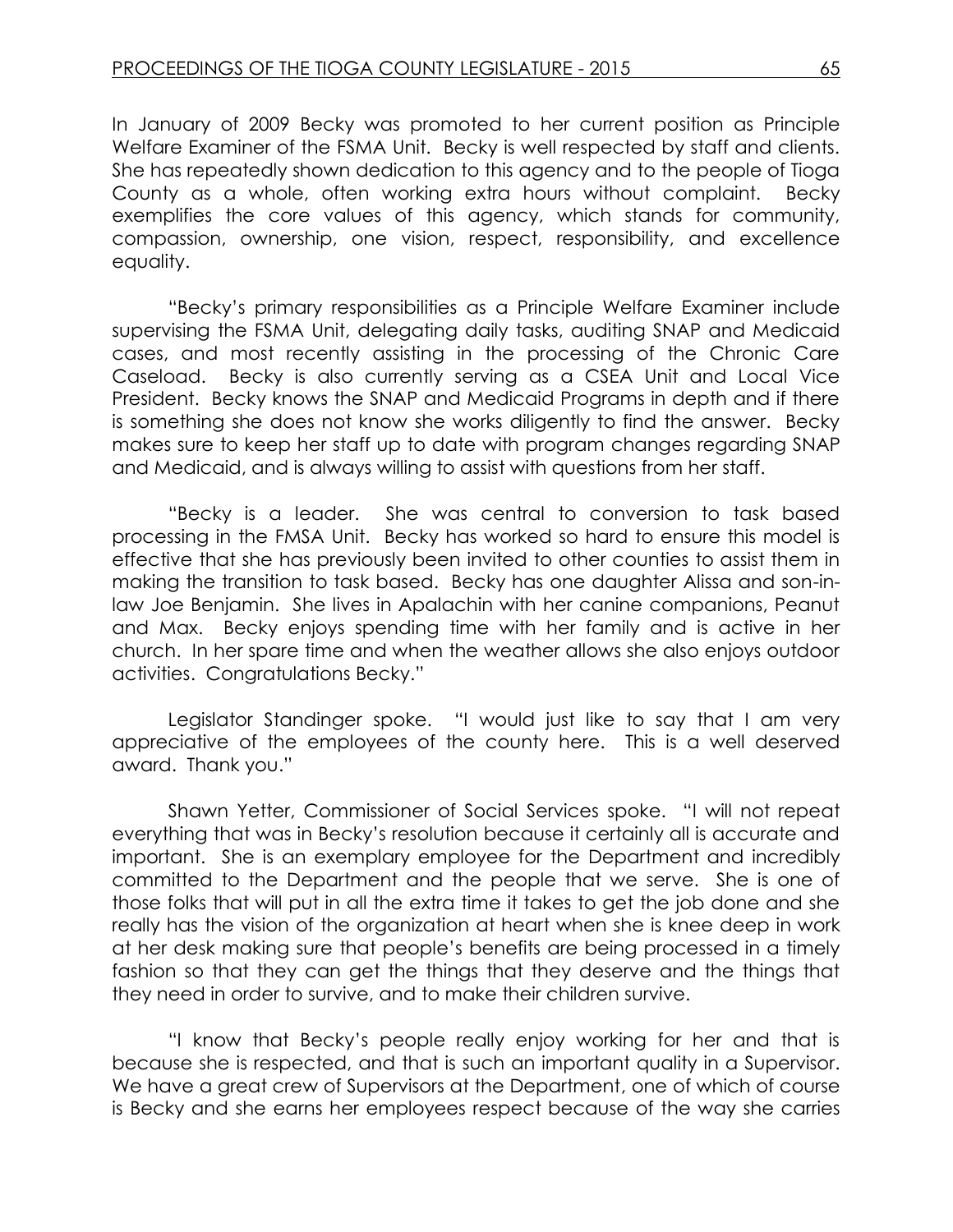herself. I compliment you on this award, I congratulate you, and this is extremely well deserved."

Rebecca Fetherbay spoke. "I would just like to thank the members of the Employee Recognition Committee for this award. I am just very fortunate that I work with individuals who are both dedicated and hard working. Our primary focus is helping the residents of Tioga County and I think across the Departments we work together to ensure that the needs are met. As Vice President of the CSEA Unit 8850, I would ask this Legislative body to recognize the dedication and hard work of these individuals by negotiating a fair and just contract. Thank you."

Chair Sauerbrey asked for a unanimous motion for the following two recognition resolutions, seconded unanimously and carried.

Legislator Hollenbeck read and presented the following recognition resolution to Mrs. Helen Penney.

There was a unanimous motion for the adoption of the following recognition resolution, seconded unanimously.

| REFERRED TO: I       | LEGISLATIVE WORKSESSION                                                           |
|----------------------|-----------------------------------------------------------------------------------|
| RESOLUTION NO. 55–15 | <b>RECOGNITION RESOLUTION</b><br>RECOGNIZING GEORGE PENNEY<br><b>POSTHUMOUSLY</b> |

WHEREAS: George Penney passed away on February 6, 2015; and

WHEREAS: The Tioga County Legislature would like to posthumously recognize Mr. Penney for his years of dedicated service as a Tioga County Legislator; and

WHEREAS: George was elected to the position of Tioga County Legislator on January 1, 2006 and served for three years until leaving office on December 31, 2008; and

WHEREAS: George served as Chair of the Administrative Services Committee and Personnel Committee, and also served as a member on the information Technology and Health & Human Services Committees; and

WHEREAS: George is survived by his wife, Helen; therefore be it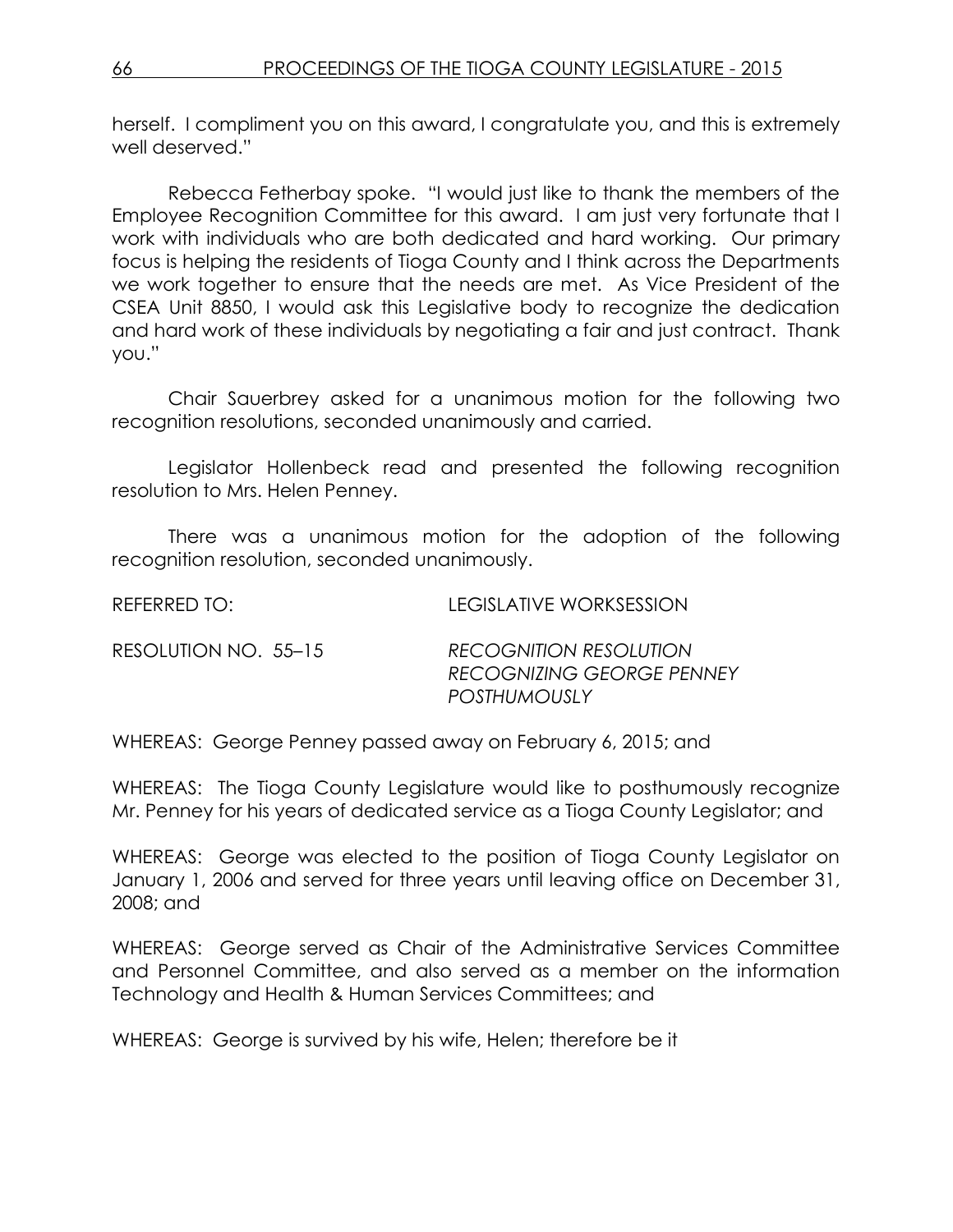RESOLVED: That the Tioga County Legislature, on its own behalf, as well as on behalf of the citizens of Tioga County, express sincere gratitude and recognize George Penney posthumously for his years of dedicated service to Tioga County as a Tioga County Legislator; and be it further

RESOLVED: That this resolution be spread upon the minutes of this meeting and a certified copy be presented to the family of George Penney.

#### ROLL CALL VOTE

Unanimously Yes – Legislators Sauerbrey, Monell, Roberts, Standinger, Sullivan, Weston, Hollenbeck, and Huttleston.

No – None.

Absent – Legislator Case.

#### RESOLUTION ADOPTED UNANIMOUSLY.

"Helen Penney spoke. "I am Helen Penney, I live in Apalachin. I was the wife of George Lee Penney. He cared about the people in the community and he served his Country in the Army Air Force. Government is not a spectator sport. While he did not always agree for the results that you came up with for the immediate time, he admired your courage in solving the present problems and your vision in looking for ways to give the services needed to our County at the least possible cost. He knew most County employees do their best. Thank you for serving our County and our people, and for honoring George Lee Penney. Thank you."

Chair Sauerbrey noted the following recognition resolution posthumously for Domenico D'Angelo.

There was a unanimous motion for the adoption of the following recognition resolution, seconded unanimously.

| RFFFRRFD TO:         | LEGISLATIVE WORKSESSION                                                               |
|----------------------|---------------------------------------------------------------------------------------|
| RESOLUTION NO. 56–15 | <b>RECOGNITION RESOLUTION</b><br>RECOGNIZING DOMENICO D'ANGELO<br><b>POSTHUMOUSLY</b> |
|                      |                                                                                       |

WHEREAS: Domenico D'Angelo passed away on February 10, 2015; and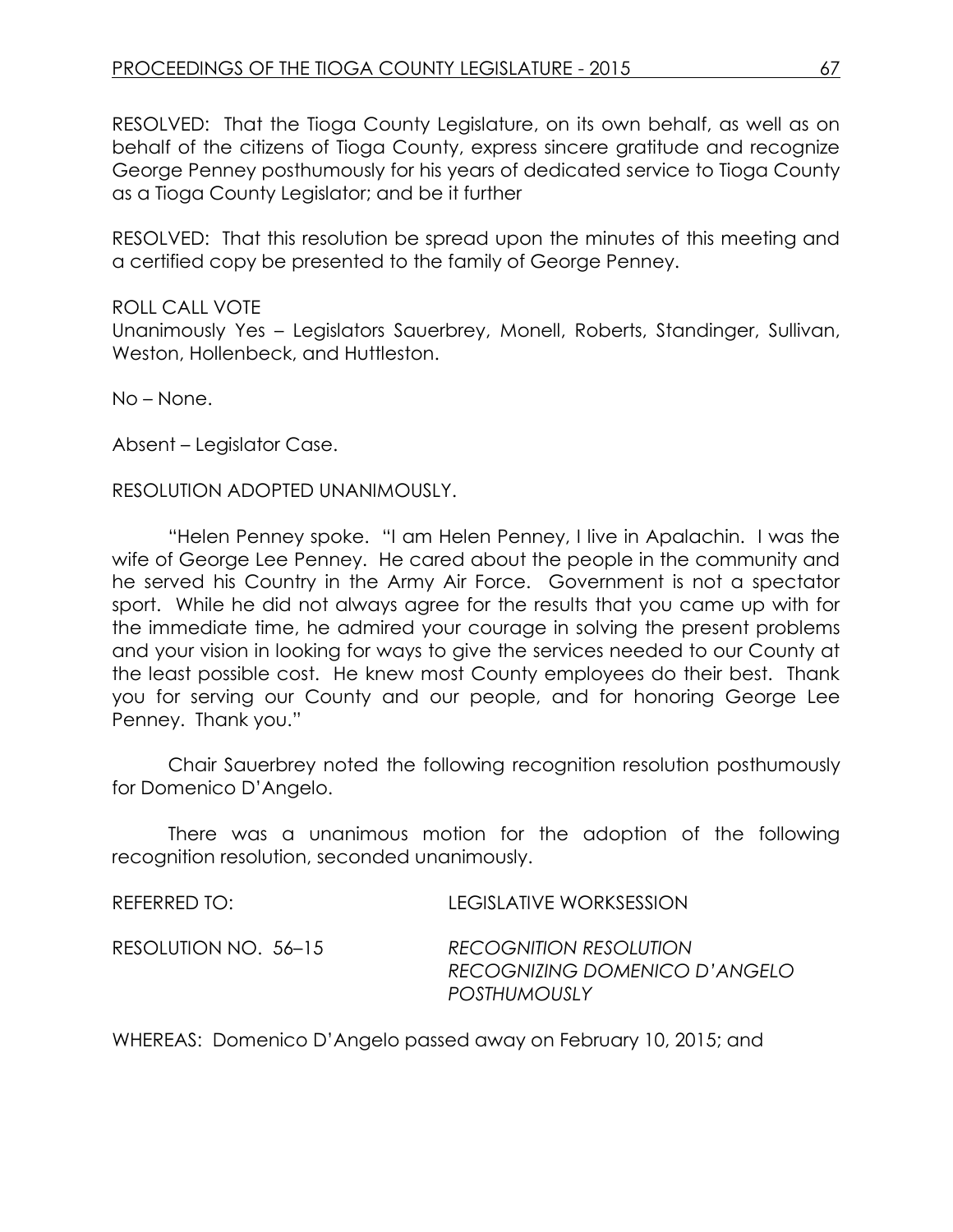WHEREAS: The Tioga County Legislature would like to posthumously recognize Mr. D'Angelo for his years of dedicated service as a Tioga County Legislator; and

WHEREAS: Dom was elected to the position of Tioga County Legislator on January 1, 1988 and served for 11 years until leaving office on December 31, 1998; and

WHEREAS: Dom served as Chair of the Legislature from 1996 until 1997; served on the Planning, Mental Health/Alcohol & Drug, Personnel Services and Information Systems, Legislative Support and Elections, and Real Property committees; and

WHEREAS: Dom is survived by his sons, Anthony and John; therefore be it

RESOLVED: That the Tioga County Legislature, on its own behalf, as well as on behalf of the citizens of Tioga County, express sincere gratitude and recognize Domenico D'Angelo posthumously for his years of dedicated service to Tioga County as a Tioga County Legislator; and be it further

RESOLVED: That this resolution be spread upon the minutes of this meeting and a certified copy be presented to the family of Domenico D'Angelo.

ROLL CALL VOTE

Unanimously Yes – Legislators Sauerbrey, Monell, Roberts, Standinger, Sullivan, Weston, Hollenbeck, and Huttleston.

No – None.

Absent – Legislator Case.

RESOLUTION ADOPTED UNANIMOUSLY.

Chair Sauerbrey presented the State of the County Address for 2014.

"Good evening ladies and gentlemen and thank you for being here tonight as I share the State of the County which is an overview of 2014 and goals and objectives for 2015.

"I have completed my first year as Chair of the Legislature and it has been a year of learning new things and beginning each day with expectation. I have been able to work alongside staff and I have learned that we have some hardworking, dedicated employees that really care about providing quality programs and services to the community.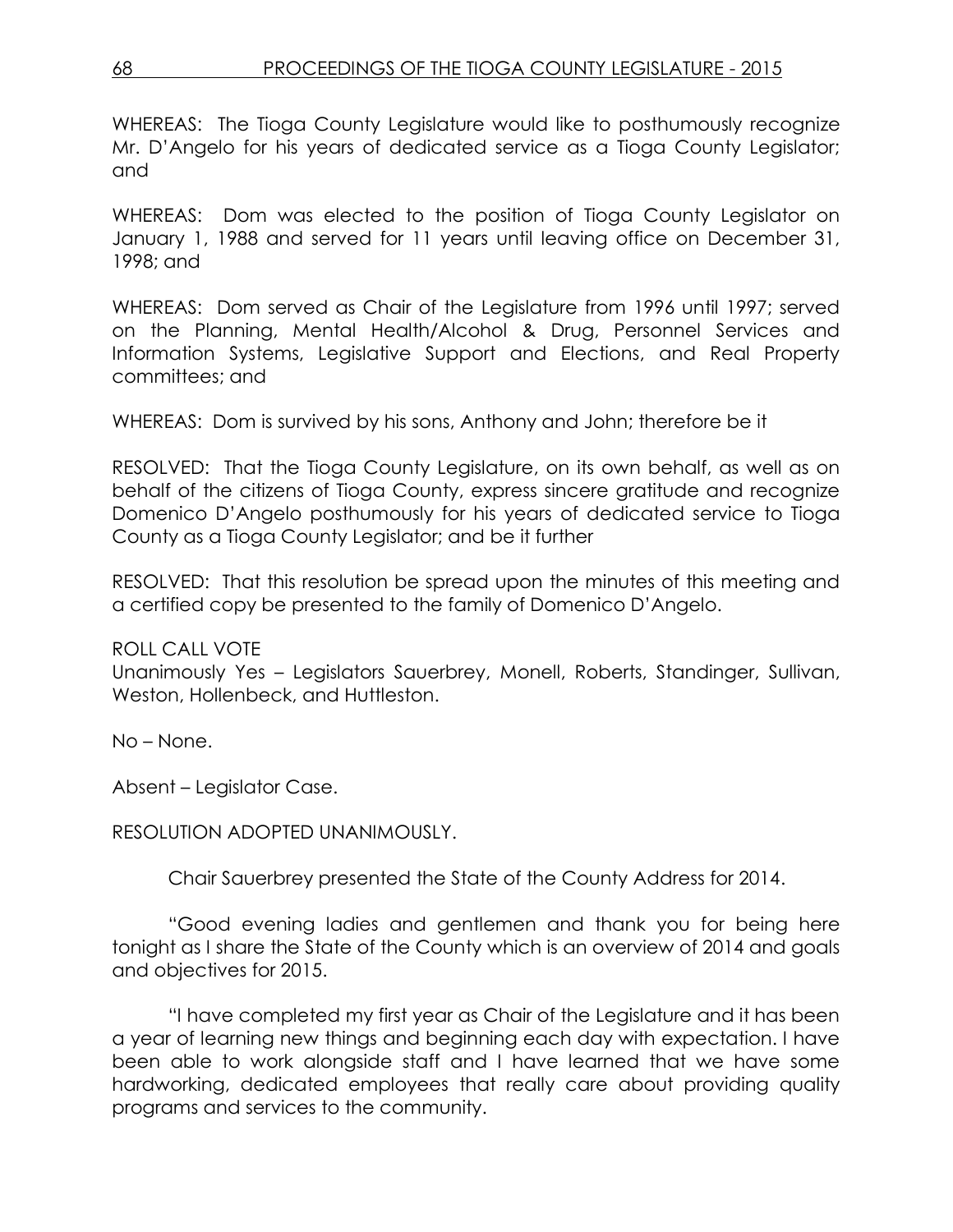"As a Legislature, this year proved to be challenging and yet productive. Of course, there are always the day to day issues to address but there were two major issues that required a lot of time and examination. These two issues required that we make serious decisions about our county transportation system and choose a financial software vendor.

"The Legislature took a teamwork approach working with staff as we examined the information and made final decisions that would best benefit the public and the county operations.

#### "As we look at our Administrative Departments:

"In 2014 the Board of Elections saw three significant efficiencies which included: The ability for a "Full Document" image of every transaction, the consolidation of seven election districts into other districts, and a NYS grant was approved to cover the cost of one year's extended warranty on the voting machines.

"The Tioga County Clerk's Office implemented:

"An online search service called ESearch, which became available to the public in May 2014. This service provides access for a fee to our records without having to make the trip into the office. They also coordinated with their new program vendor Cott to load the Index books into the system making it possible to search land records back to 1791. Our friendly DMV office continues to receive the support of the public. It is important to know that when the public utilizes our offices for transactions the County is allowed to retain (12.7%) of the fee.

"The Real Property Tax Services Department continues to be a resource center for municipalities, other county departments and the general public. They are always looking for better, more efficient ways to serve the public.

"In October of last year, Tioga County Historian, Emma Sedore, hosted the Region 10 Association of Public Historians Meeting at the Town of Owego Hall.

"The Tioga County Veterans Office provides important support to our US Veterans. Last year, they collectively served over 300 veterans, family members, and agencies. They moved to new office space at the HHS building on Route 38.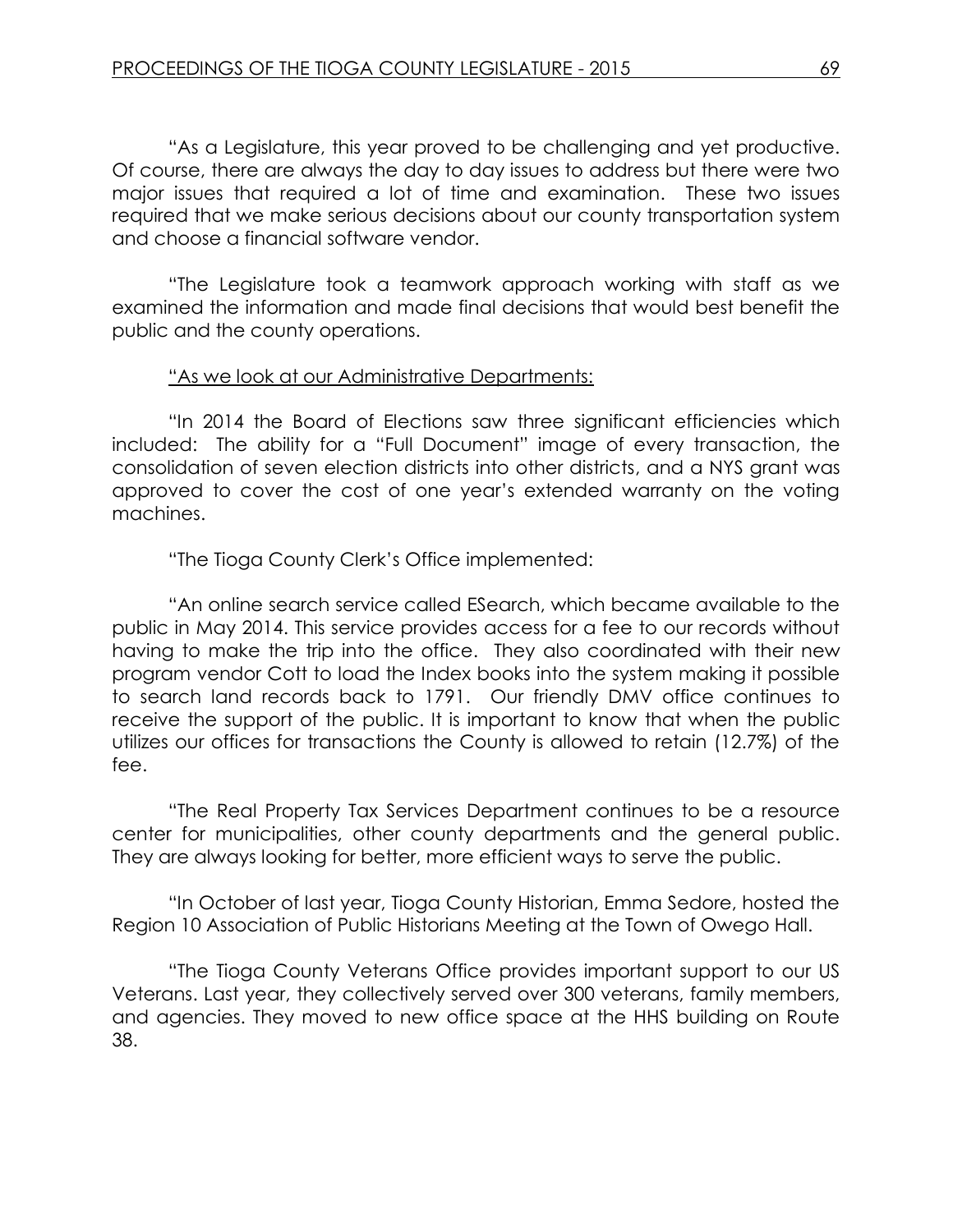### Finance/Legal

"The County Treasurer reports for 2014 a sales tax collection of 5.29% for 2014. The County distributed over \$5.2 million dollars to our towns and villages. In March, we made the final bond payment for the Public Safety Building which cost \$11 million dollars. All delinquent property taxes from 2007 and 2008, which were previously protected by federal bankruptcy actions, were redeemed during the year. The Treasurers' annual property tax auction sold 31 properties last summer generating \$106,000.

"Community College tuition billings cost \$2.4 million dollars or 11% of the county tax levy this past year. This State mandate benefited over 3,000 county residents pursuing higher education. The Treasurers' Office received a clean audit from the independent auditors of the entire County's financial reporting to the State Comptroller for 2013. For the second straight year, Tioga County received a very positive score from the Comptroller's annual fiscal monitoring analysis of all municipalities.

"A new Budget Officer was hired in July 2014. She reports that: The 2015 budget was published and adopted within the State's established deadlines. The budget presented some fiscal challenges that included employee contract raises, escalating health insurance costs, and inflationary increases for several service contracts. Some of the changes that helped to offset a growing budget gap were the elimination of the Public Transit System, reduction of staff, and decreases in NYS retirement and workers' compensation premiums. In addition, most County departments maintained a zero base budget from the prior year.

"For the last 3 consecutive years, Tioga County has stayed well below the allowable 2% property tax cap. This was just one criteria needed for Tioga County residents to qualify for the newly implemented tax freeze rebates. Tioga County has been able to reduce its workforce, cut over \$2.5 million dollars in costs, minimize the impact of dwindling State and Federal revenue and continue to invest in needed capital assets and infrastructure, all while staying under the State imposed cap and continuing cost effective services to the residents. This has been achieved by conservative spending, contributing surplus towards needed savings, and appropriating additional fund balance to absorb deficit gaps.

"These efforts have run their course and will strangle the County's financial condition in the very near future, unless we as a County can create our own opportunities and wealth. Additional grant awards, business growth that produces jobs and additional sales tax revenue, efficiency planning with possible consolidation of services, and real mandated relief will need to be the stabilizing financial influences.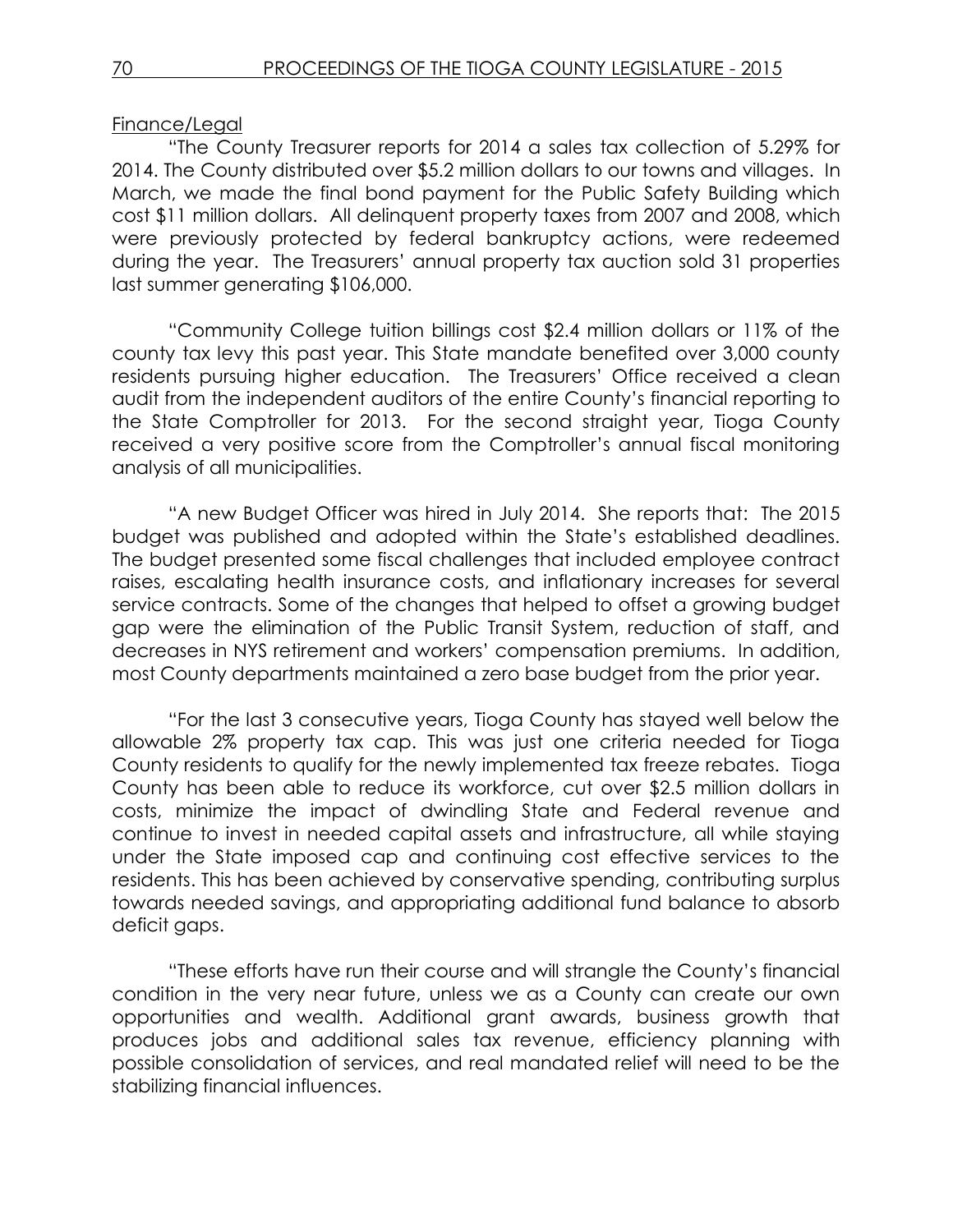"The Tioga County Law Department was involved in several large and diverse projects during the year including the resolution of the outstanding flood claim for damages to 56 Main Street with NYMIR making the final payment to the County. After years of negotiating with FEMA, our flooded documents were sent to a vendor for restoration. This was a long involved process that had gone on since 2011. We are happy to say this is very close to being completed.

"The Law Department sought and obtained a grant to fund the Tioga County Office of Assigned Counsel. The Assigned Counsel Administrator, appointed in December of 2014, will seek funding and administer grants to improve legal services for Tioga County's indigent population. Tioga County received more than \$55,000 in grants for indigent legal services.

"The Law Department oversaw the bid process and contract negotiations for the Financial Management and Accounting System Project.

"Safety for employees and the public are our utmost concern and we continue to provide safety programs and trainings to improve the County's compliance with Federal, State, and County safety requirements through the year. We secured Public access to the Ronald E. Dougherty County Office Building by restricting entrances and adjusting opening and closing hours of the building, along with other safety measures and procedures.

"Tioga County was presented with the New York Municipal Insurance Reciprocal (NYMIR) Risk Management Safety Award given annually in recognition of a member municipality's commitment to sound risk management, safety, and training efforts. Tioga County stood out among the 832 counties, cities, towns and villages.

"The Tioga County Coroner reported 85 cases were handled by their office; almost all cases are assigned through the 911 call center.

"District Attorney Kirk Martin took office last January and he was off to a busy start. Last fall the third murder trial for Cal Harris was moved to a new venue in Schoharie County. The trial is currently underway and is expected to last 6 to 8 weeks. The DA successfully prosecuted a number of cases that generated media attention relating to Grand Larceny and Manslaughter in the First Degree with other cases pending.

#### "Health and Human Services

"During 2014, the Department of Social Services continued to provide critical services to the communities that we serve such as: They completed their first full year of Family Assessment Response (FAR) focusing on child safety while improving our ability to engage families in identifying strengths and needs. They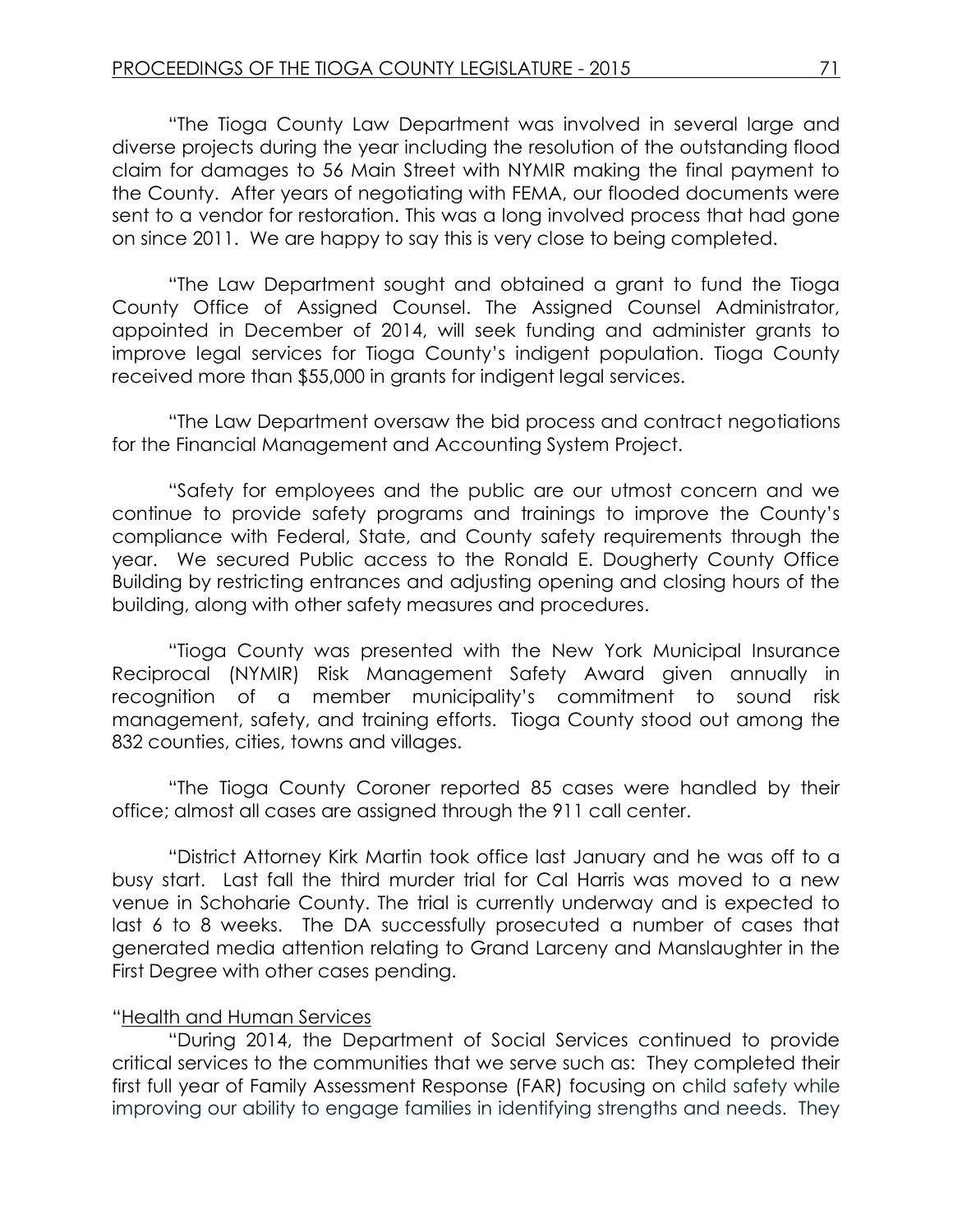significantly drove down Foster Care costs by more aggressively focusing on level of care and strengthening access to preventive programs. Through the Summer Youth Employment Program, 41 youth across the County learned new job skills, earned income, and explored career interests. Tioga County was one of only a few Counties across the State that successfully reduced our Cash Assistance caseload through our employment activities and Tioga Works programming. We continue to work with the State in their takeover of the administration of the Medicaid program, targeted for completion in 2018.

"The termination of our Public Transportation System occurred in November of 2014 due to changes at the State level in how Medicaid transportation is brokered.

"Our Mental Health Clinic continues to offer a comprehensive care for citizens of Tioga County who have needs related to Mental Health, Substance Abuse, and/or Developmental Disabilities. Services continued to be challenged due to ongoing changes in the Behavioral Health Care System and funding at the Federal, State, and Local levels. In the past three years they have reduced department staff by 16, and reduced department expenses by close to \$700,000.

"The Public Health Department was awarded a competitive grant from the New York State Department of Health which provides trained staff to visit homes and apartments to help identify health and safety issues. They developed and implemented a public Automated External Defibrillator (AED) program. Developed and administered an Opioid Overdose Prevention Program. Thanks to the Floyd Hooker Foundation, the Tioga County Dental Health Program received a grant for a Fluoride Varnish Program which provided dental sealants for 850 students.

"Through increased performance and efficiency, the rabies program has increased the number of animals vaccinated by the Tioga County Health Department to 1,200 animals in 2014. A modification of Rabies Order 599 by the Tioga County Board of Health will allow unrestricted public contact of exhibited mammals. However, to continue protections to the public the revised order will require all exhibited animals to be vaccinated for the rabies virus prior to public contact. We hope this modification will support and promote agriculture and agri-tourism in Tioga County.

"The Tioga County Health Department completed the closure of its Certified Home Health Agency (CHHA) reducing total staff by 10 members. As the agency was phased out, staff assisted patients to ensure a smooth transfer of care to the appropriate provider. The announcement of the closure is a reflection of the transformation of public health.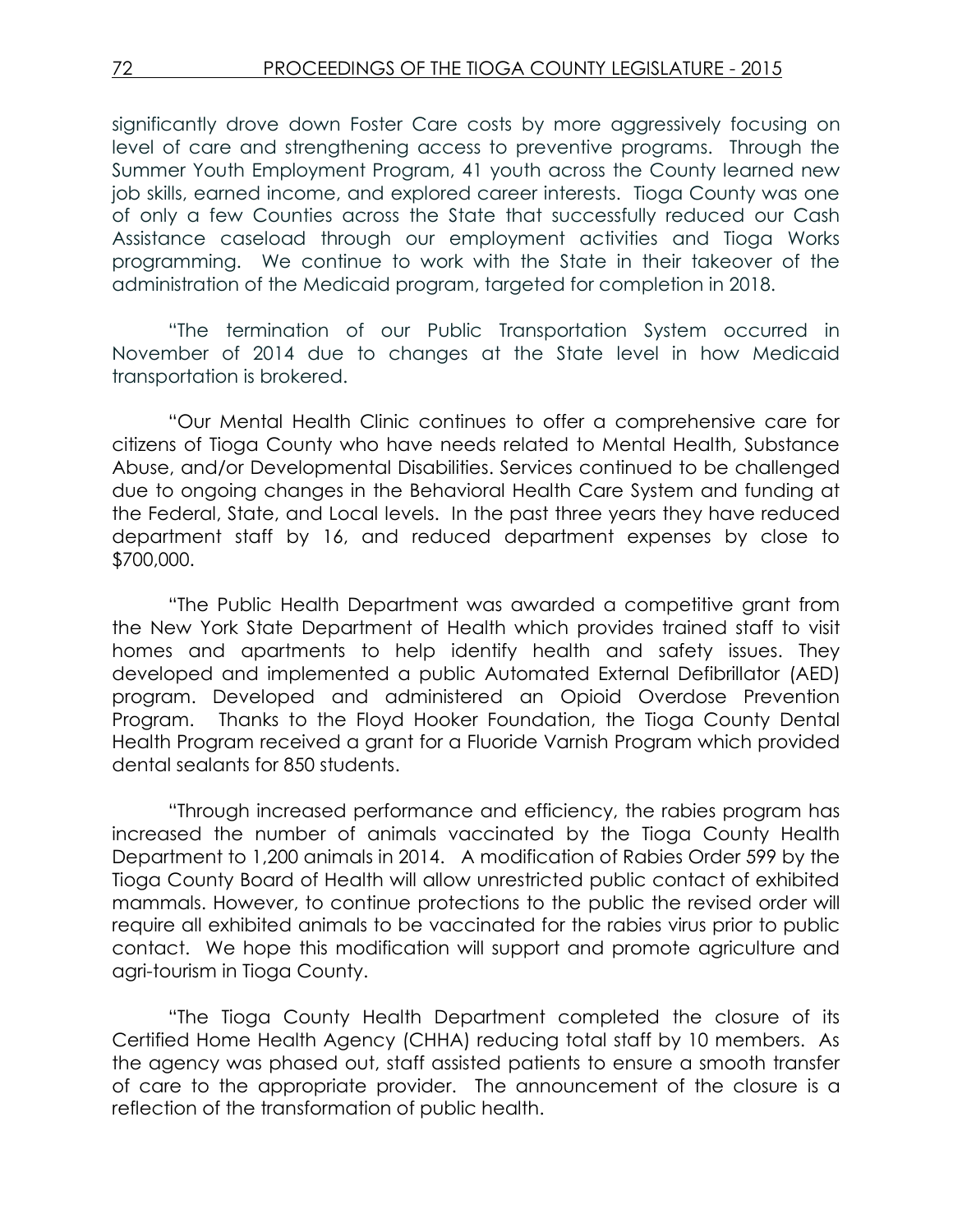"The County's Information Technology Department had a busy year providing services throughout the County. These include: Installing a flexible new County phone system that will save over \$40,000 per year in ongoing costs. Installing advanced conferencing tools in all buildings to facilitate more efficient communication. Placing new tools, such as tablet computers, in the hands of Legislators and department heads to make the County's operations run smoother.

"Performing significant upgrades of the "back end" computer infrastructure of the County on many fronts, resulting in cost savings going forward. Shifted most of the County's service and maintenance from single year contracts to multi-year contracts which result in reduced cost.

"The County's GIS Department continued the process of leveraging the GIS tools to enhance the information available to different departments and agencies of the County such as: Assisting the local fire departments with mapping of water resources through the County. Assisting Public Works Department with sign inventory and reflectivity analysis required by the State. Helping the Soil and Water Conservation District accurately inventory County wetlands and stream management projects and more.

"2014 has seen two major projects begin for the Records Management Office of the County. The first is the construction of a new central records facility at the Health and Human Services building on Route 38. The second project is flood-related; recovery of flood-damaged documents. Both projects will be totally completed this year.

"As always, the Legislative Office provides critical support to the Legislature. The success of the Legislature depends largely on their attention to detail and follow through.

"A major accomplishment for the year was made in late fall when an agreement was made by the Legislature to purchase a much needed Financial Management Accounting System (FMAS) and we entered into a contract with Tyler Technologies. The Legislative Clerk and Deputy Legislative Clerk were appointed Project Manager and Deputy Project Manager for the Project. The process is well underway and it is an 18-month implementation process and will be done in two phases; financial being the first phase, and payroll the second phase. This is a much needed, highly intense process that will lead to greater efficiencies and real time data for the County.

"The Personnel Department primarily involves civil service administration, fringe benefits administration, and labor relations matters. They are mandated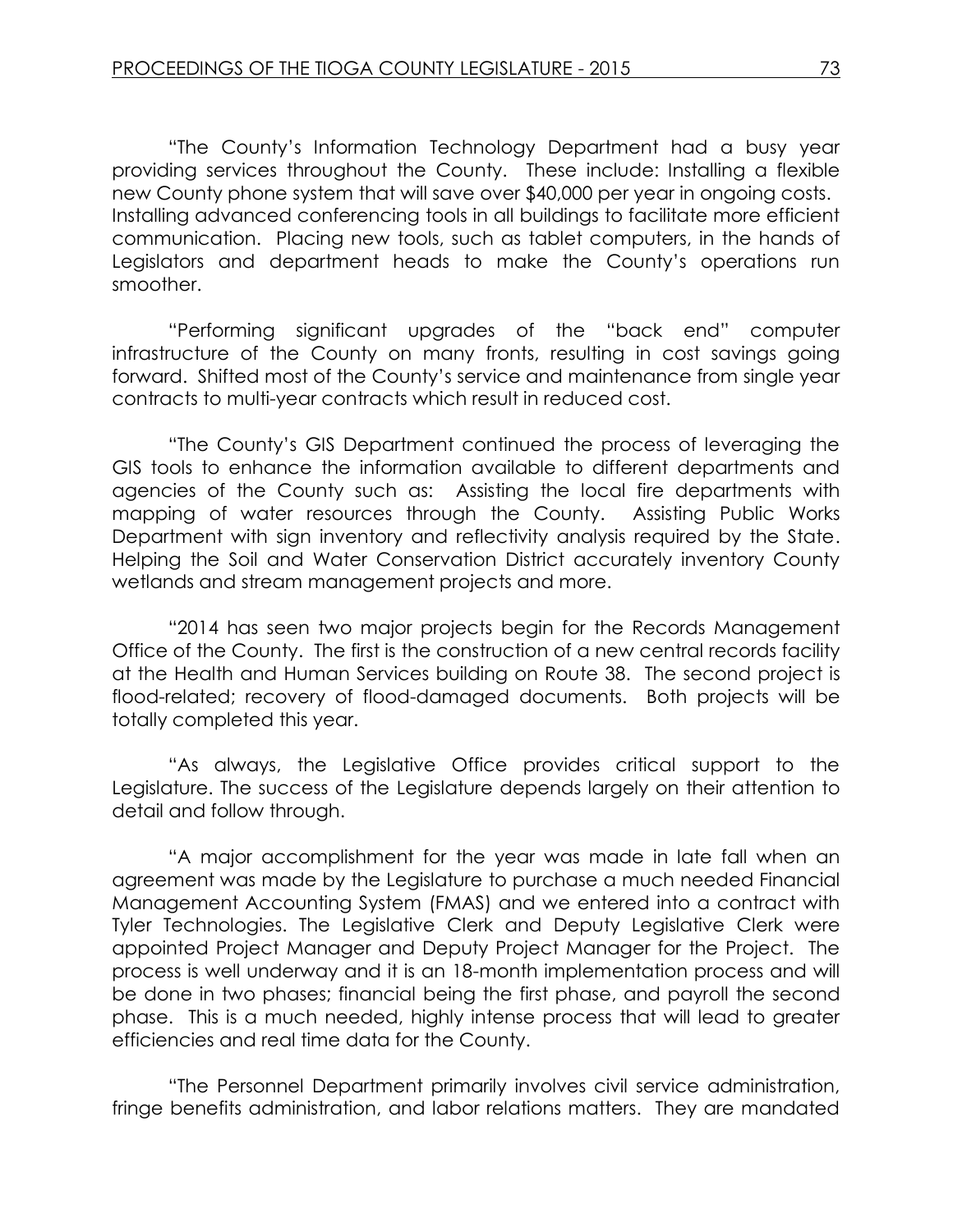to provide Civil Service administration to all County Departments as well as the Towns (9), Villages (6), Schools (5) and Special Districts (2) within Tioga County. The Personnel Department also administers the Tioga County Self-Insured Workers' Compensation Plan, in which all towns and villages participate as well as the County.

"Tioga County offers creditable health insurance to retirees, which is Medicare Part D Reimbursement from the Federal government; in 2014, the 2012 reimbursement of \$97,000 was received. With agreement from retirees, 190 County retirees & spouses of retirees age 65 & over were changed to a Medicare Supplemental Plan as of January 2014, saving the County almost \$1 million dollars in health insurance premiums in 2014. The bulk of Tioga County's 345 full-time employees are represented by three labor unions. During 2014, negotiations with two of those unions for collective bargaining agreements took place and are on-going.

### "Public Safety

"For the Sheriff's office, appropriations finished the year under budget. Revenues finished at over \$750,000 which exceeded our revenue budget projection by 15%. The Corrections Division, along with the E911 Center and Civil Office, showed slight increases in activity during the year. The Law Enforcement Division showed an increase in the number of Calls for Service they handled while the remainder of their measurable activity remained static. The E911 Center and Road Patrol Division worked the majority of the year with staff shortages.

"Stop DWI operational costs came in 15% under budget. Revenue from fines collected were 15.5% lower than the 2014 budget projection.

"The Tioga County Probation Department works with 15 Justice Courts, Family, County, and Surrogate Courts in the County. With a small staff of 11 sworn Officers, the Department completed over 255 investigations during 2014. In addition to investigations, the Department supervised 363 defendants/respondents sentenced or placed on probation.

"For over 20 years, Tioga County has been involved with Alternative to Incarceration programming. Probation runs two programs: Pretrial Release, which saved the County over \$120,000 in jail costs and Community Service, which provided the County with over 5,000 working hours last year. These hours, at minimum wage, would have cost over \$45,000 in wages.

"2014 was a difficult year in Tioga County due to the rampant use of illegally obtained opiates and heroin among 20 to 40 year olds. This year was difficult when three young (20s) probationers lost their lives due to drug/heroin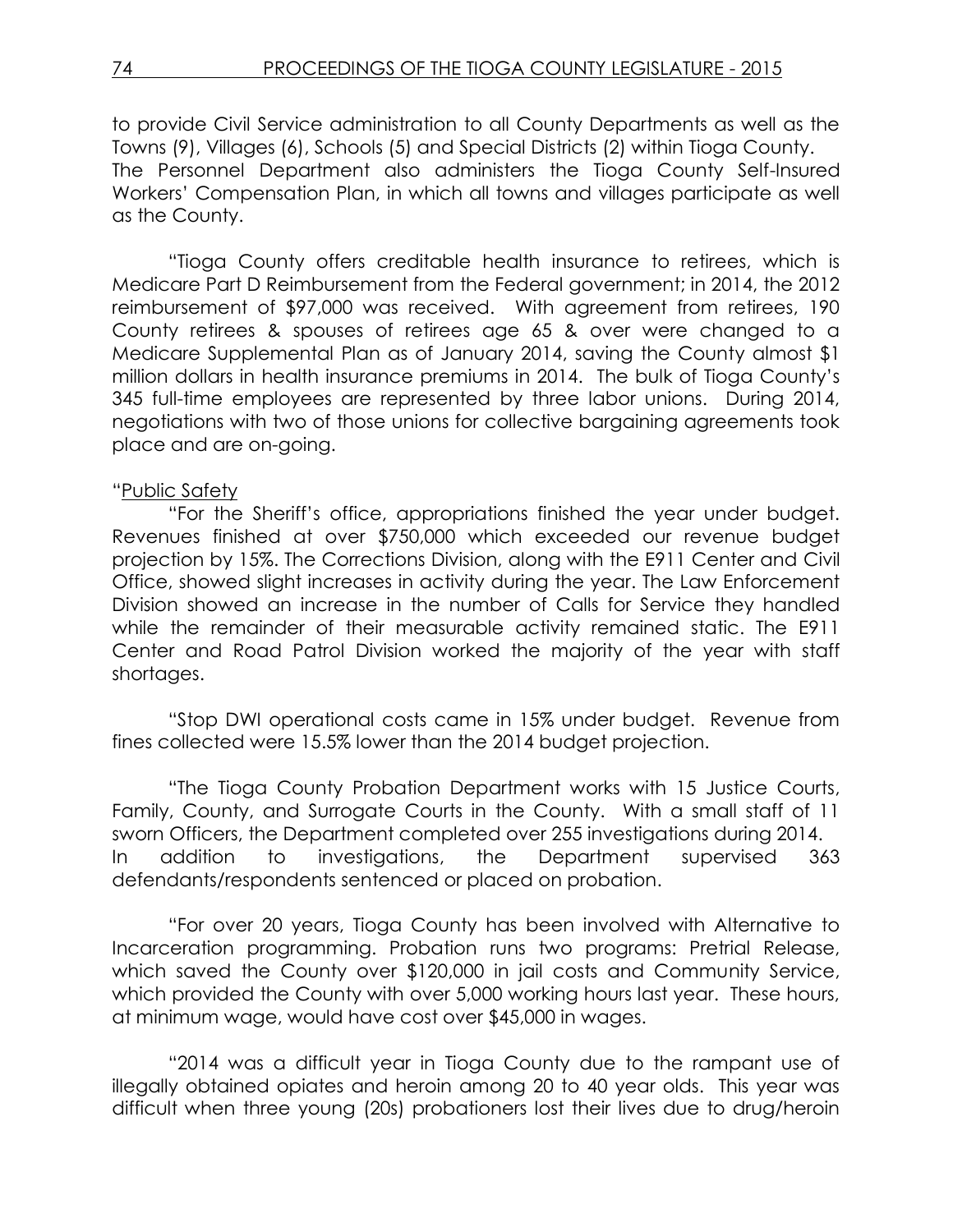overdoses. It was a graphic reminder that this small county agency is working with defendants who are involved in life threatening addictions.

"The Bureau of Fire and EMS Services data in Tioga County shows that total calls for service were down slightly from the past year with a little more than a 3% reduction over the previous year. Securing volunteers for firefighters and EMS providers is becoming a challenge for some County Departments.

"The Emergency Management Office hired a new Deputy Director who is refining the Human Needs portion of the County Emergency Plan. They updated the County Continuity of Operations Plan (COOP) and worked with County Departments and Local Partners to submit for a New State Grant for emergency power for gas distributers.

"The County held three Governors Tier 3 trainings for Emergency Preparedness for Local Governments and sponsored emergency preparedness training for County residents supplied by the National Guard. The EMO Office worked with WSKG to install an emergency video link to be used for County Emergencies.

"The Department of Public Works Highway Division: Installed culvert pipes and installed detours across the county. The Buildings & Grounds Division: Remodeled the District Attorney's Office. Constructed new records storage area at A-frame building. Painted the interior of the Ronald E. Dougherty County Office Building.

"Capital projects included: Reconstructed 800 ft. of Corporate Drive for heavy truck traffic. Completed \$2 million dollar Energy performance contract. Completed \$1 million dollar flood mitigation project at 3 County buildings. Reconstructed the Allyn Rd., Catatonk Hill Rd., Penn. Ave., and West Creek Rd. bridges.

"Regarding Materials Recovery, in 2014, both recycling tonnages and recycling revenues increased. We completed our seventh year of our Tire Program in which more than 700 tons of tires have been cleaned up and properly disposed of within Tioga County since the inception of this program. We received over \$52,000 in grant funds for equipment to assist the Department of Public Works during emergency efforts.

"In 2014, the Economic Development and Planning Department worked to bring *new* business and keep our existing businesses in Tioga County. Tioga County received Consolidated Funding Application awards in the amount of \$662,960 in 2014 an increase from previous years. These funds will benefit two Tioga County businesses with facility expansions and also the Tioga County Local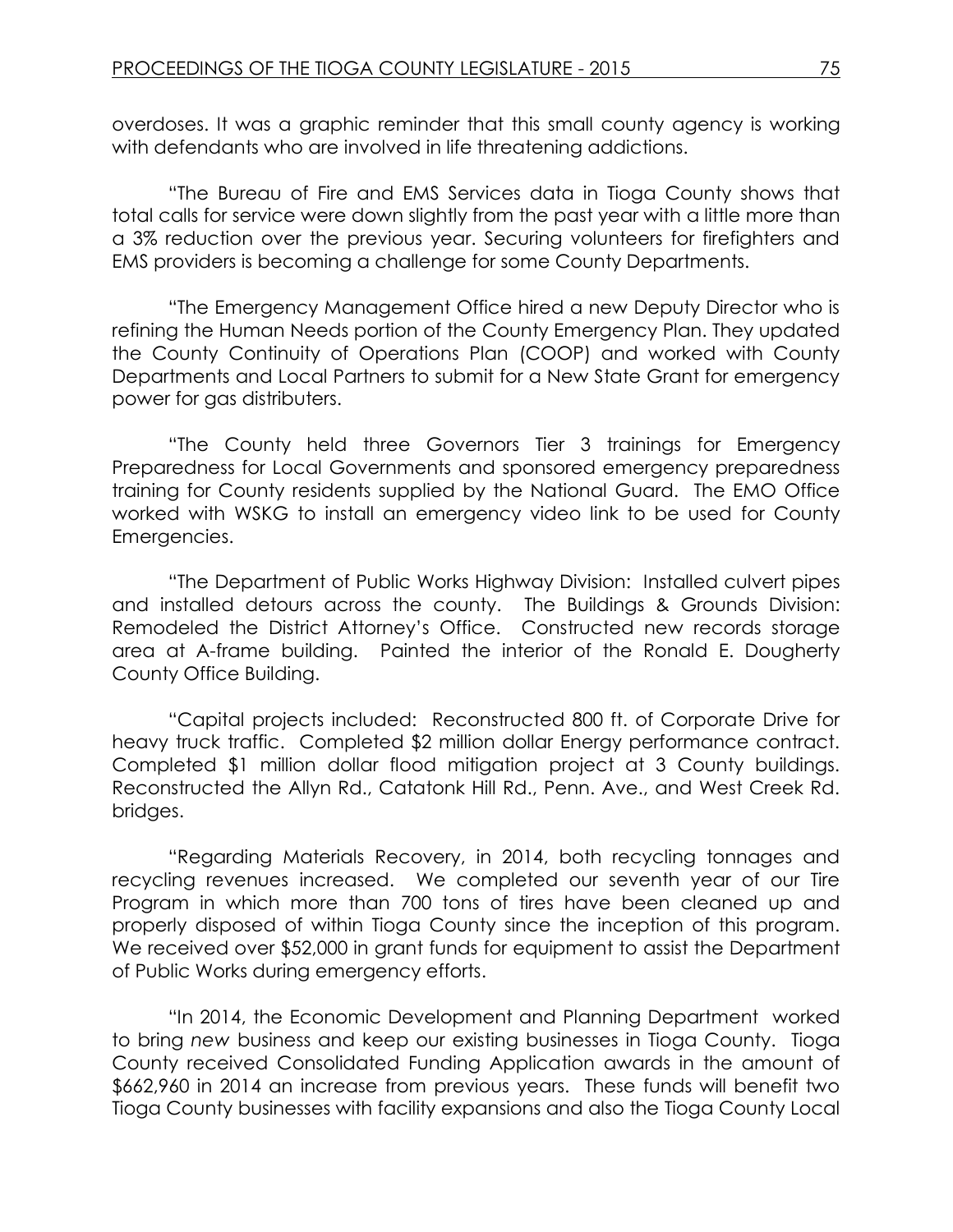Development Corporation toward the construction of a Visitors and Education Center.

"The Department completed a New York Main Street Revitalization grant for the Village of Nichols in 2014. This project resulted in 9 property owners participating with a total investment for the rehabilitation of residential and commercial buildings in the amount of over \$300,000. The Economic Development and Planning office has been working to develop the IDA owned site on Route 434 in Owego (ESite). There is a plan for the construction of a 62 unit, 55 and older housing complex. The developer of this project has signed an option for the purchase of 5 acres and is presently seeking funding for the project.

"Last year, the Legislature did something out of the ordinary in that we dedicated the County Office Building to Ronald E. Dougherty in recognition of Ron's contributions to Tioga County Government and to the community throughout the years. This was a very well attended event and at the end of the day we all felt like we had done a good thing in recognizing an outstanding individual.

#### "So now here we are in March of 2015 and I believe we are off to a great start.

"Our Economic Development and Planning Department continues to work to help business grow. This February they hosted an event to educate Tioga County municipalities, businesses and not-for-profits about the State programs such as the Consolidated Funding Program. These additional programs will help businesses and organizations expand, produce more jobs, and hopefully increase sales tax income to the County.

"Today the Tioga County Employment Center hosted a job fair featuring 61 businesses and every business that participated had jobs to offer the public. Over 500 people came out today looking for employment. This event was implemented through a teamwork approach through the efforts of highly motivated County employees and County organizations working together.

"Tioga County is eagerly anticipating the completion of our Agricultural and Farmland Protection Plan 2015 update this spring. Agriculture is an important part of our rural economy and quality of life and we need to keep working to support our agricultural community. Tioga County will be participating in two implementation projects: Locate a USDA inspected slaughterhouse and meat packaging facility in Tioga County; establishing a farmers' cooperative centralized food hub which would help transport goods to market by way of the railroad.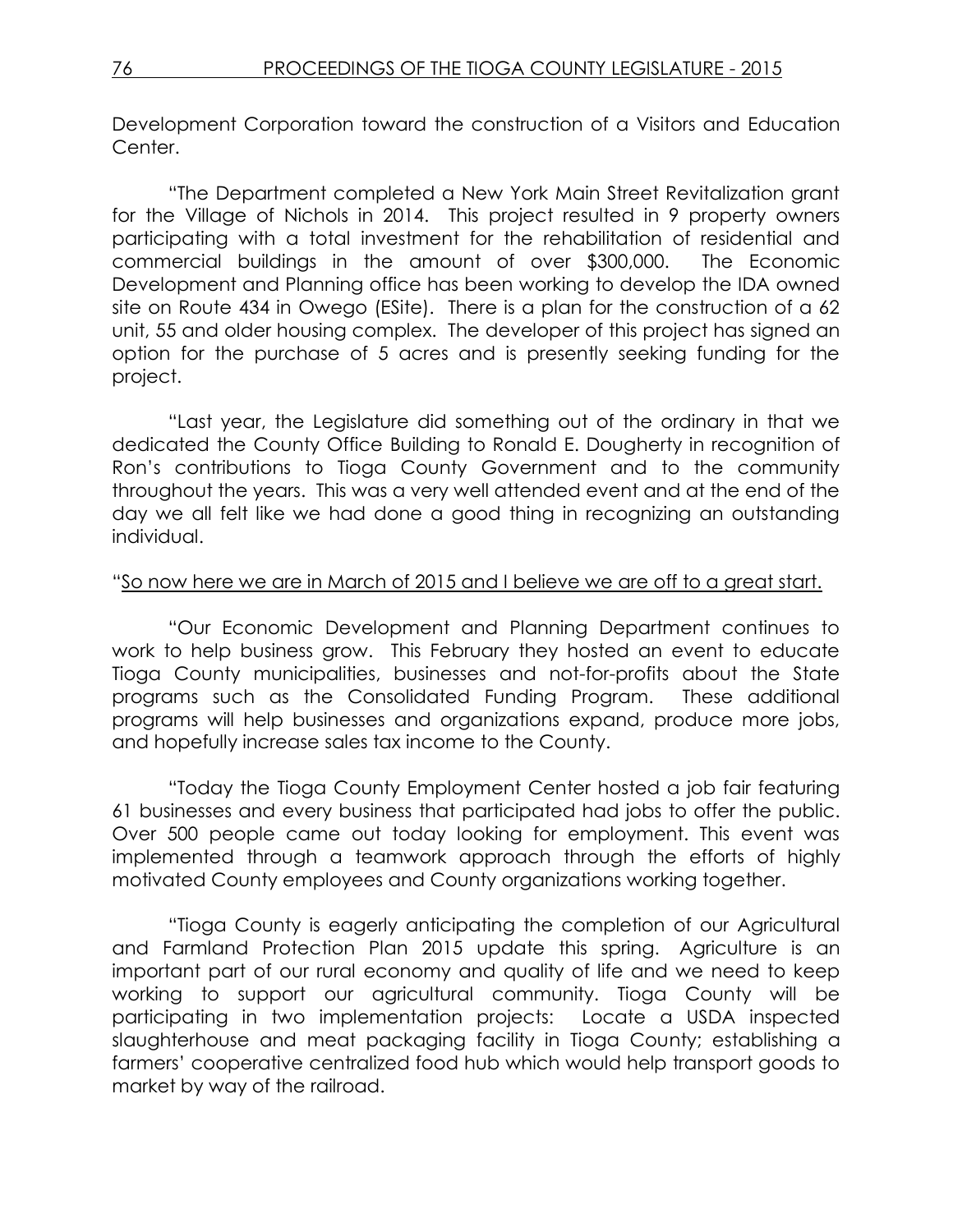"Although we were deeply disappointed with the results of the siting committee on casinos, should Tioga Downs need more help in the effort to secure a full casino license, we will be there to support them.

"In closing…Thank you to our dedicated employees, professional staff, directors, and legislators who work together to help our government operate smoothly and efficiently. I look forward to making progress this year, and along with my fellow legislators, we expect to make good decisions and do the right thing for our Tioga County citizens.

"Our focus has been a strong team approach, with collaboration inside and outside county government and a constant focus on the things that matter most to residents – protecting taxpayers, preserving essential services and promoting economic growth."

Shawn Lucas had privilege of the floor. "Thank you. I work for the Civil Service Employees Association Labor Union. I am a resident of Spencer and I am also the Chief Negotiator for the CSEA Negotiating Team. I am here tonight to ask you as a Legislative body to please modify your position in contract negotiations and afford your team who is coming to mediation this week the opportunity and the ability to meet with the mediator and with CSEA to enter into a fair and equitable contract.

"The Civil Service Employees represents approximately 178 employees within Tioga County, county employees. If you do not know some of the statistical information, approximately two-thirds of those 178 county employees that CSEA represents have 10 years or less service. You would think that that is a high number. In reflection, that means that you have a very large amount of turnover. That means retention is an issue. That means not only do you have the cost of training staff, but there is also a cost when staff leave in the form of unemployment benefits. There is also a gap in the skills and work expertise that people have on the job and it also means that you have in some cases for an extended period of time less people to do the same if not more amount of work.

"During 2012 to 2014 and continuing even into this year CSEA agreed to change the health plan that CSEA employees and nonunion employees are currently under. You might know it as the high deductible health plan that has the HRA account. We agreed to that in 2011 contract negotiations to be effective about midway through 2012 at the County's insistence that it would save us a significant amount of health insurance dollars and help with budgeted expenses. As you know, health insurance is a very high cost item to every employer including the County.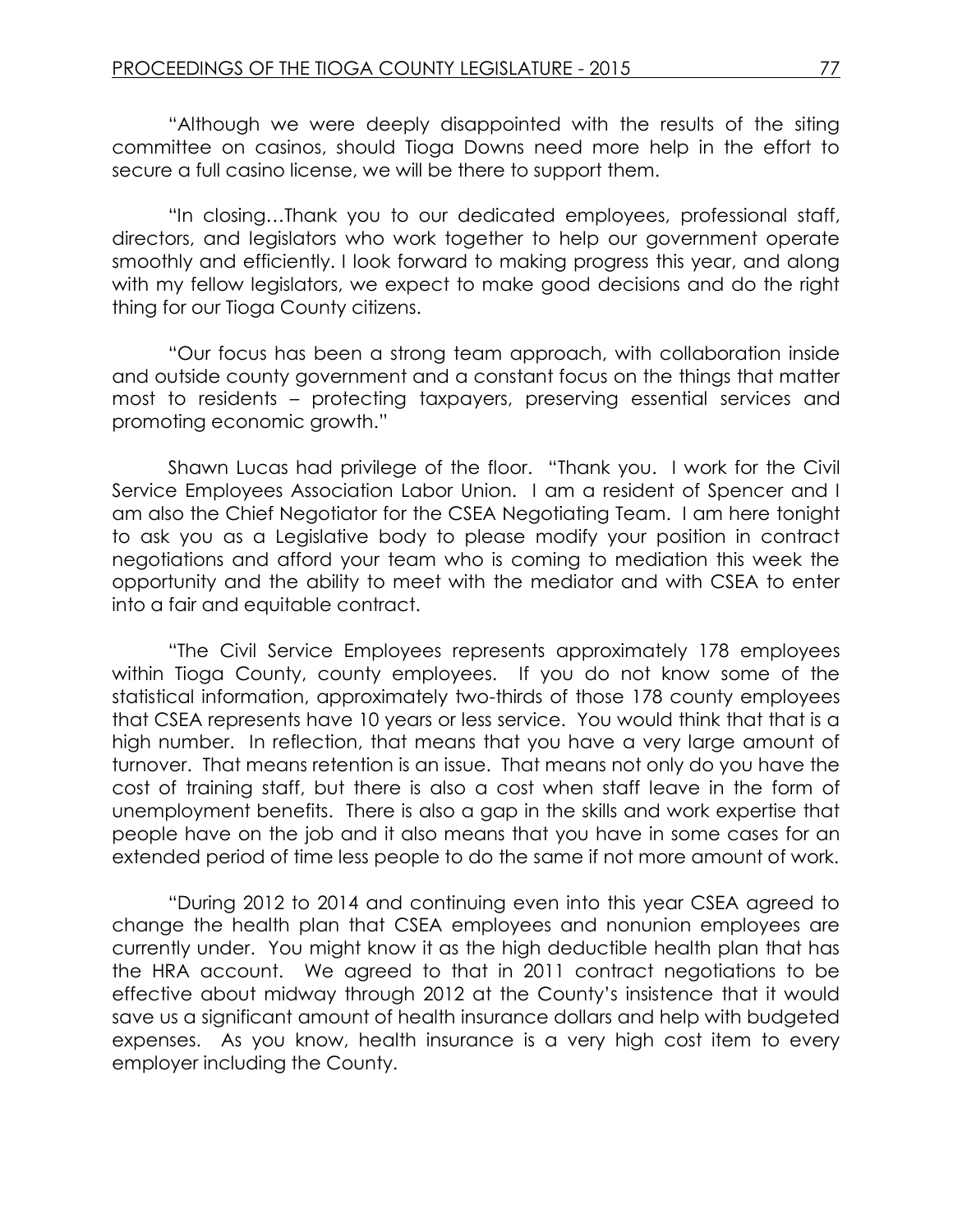"Well we have saved the County a significant amount of money. The health insurance plan cost and the usage of the health reimbursement account has amounted to considerable, over hundreds of thousands of dollars of saving dollars to the County for health insurance. Yet to the best of our information that we are able to locate under the request for information, we are not seeing that those dollars were reinvested back in any kind of safe harbor in a dedicated health insurance fund. Those monies were used for other purposes. Case in point is the telephone system that the County has installed. The dollars that were saved by County employees that we represent by changing the health plan and by judicially using the new health plan, those dollars were used to pay for a phone system. They were not reinvested back into health insurance.

"We came into contract negotiations this time around requesting what we believe to be a fair and equitable raise. Given that there is an ever increasing cost for the dollars that employees have to pay out for health insurance, we took that in recognition. We felt that the wage proposal that we asked for was fair and reasonable. Unfortunately what we have been faced with is the employer's negotiating team suggesting that we take one time bonuses, which do not grow, which do not compound, and which are less than the raises that were given to the much less in number management personnel of Tioga County.

"If you want to keep your workforce, if you want to keep people here, you have to be able to help them support their families, support themselves, continue with their educations so they can improve their skills, knowledge and experience to provide the services to the taxpayers that you have in this County, but if you continue to artificially depress their wages, if you continue to use money that otherwise should be dedicated back to the big ticket item of health insurance and spend it on other things, and then insist that employees contribute more of their dollars, you will not have a long-term workforce. You will have employees that will continue to leave and you will continue to have a hemorrhaging morale issue within the County workforce. We ask you to consider as you give instructions to your negotiating team that is coming to the table on Thursday to meet with the outside mediator, give them different guidance, give them the authority to negotiate a fair and equitable contract with us, and as a side note if you do not know, we were prepared to continue contract negotiations with the mediator in January, but the hired negotiator that the County retained was unavailable due to his vacation until just recently. Thank you."

Charles Root had privilege of the floor. "Good evening County Legislators, my CSEA brothers and sisters, and any guests with us tonight. My name is Charles Root and I reside in Apalachin, New York and work for the Tioga County Department of Social Services. I would like to take a few minutes tonight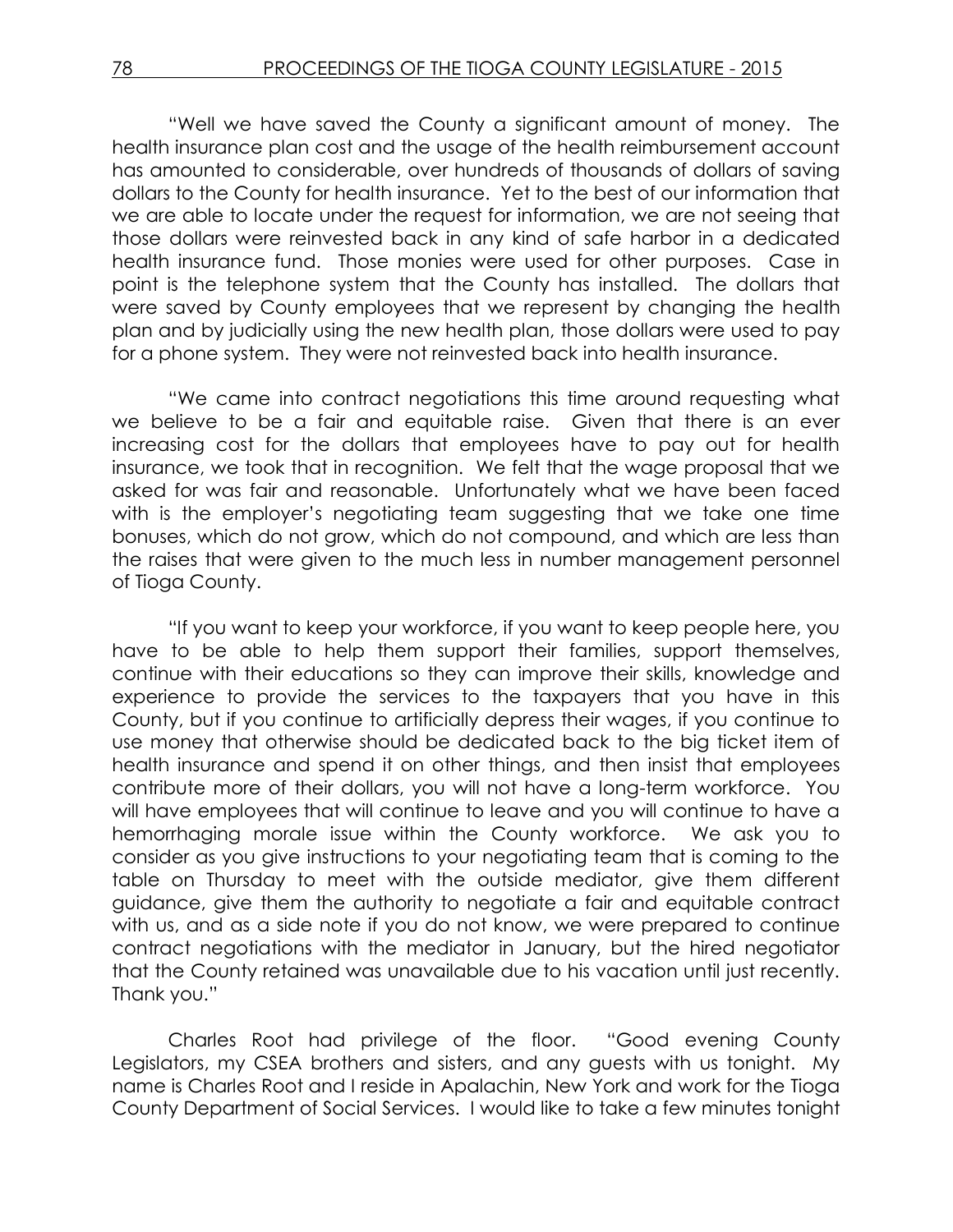and discuss why we need a contract, the barriers that are prohibiting a contract, and how to get past these issues.

"In January 2015 New York State saw two increases, an increase in minimum wage and Cola or the cost of living allocation increase. The minimum wage increase went up by approximately 2.9% and the Cola went up by 1.7%, and Tioga County Union employees went up by, no excuse me, went down by at least 1.2%. While 1.2% does not seem like much, let me explain why it is. The cost of goods and services had to go up almost 4.6% to cover the Cola and minimum wage increase. Now, add the 1.2% decrease we received and our costs have now risen by at least 5.8%. These hurt us as we are forced to cut back on spending our monies that would go toward recreational activities that can benefit Tioga County and the surrounding counties, but instead spend that money on the increased costs of goods and services.

"Even with this morale degrading situation, Tioga County employees that are working without a contract continue to give 110%. We see this every day in areas such as Public Works who keep our roads and parking lots clean and free of slip and trip hazards. The Department of Social Services continues to provide heating and food benefits for those to help make ends meet while our mental health department helps those who are going through life struggles, and the Public Health Department helps keep our citizens healthy through the programs and Clinics that they offer.

"We do not do this because it pays well, we do this because we want to help people in our community and we love what we do. As we help improve their personal situation, the clients, we too must also improve our own. This can be achieved with a fair contract. My understanding is that there has only been a few meetings between the Union and the Legislative Team, and that the last few meetings the Legislative Team had to cancel at the last minute. Failing to meet and failing to negotiate with Union are two of the biggest barriers to getting a contract in place. I understand that the money has been tight and budget cuts are getting harder to achieve, but to avoid the issue in hopes that it will go away is not setting a good example and you can see this by our stand tonight.

"Our disorganized Congress follows these practices. They are unwilling to compromise with their other party, Republicans and Democrats, and it is quite difficult for the parties to find common grounds to work together. Congress has a low approval rating, do not follow in their footsteps. You are the leaders of Tioga County, show us this leadership with fairness. We are not asking for the impossible, in fact, all we want is fairness too. See, I have already pointed out some common ground. If you continue to meet regularly with the negotiation team and build off this principle, we can help each other. I know the biggest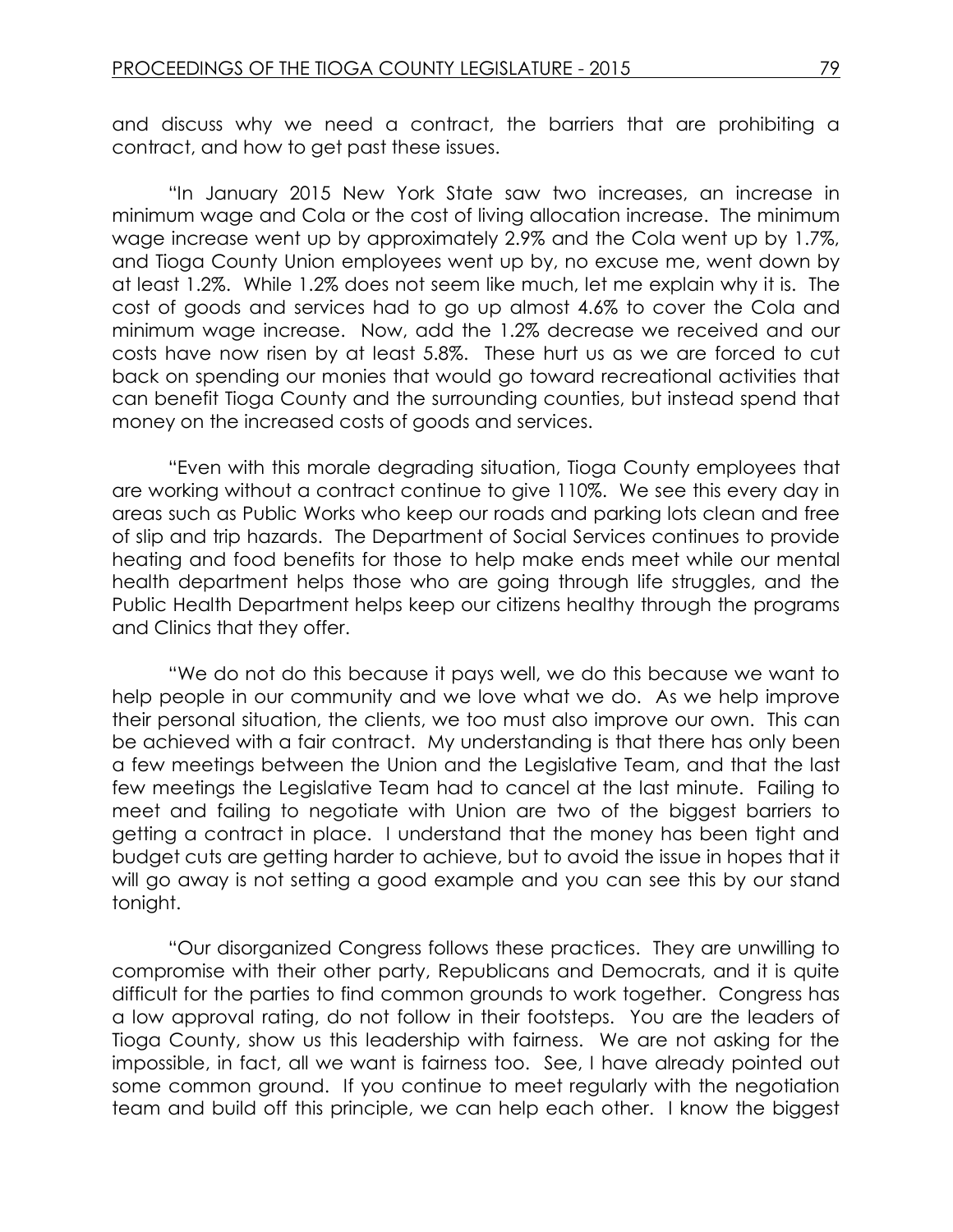issue facing the County is the cost of health insurance. The biggest issue facing union employees is the raise, is will my raise even negate the cost of my health insurance increase.

"In short, we are looking for a raise that gives us more net income than what we currently have, even after our health insurance increase is factored in. While I do not have an answer on how to solve that issue, I know that if you work with the union to find a solution, we can find a solution that works for both the Union and the County. Let me summarize what I have talked about tonight. We need to work together and not avoid the issue as this will never solve anything. A quote from the Bible, Mark 3:25 says, "if a house is divided against itself, that house cannot stand". Thank you for your time tonight."

Lisa Baker had privilege of the floor. "Good evening. Thank you for allowing us time to speak tonight. My name is Lisa Baker and I am the CSEA Unit 8850 President and I am a Probation Assistant for the Tioga County Probation Department. I have worked for the County for 11 years. My work also includes running the Pretrial Release Program and Alternatives to Incarceration. This program allows unsentenced defenders to be interviewed at the Tioga County Jail to see if they qualify to be released without having to post bail. I take this program very seriously and hold all offenders to the same standard. I work to protect the public from crime, violence, and abuse, often putting my own wellbeing at risk to keep residents safe. At the same time my work is also focused on changing the community through rehabilitating law offenders to rejoin society in a positive way.

"Last year through the Pretrial Release Program I screened 610 offenders, interviewed 157, and supervised 79 of those who were released into the program. You may ask the question what does this mean to the residents of Tioga County? This saved a total of 1675 jail days, totaling a savings to the County of \$135,675. This frees up space in our jail to allow our County to house board-ins, which brings revenue to this County.

"My work makes the community better. I do it not only for me and my family, but I work to help make Tioga County a better place to live for all residents. Although I am currently working without a contract, I continue to be dedicated and do my job every day to the best of my ability. Throughout this negotiations term, I have heard over and over throughout the community that some of the Legislators that are here this evening are against Union. However, I have not heard any of my members say that they are against the County. We work together as a team every day side by side. I work across the hall from a nonunion employee. She covers me when I am out of work and I cover her job when she is out of work. We never say to one another, "oh I cannot do that because I am nonunion" or she does not say to me, "I cannot do that because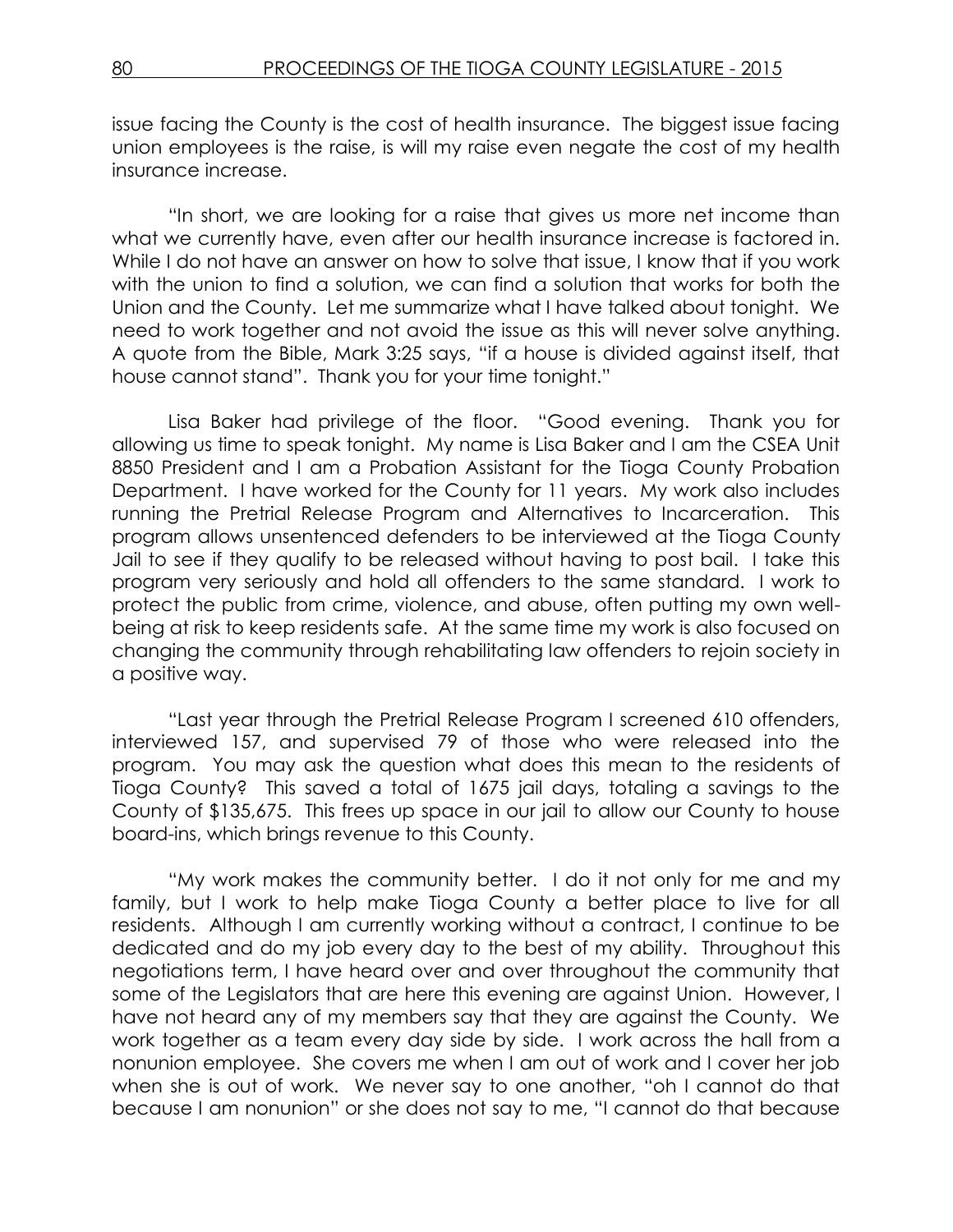you are union". We work together as a team. We are here to do the best job that we can do, to earn a paycheck for our family, to be treated fairly by everyone in the County, and to go home safe at night.

"I believe that we do deserve a fair contract just as our nonunion have received their raise. As President of CSEA Tioga County Unit 8850 I am inviting and challenging all Legislators to come to the County worksites, spend a day in our shoes, shadowing the County employees to learn what they do for the benefit of you as County residents and for the rest of all County residents. Thank you."

Teri Rosenberger had privilege of the floor. "Good evening. I am a Tioga County resident who pays taxes here and a Tioga County employee. I am a Senior Probation Officer. I have been there for 13 years and I stay because I love my job, not because of the paycheck. Primarily I work with addicts who carry mental health diagnoses. I help people change their lives and hopefully to learn to live drug free, and to know where to get help when they need it. I hold people accountable with both scheduled and unannounced home checks, which can be dangerous because you do not know what you are getting into when you pop in on somebody. We supervise both felons and misdemeanants. I am also the Drug Court Probation Officer. I work with the team in the County including the Judge, District Attorney, Public Defender's Office, and what we do is try to help addicts again, change their lives and become productive members of society.

"I interface with agencies in Tioga County and across the State because we have people in facilities throughout the State in order to help people get their needs met. I write reports, as do all of us in the Probation Department, making recommendations to the Court regarding sentences. Violations, we have to notify the Courts if somebody is not in compliance with their Court order. Sometimes we have to make recommendations to the Court to send somebody to prison. Those things are not easy decisions to make and none of that is easy because you do not want to see that happen to somebody, but those are the decisions that we have to make for the people and for the community to keep the community safe.

"I also supervise some sex offenders, which includes resident verifications and making sure that they are abiding by their rules. I need to be flexible to meet people where they are in life and to help them in their individual needs. You have to be able to approach people where they are. We are supervisors, we are Court reporters, we are social workers, that is part of what we do. Sometimes you are the parent because they do not have a parent in their life that can help them out and you end up being that person. We care about the people we supervise and about keeping the community safe, that is often times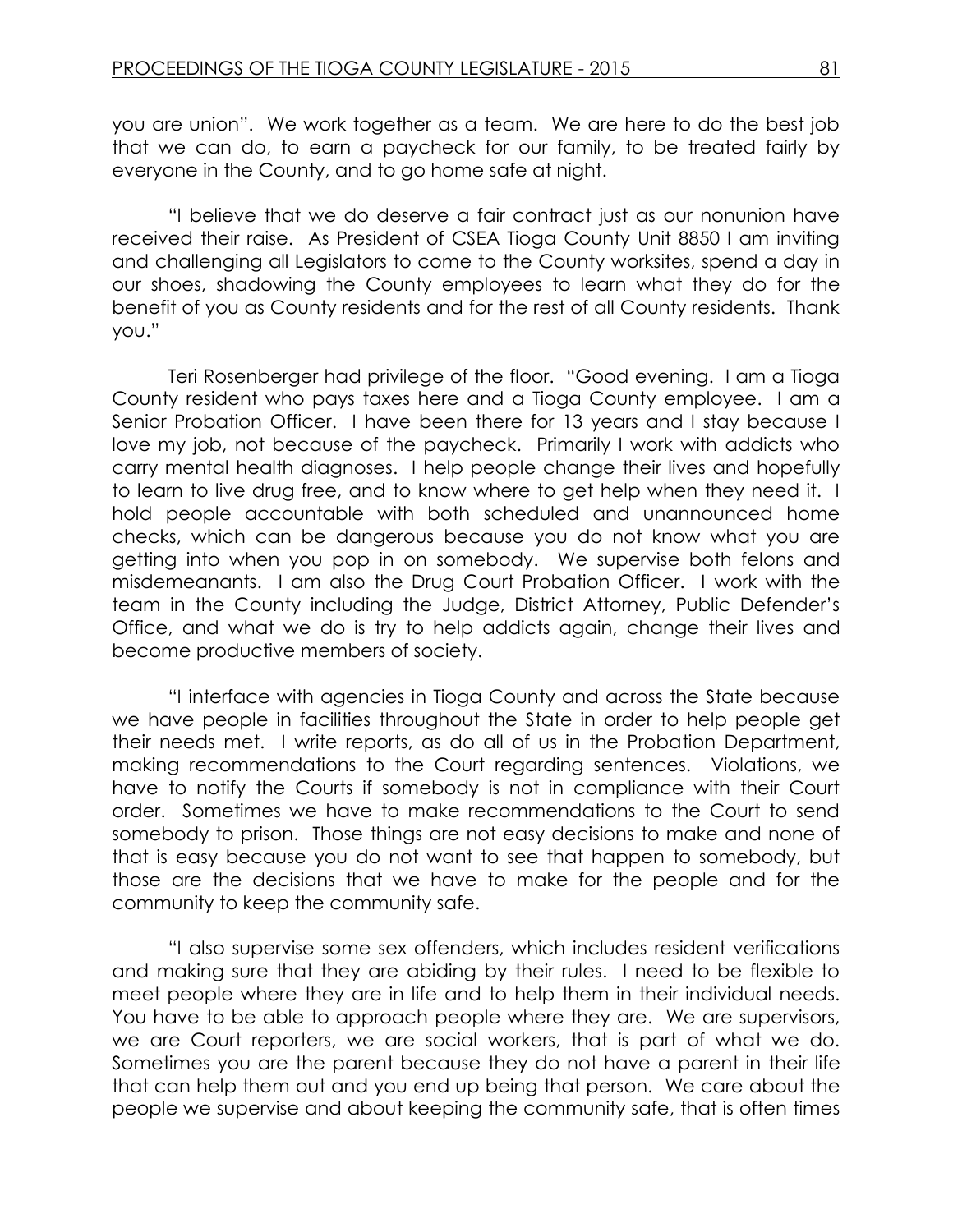what I have to recommend, this person needs to go to prison because it is about community safety. We have a lot of hats that we wear. Like I said I am a Tioga County resident. I pay taxes here. I deserve to have a paycheck in 2015, which is bigger than the one in 2014. Like I said I do not do my job to get rich and I am not going to get rich doing this job, but I deserve a fair contract as do all of us. Thank you."

Arrah Richards had privilege of the floor. "I live in Sayre, Pennsylvania. I am a single mother. When I bought my house I had to move to Sayre because the taxes were higher here. It was easier for me to afford, I work in New York because I like my job, I love the people. I had an opportunity to change jobs, but I decided to stay because of the people I work with. I do not stay for the paycheck, it helps, but I do not stay for the paycheck either because I do love Tioga County.

"What I do is I am a Payroll Clerk Typist and I have worked for the County for 9 years. I have been a member of the CSEA Union for four and a half years. As a Payroll Clerk Typist, my job is to ensure that employees are paid according to their contract and that they are receiving all benefits due to them. I accurately enter overtime and time off to guarantee employees are not getting overpaid or underpaid. I am required to maintain a variety of records and reports related to the payroll process as well as ensuring all essential paperwork is neatly filed within the employee's payroll folder. As part of my duties I record minutes quarterly for the Public Safety Committee.

"Recently I had taken a lead in launching our new Sheriff website. I spent countless hours talking with department heads and other employees while gathering all current information. I accomplished these things both on and off duty. I devoted much time to this, all the while making sure my normal duties were being taken care of. Currently I am attending meetings in regards to our new financial management package. I am considered a subject matter expert and will be devoting much time in gathering pertinent information, attending more meetings, and sitting in on training sessions. While attending these meetings and gathering information to help build this software, I am staying consistently on top of my normal duties.

"Although I am currently working without a contract, I continue to be dedicated and do my job every day at 110%. I would like to ask all of you to take a look around at all the local businesses for they will be posting these in their businesses because they support us just as much as we support them. I also have two other testimonies, two Dispatchers who could not be here today because they are working.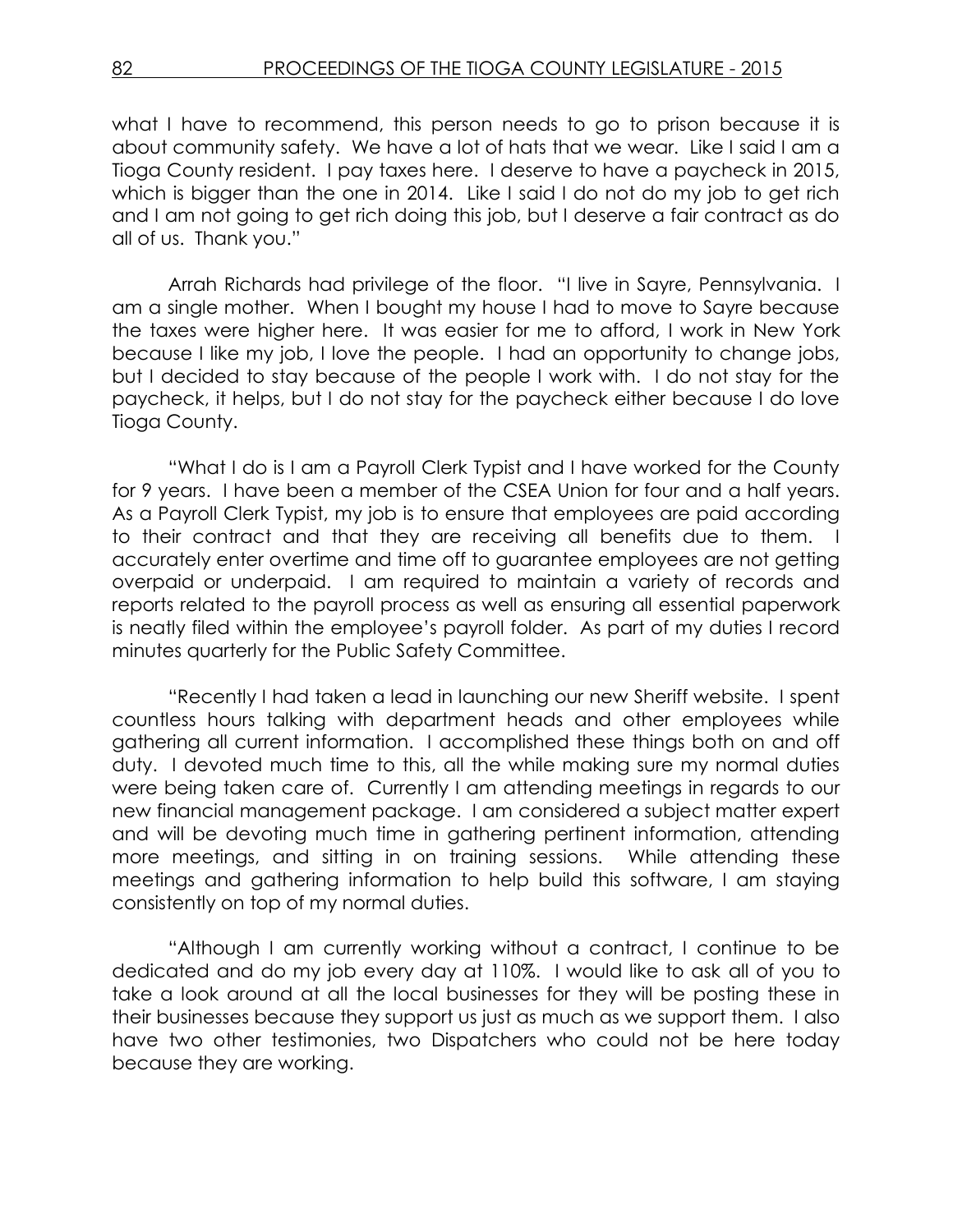"One from Theresa Blaasch. "My name is Theresa Blaasch, I am a 911 Dispatcher and I have worked for the County for over four years. As a 911 Dispatcher I answer multiple phone lines, both emergency and administrative lines, dispatch one or many of the 22 fire and EMS agencies in Tioga County. In addition, I monitor County alarms, personal and medical alarms for the elderly, and primarily after hours contact point for Tioga County agencies including DSS, Dog Control, Village, Town and County highway departments, County buildings and grounds, Town water and utilities.

"Our work is highly stressful and I have personally answered calls for people giving birth, watching a child stop breathing, seized or just be ill, held hostage, robbed, assaulted, involved in accidents, and are witnessing loved ones take their final breath. I can still hear the voice and the fear in callers that I have answered in the past some years ago and I know they will be there long after I leave. I know my deputies, troopers and officers voices and know that they are stressed or experiencing things I can only imagine in my head as I am seeing what they are going through.

"I often do not know the outcome of a call that typically is very different from what I have imagined. I work at a console surrounded by six computer screens, various alarms sounding, three telephone sets, and various manuals and reference materials. When we walk into our room we are there for the shift, we are locked in. We do not get a meal break, we do not walk around the building unless retrieving warrant files from the Sergeant's Office, nor do we even see the outside. I sit at my console to eat my dinner, often answering a phone or a radio in between bites of food, usually cold, as I have attempted to reheat that meal at least twice. At our busiest times we realize we have been waiting for a break to get to the restroom for hours, but do not have the time.

"Shifts in our Division are traditional. We work shifts assigned based on seniority. I get one weekend off every six weeks, yes that is right, one weekend consisting of Saturday and Sunday off every six weeks. I work holidays, weekends, evenings, and overnights all the while missing time with my family while many other County employees are home enjoying time with their own families. I only see my husband on days off unless we are passing in the halls at work on his way home as I am just starting to work. This past year I actually had Christmas Eve and Christmas Day off, the first since I started, which was a treat for myself and my family. Turnover in our Division is high because of low pay, lack of appreciation for the job that we do, the hours that we work and the volume of work we do. Although I am currently working without a contract, I continue to be dedicated and do my job every day to the best of my ability, working extra hours as well as part-time job to support my family. I am asking for myself and on behalf of my coworkers for a contract that we can all live with."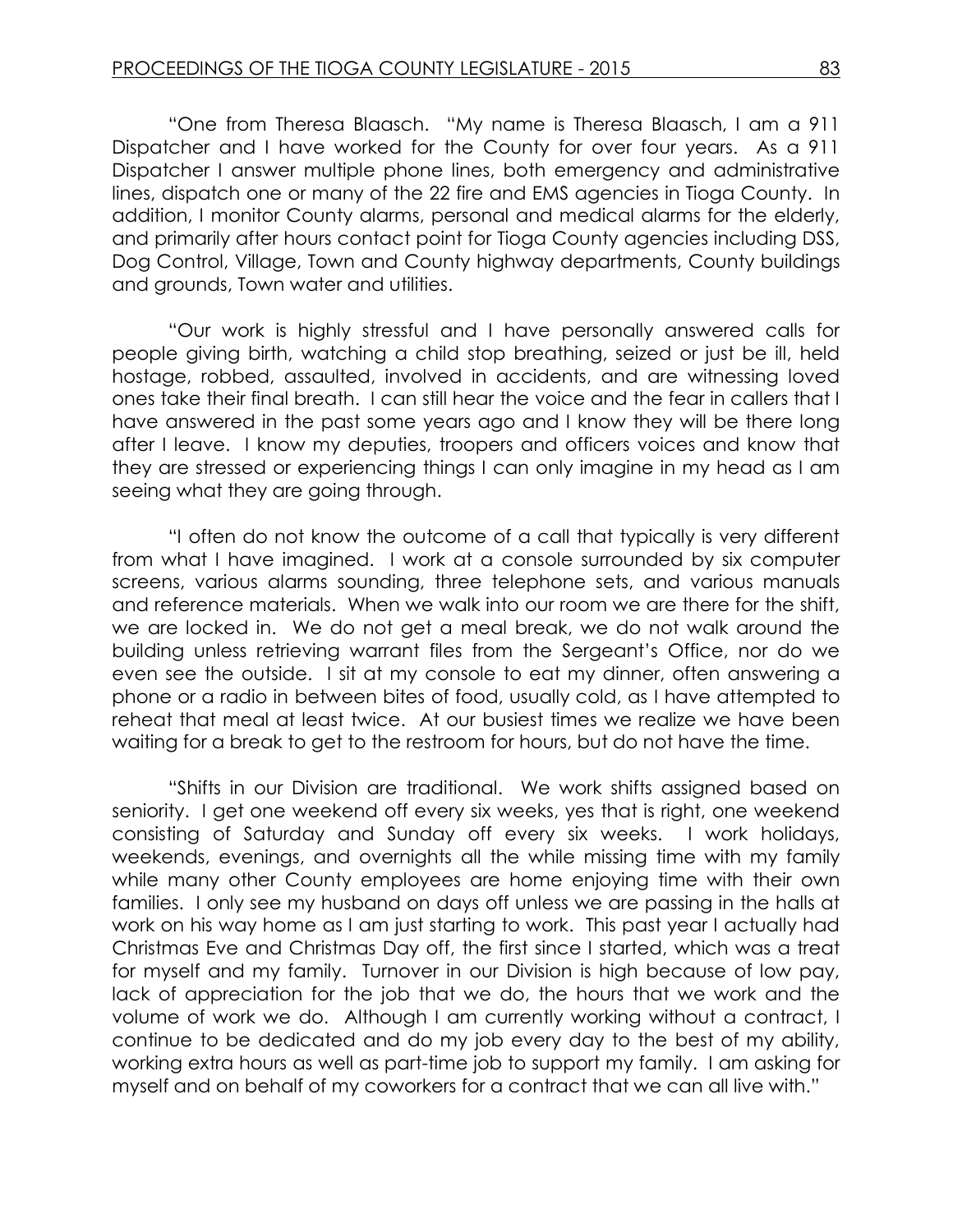Kevin Millar, Mayor of the Village of Owego spoke. "I am here for a couple of reasons, one of the reasons is I want to thank Mrs. Penney for attending all of the County meetings that she has attended and I am going to miss seeing her and George at a lot of meetings that we shared attendance with.

"The other thing I wanted to share with the County Legislature is a survey that has gone out that looks like it is a Village generated survey. It is not, however it is a campaign piece. The reason I bring it to the Legislature's attention is that two of the questions reference some County resources and I thought you might want to have a look at it in case people are asking about it. Thank you."

The list of audited bills was submitted and is summarized as follows:

| Code  | <b>Description</b>                       | <b>Equipment Expense</b> |            |
|-------|------------------------------------------|--------------------------|------------|
| A1010 | Legislative Board                        |                          | 262.49     |
| A1165 | <b>District Attorney</b>                 |                          | 1,161.00   |
| A1170 | <b>Public Defender</b>                   |                          | 2,132.57   |
| A1172 | <b>Assigned Counsel</b>                  |                          | 1,620.00   |
| A1173 | <b>ILS Grant</b>                         |                          | 950.40     |
| A1185 | <b>Medical Examiners/Coroners</b>        |                          | 3,578.94   |
| A1325 | Treasurer                                |                          | 371.34     |
| A1355 | Assessments                              |                          | 3,221.38   |
| A1410 | <b>County Clerk</b>                      |                          | 169.49     |
| A1411 | Department of Motor Vehicles             |                          | 29.95      |
| A1420 | Law                                      |                          | 448.00     |
| A1430 | Personnel                                |                          | 2,254.90   |
| A1450 | Elections                                |                          | 245.60     |
| A1460 | Records Management                       |                          | 143.46     |
| A1490 | <b>Public Works Administration</b>       |                          | 690.00     |
| A1620 | <b>Buildings</b>                         |                          | 59,880.23  |
| A1621 | <b>Buildings</b>                         |                          | 38,694.75  |
| A1680 | Information Technology                   |                          | 41,296.96  |
| A2490 | <b>Community College Tuition</b>         |                          | 2,513.33   |
| A2960 | <b>Education of Handicapped Children</b> |                          | 214,661.76 |
| A3020 | Public Safety Comm E911 System           |                          | 4,751.42   |
| A3110 | Sheriff                                  | 804.72                   | 13,526.15  |
| A3121 | LE11-1038-E00 Grant Equipment            | 17,500.00                |            |
| A3140 | Probation                                |                          | 6,862.19   |
| A3146 | Sex Offender Program                     |                          | 10,320.00  |
| A3150 | Jail                                     |                          | 134,829.90 |
| A3315 | Special Traffic Programs                 |                          | 1,330.69   |
| A3410 | Fire                                     |                          | 4,236.56   |
| A3640 | <b>Emergency Mgmt Office</b>             |                          | 592.72     |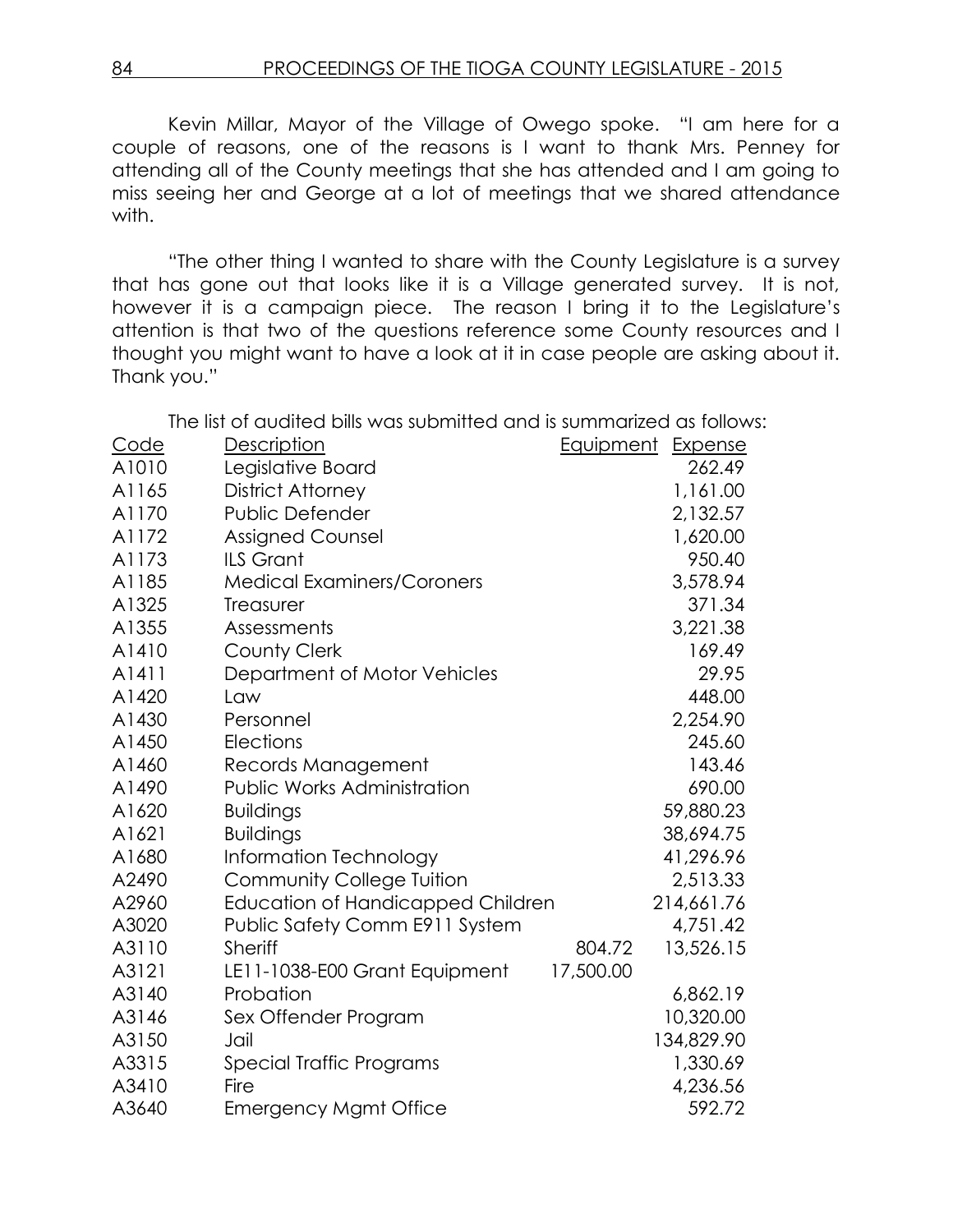| A4011               | <b>Public Health Administration</b>   | 5,028.46   |
|---------------------|---------------------------------------|------------|
| A4042               | <b>Rabies Control</b>                 | 462.05     |
| A4044               | Early Intervention                    | 506.00     |
| A4050               | Healthy Neighborhood Program          | 440.00     |
| A4064               | <b>Managed Care - Dental Services</b> | 7,480.82   |
| A4070               | Disease Control                       | 1,148.88   |
| A4090               | <b>Environmental Health</b>           | 188.66     |
| A4210               | Alcohol and Drug Services             | 6,039.75   |
| A4211               | Council on Alcoholism                 | 10,990.33  |
| A4309               | Mental Hygiene Co Admin               | 5,554.11   |
| A4310               | <b>Mental Health Clinic</b>           | 58,386.30  |
| A4320               | <b>Crisis Intervention Services</b>   | 20,214.75  |
| A4321               | Intensive Case Management             | 1,896.79   |
| A6010               | Social Services Administration        | 57,024.47  |
| A6422               | Economic Development                  | 2,602.00   |
| A7510               | Historian                             | 40.00      |
| A8020               | Planning                              | 923.00     |
| A9060               | <b>Health Insurance</b>               | 3,642.67   |
|                     | <b>SOLID WASTE FUND</b>               | 184,072.11 |
|                     | SPECIAL GRANT FUND                    | 869.83     |
|                     | <b>LIABILITY INSURANCE FUND</b>       | 5,089.97   |
|                     | <b>COUNTY ROAD FUND</b>               | 102,518.05 |
| <b>CAPITAL FUND</b> |                                       | 122,630.54 |
|                     | <b>SELF-INSURANCE FUND</b>            | 5,530.00   |
|                     |                                       |            |

GRAND TOTAL \$ 1,172,360.44

Legislator Monell made a motion to approve the minutes of February 10, 2015, seconded by Legislator Hollenbeck, and carried.

Chair Sauerbrey appointed the following staff to the Financial Management Executive Team:

> Joy Bennett, Probation Director Chris Korba, Director of Administrator Services Mental Hygiene

Chair Sauerbrey stated that all Legislative Committees met this month and the minutes are or will be on file with the Clerk of the Legislature.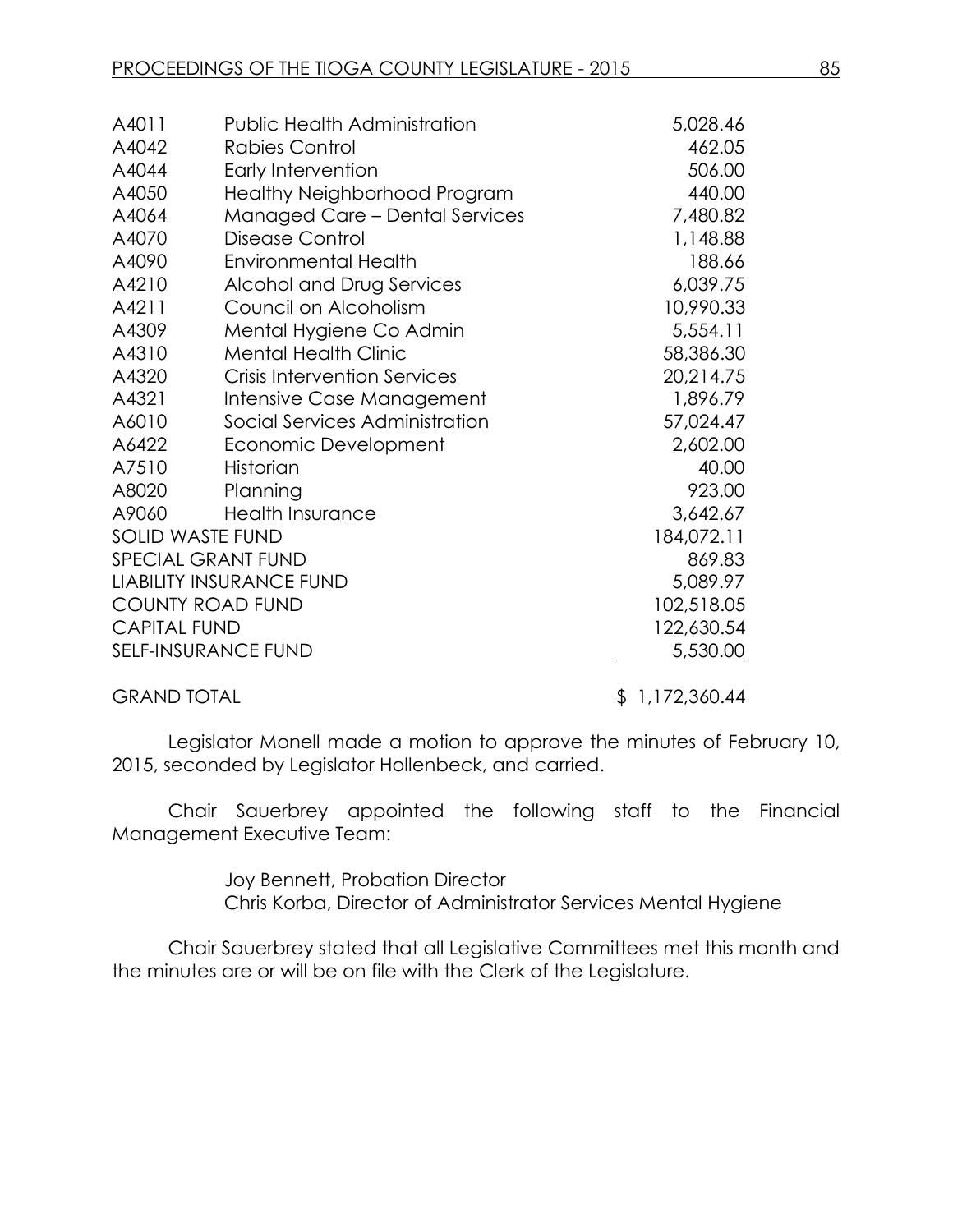Legislator Standinger moved for the adoption of the following resolution, seconded by Legislator Sullivan.

REFERRED TO: HEALTH & HUMAN SERVICES COMMITTEE

RESOLUTION NO. 57-15 *RESOLUTION REAPPOINTING KATHY ROUSH TO COMMUNITY SERVICES BOARD*

WHEREAS: Kathy Roush's appointment to the Community Services Board will expire on March 31, 2015; and

WHEREAS: Ms. Roush has served two consecutive terms and pursuant to Local Law No. 2 of 2005, upon the recommendation of the Chair of the Community Services Board members may be appointed to more than two consecutive terms of office; and

WHEREAS: The Community Services Board has recommended Ms. Roush's reappointment; and

WHEREAS: Section Article 41.11 (d) of the Mental Hygiene Law allows counties to determine the length of term of Community Services Board members; therefore be it

RESOLVED: That Ms. Roush be reappointed to the Community Services Board, for a term starting April 1, 2015 and ending March 31, 2019.

## ROLL CALL VOTE

Yes – Legislators Sauerbrey, Monell, Roberts, Standinger, Sullivan, Weston, Hollenbeck, and Huttleston.

No – None.

Absent – Legislator Case.

RESOLUTION ADOPTED.

Legislator Monell moved for the adoption of the following resolution, seconded by Legislator Sullivan.

REFERRED TO: LEGISLATIVE WORKSESSION

RESOLUTION NO. 58–15 *REAPPOINT MEMBER*

*BOARD OF ETHICS*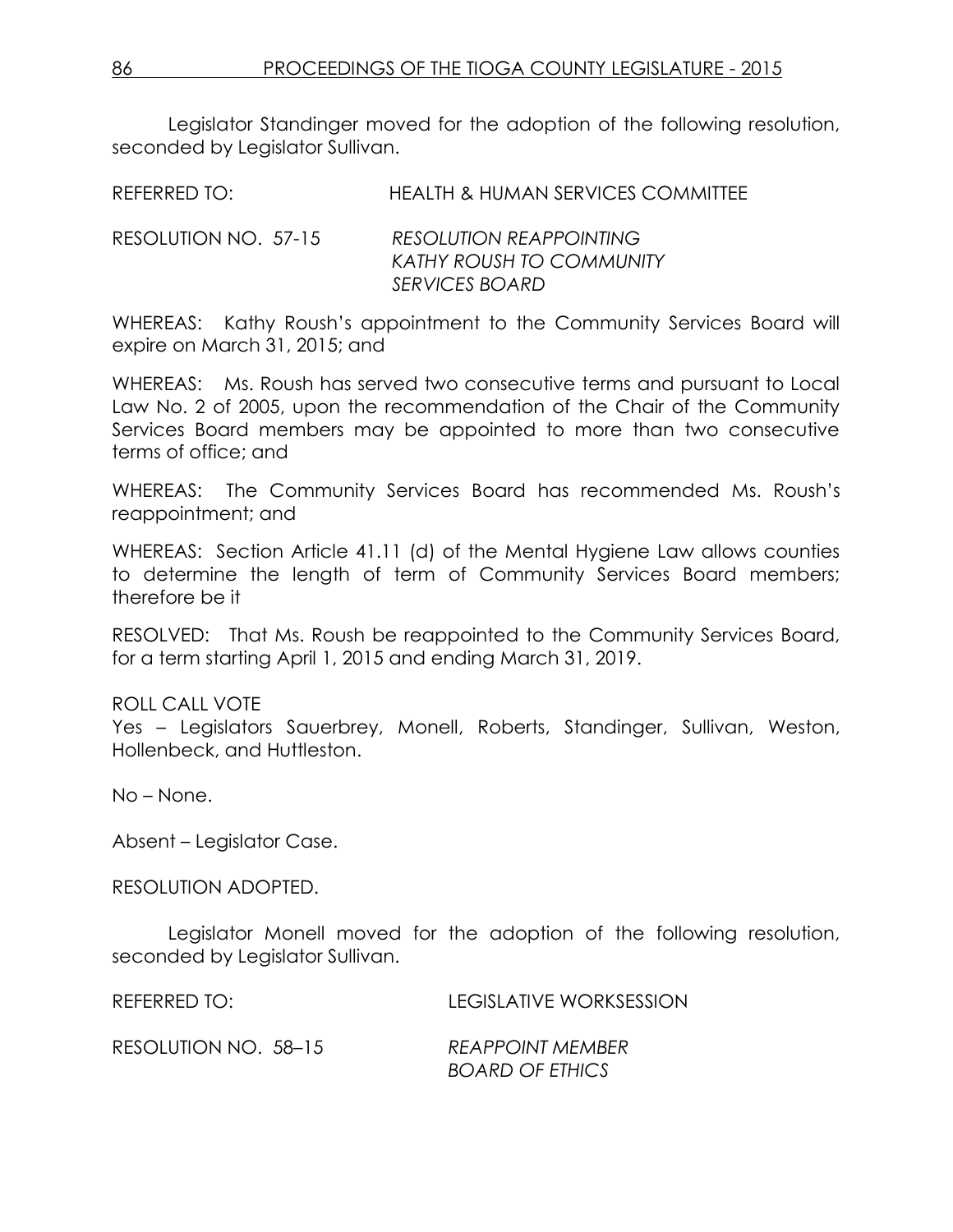WHEREAS: Craig Jochum's term on the Board of Ethics is due to expire on March 31, 2015; and

WHEREAS: Mr. Jochum has agreed to serve another term on the Board of Ethics; therefore be it

RESOLVED: That Craig Jochum, Chair nomination, is hereby reappointed to the Board of Ethics for a term of April 1, 2015 through March 31, 2018.

### ROLL CALL VOTE

Yes – Legislators Sauerbrey, Monell, Roberts, Standinger, Sullivan, Weston, Hollenbeck, and Huttleston.

No – None.

Absent – Legislator Case.

RESOLUTION ADOPTED.

Legislator Monell moved for the adoption of the following resolution, seconded by Legislator Sullivan.

REFERRED TO: LEGISLATIVE WORKSESSION

RESOLUTION NO. 59–15 *APPOINT MEMBER BOARD OF ETHICS*

WHEREAS: Martha Goodsell's term on the Board of Ethics has expired; and

WHEREAS: Stuart Yetter has agreed to serve on the Board of Ethics; therefore be it

RESOLVED: That Stuart Yetter, Majority appointment, be hereby appointed to the Board of Ethics for a term of 4/1/15 through 3/31/18.

ROLL CALL VOTE

Yes – Legislators Sauerbrey, Monell, Roberts, Standinger, Sullivan, Weston, Hollenbeck, and Huttleston.

No – None.

Absent – Legislator Case.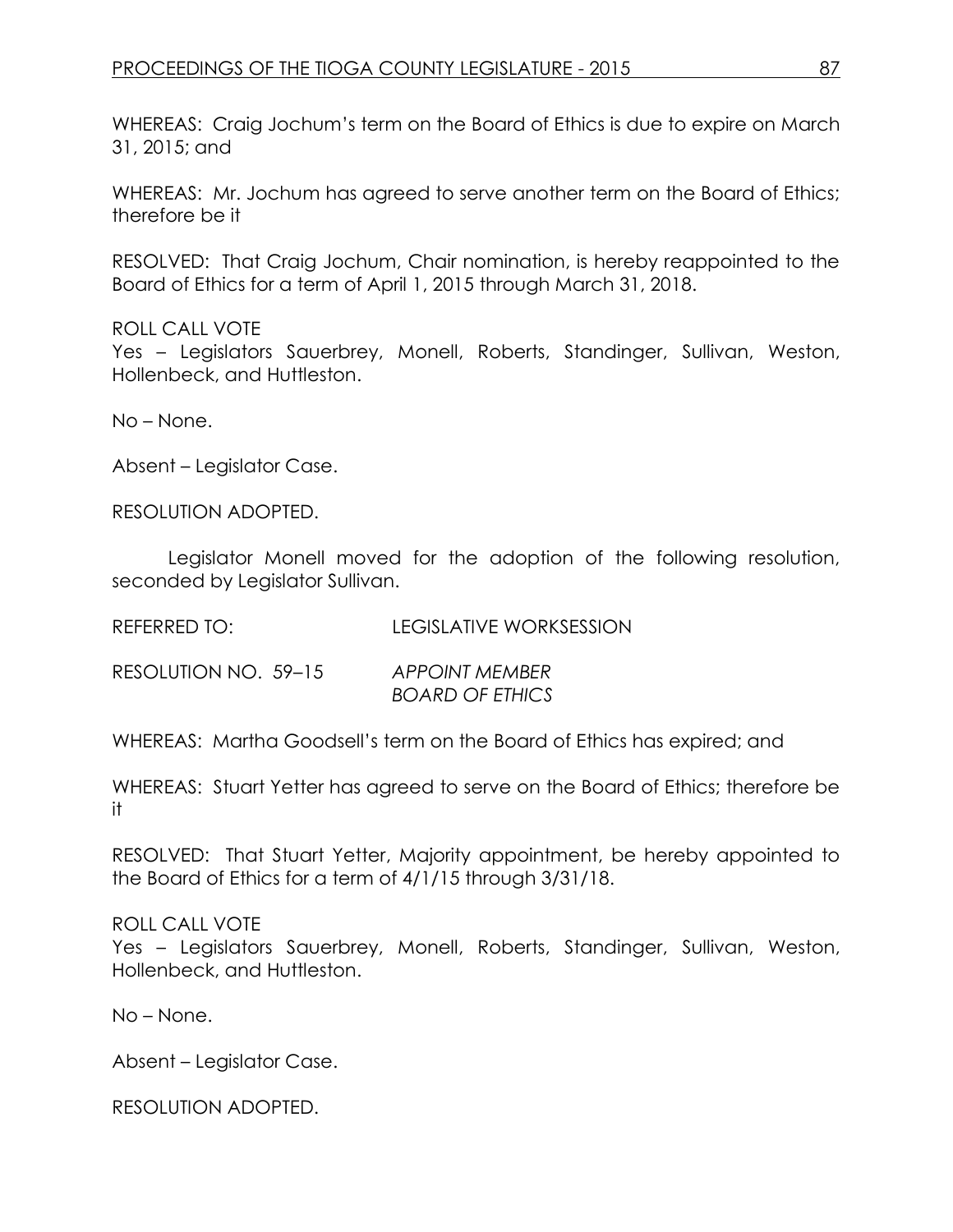Legislator Hollenbeck moved for the adoption of the following resolution, seconded by Legislator Monell.

| RESOLUTION NO. 60-15 | <b>RE-APPOINT MEMBER TO THE TIOGA COUNTY</b> |
|----------------------|----------------------------------------------|
|                      | LOCAL DEVELOPMENT CORPORATION (TCLDC)        |

WHEREAS: The term of Tioga County Local Development Corporation member Abbey Hendrickson expires as of March 31, 2015; and

WHEREAS: Abbey Hendrickson has expressed a desire for another term; therefore be it

RESOLVED: That the Tioga County Legislature hereby re-appoints Abbey Hendrickson for another three-year term of 4/1/15 – 3/31/18.

ROLL CALL VOTE Yes – Legislators Sauerbrey, Monell, Roberts, Standinger, Sullivan, Weston, Hollenbeck, and Huttleston.

No – None.

Absent – Legislator Case.

RESOLUTION ADOPTED.

Legislator Monell moved for the adoption of the following resolution, seconded by Legislator Hollenbeck.

| REFERRED TO: | <b>ED&amp;P COMMITTEE</b> |
|--------------|---------------------------|
|              |                           |

REFERRED TO: ED&P COMMITTEE

RESOLUTION NO. 61-15 *RE-APPOINT MEMBER TO THE TIOGA COUNTY LOCAL DEVELOPMENT CORPORATION (TCLDC)*

WHEREAS: The term of Tioga County Local Development Corporation member Eva Mae Musgrave expires as of March 31, 2015; and

WHEREAS: Eva Mae Musgrave has expressed a desire for another term; therefore be it

RESOLVED: That the Tioga County Legislature hereby re-appoints Eva Mae Musgrave for another three-year term of 4/1/15 – 3/31/18.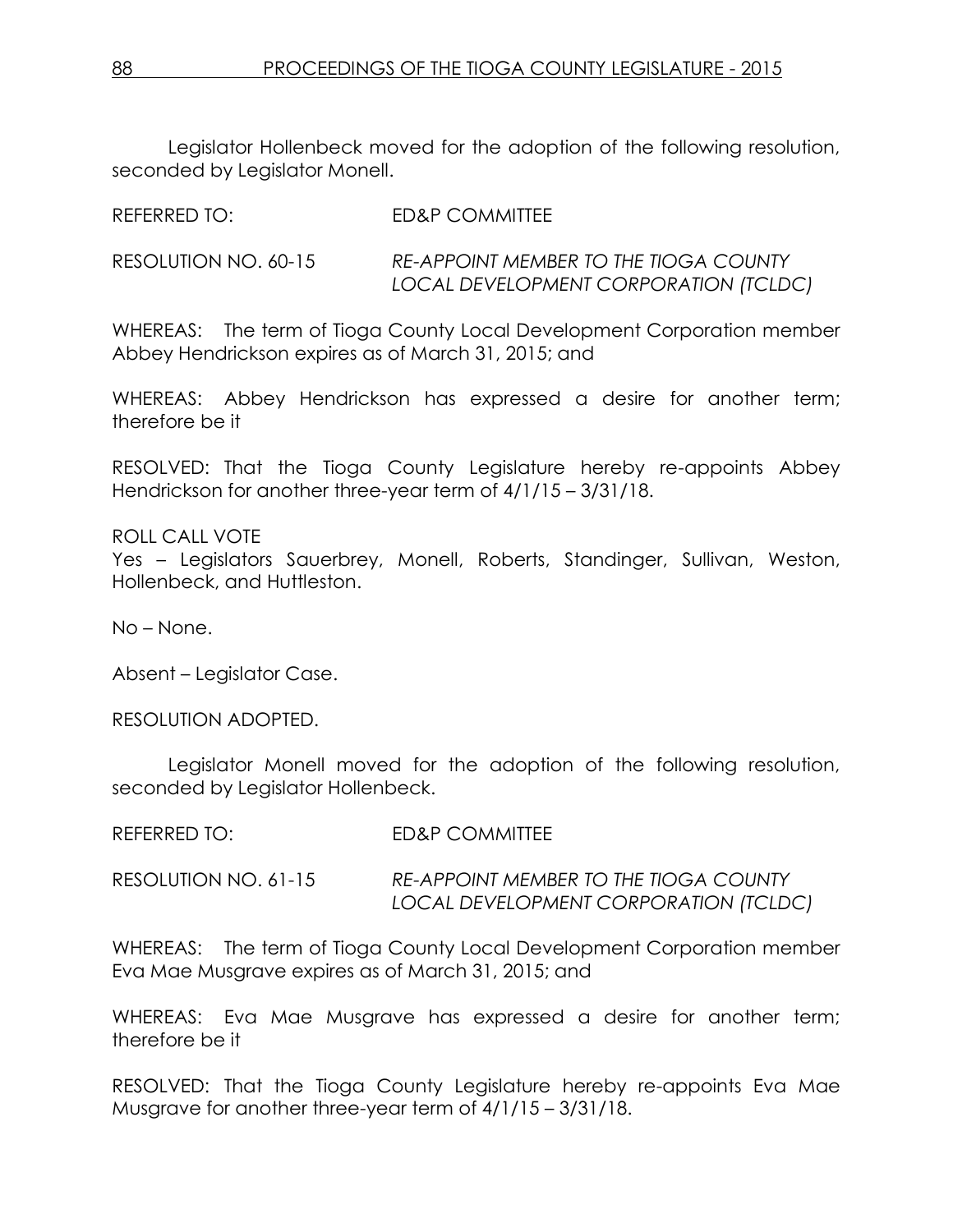Yes – Legislators Sauerbrey, Monell, Roberts, Standinger, Sullivan, Weston, Hollenbeck, and Huttleston.

No – None.

Absent – Legislator Case.

RESOLUTION ADOPTED.

Legislator Hollenbeck moved for the adoption of the following resolution, seconded by Legislator Monell.

REFERRED TO: ED&P COMMITTEE

RESOLUTION NO. 62-15 *RE-APPOINT MEMBER TO THE TIOGA COUNTY LOCAL DEVELOPMENT CORPORATION (TCLDC)*

WHEREAS: The term of Tioga County Local Development Corporation member Beth Johnson expires as of March 31, 2015; and

WHEREAS: Beth Johnson has expressed a desire for another term; therefore be it

RESOLVED: That the Tioga County Legislature hereby re-appoints Beth Johnson for another three-year term of 4/1/15 – 3/31/18.

ROLL CALL VOTE

Yes – Legislators Sauerbrey, Monell, Roberts, Standinger, Sullivan, Weston, Hollenbeck, and Huttleston.

No – None.

Absent – Legislator Case.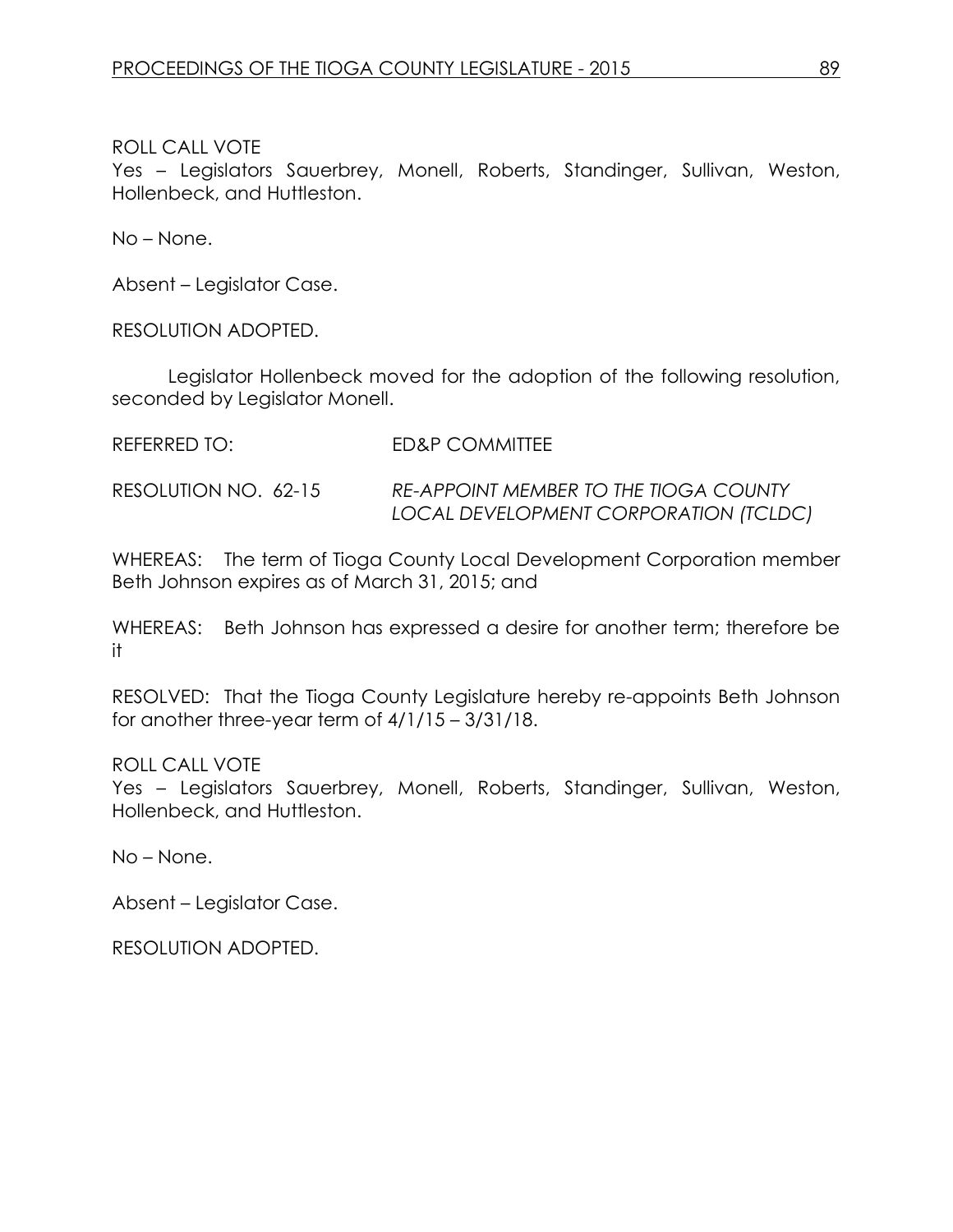Legislator Standinger moved for the adoption of the following resolution, seconded by Legislator Sullivan.

REFERRED TO: HEALTH & HUMAN SERVICES COMMITTEE

RESOLUTION NO. 63-15 *RESOLUTION REAPPOINTING MEMBER TO COMMUNITY SERVICES BOARD*

WHEREAS: Tracey Briggs's appointment to the Community Services Board will expire on March 31, 2015; and

WHEREAS: The Community Services Board has recommended Tracey's reappointment; and

WHEREAS: Section Article 41.11 (d) of the Mental Hygiene Law allows counties to determine the length of term of Community Services Board members; therefore be it

RESOLVED: That Tracey Briggs be reappointed to the Community Services Board, for term starting April 1, 2015 and ending March 31, 2019.

ROLL CALL VOTE

Yes – Legislators Sauerbrey, Monell, Roberts, Standinger, Sullivan, Weston, Hollenbeck, and Huttleston.

No – None.

Absent – Legislator Case.

RESOLUTION ADOPTED.

Legislator Standinger moved for the adoption of the following resolution, seconded by Legislator Sullivan.

| REFERRED TO:         | HEALTH & HUMAN SERVICES COMMITTEE                                              |
|----------------------|--------------------------------------------------------------------------------|
| RESOLUTION NO. 64-15 | <b>RESOLUTION REAPPOINTING</b><br><b>MEMBER TO COMMUNITY</b><br>SERVICES BOARD |

WHEREAS: Barbara Newcomb's appointment to the Community Services Board will expire on March 31, 2015; and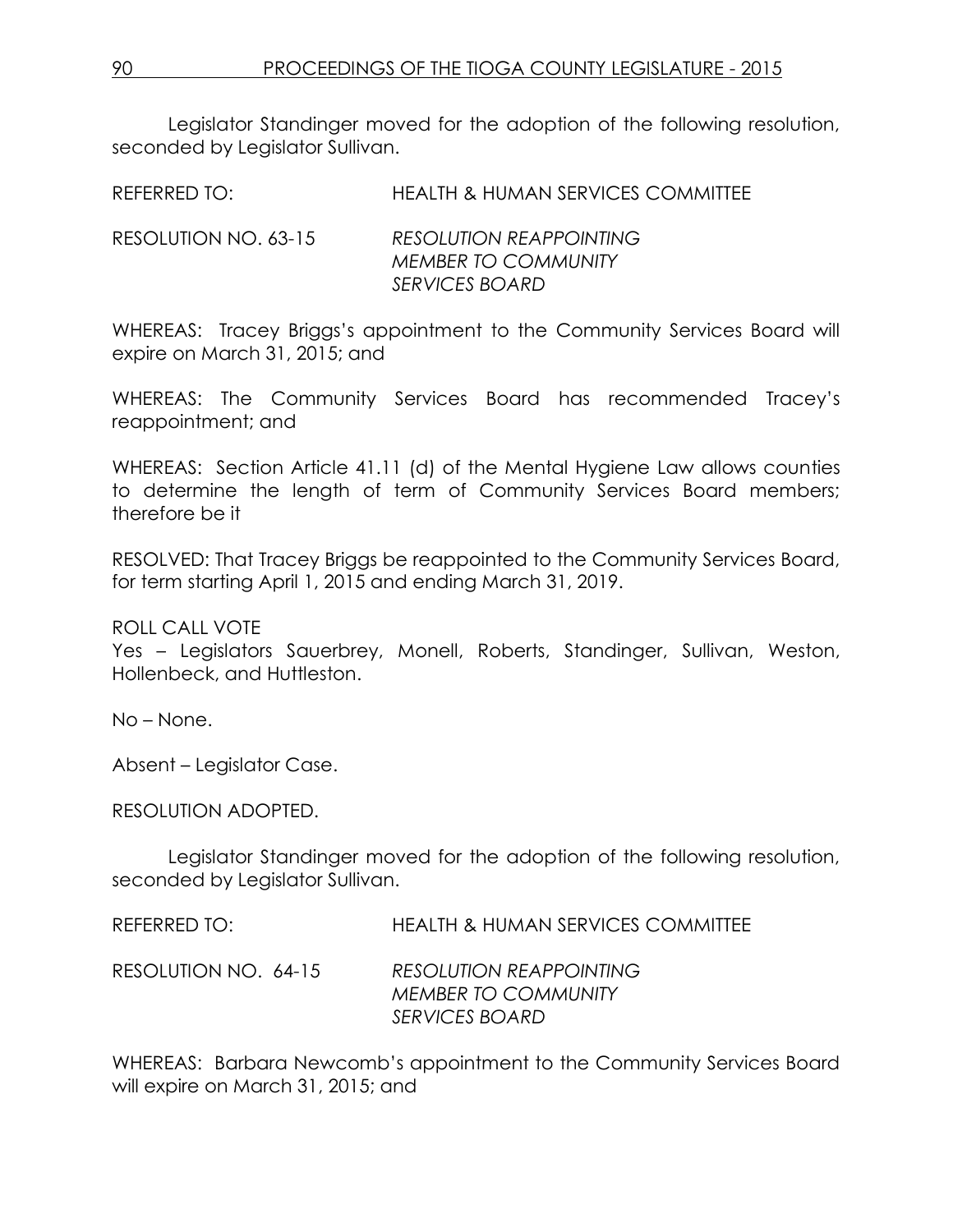WHEREAS: The Community Services Board has recommended Barbara's reappointment; and

WHEREAS: Section Article 41.11 (d) of the Mental Hygiene Law allows counties to determine the length of term of Community Services Board members; therefore be it

RESOLVED: That Barbara Newcomb be reappointed to the Community Services Board, for term starting April 1, 2015 and ending March 31, 2019.

### ROLL CALL VOTE

Yes – Legislators Sauerbrey, Monell, Roberts, Standinger, Sullivan, Weston, Hollenbeck, and Huttleston.

No – None.

Absent – Legislator Case.

RESOLUTION ADOPTED.

Legislator Sullivan moved for the adoption of the following resolution, seconded by Legislator Weston.

REFERRED TO: HEALTH & HUMAN SERVICES COMMITTEE

RESOLUTION NO. 65-15 *RESOLUTION REAPPOINTING MEMBER TO COMMUNITY SERVICES BOARD*

WHEREAS: William Standinger, III's appointment to the Community Services Board will expire on March 31, 2015; and

WHEREAS: The Community Services Board has recommended William's reappointment; and

WHEREAS: Section Article 41.11 (d) of the Mental Hygiene Law allows counties to determine the length of term of Community Services Board members; therefore be it

RESOLVED: That William Standinger, III be reappointed to the Community Services Board, for term starting April 1, 2015 and ending March 31, 2019.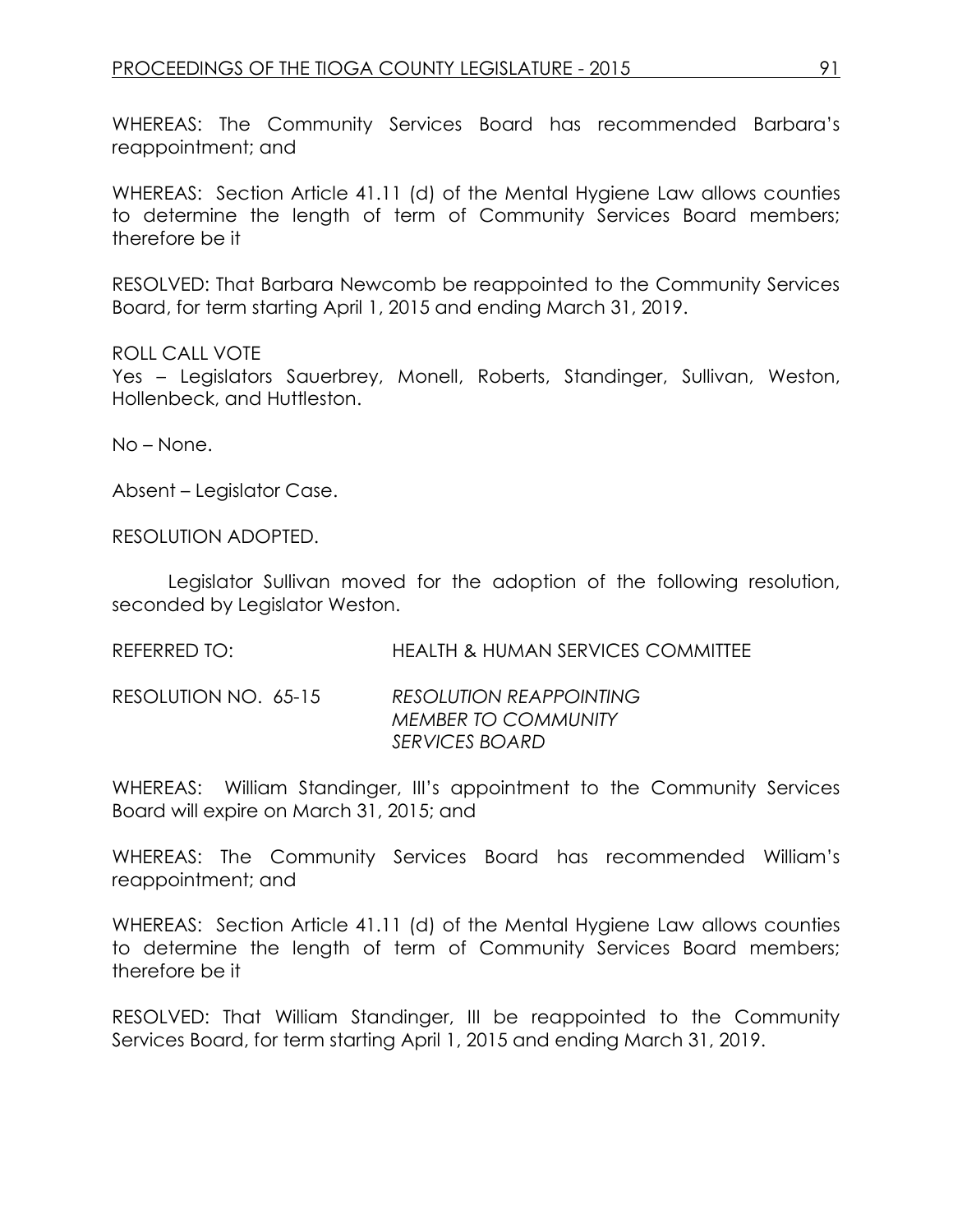Yes – Legislators Sauerbrey, Monell, Roberts, Standinger, Sullivan, Weston, Hollenbeck, and Huttleston.

No – None.

Absent – Legislator Case.

RESOLUTION ADOPTED.

Legislator Weston moved for the adoption of the following resolution, seconded by Legislator Roberts.

REFERRED TO: PUBLIC SAFETY COMMITTEE RESOLUTION NO. 66-15 *APPOINT MEMBERS ALTERNATIVES TO INCARCERATION ADVISORY BOARD*

RESOLVED: That the following members be appointed to the Alternatives to Incarceration Advisory Board for the following terms:

TERM

| Ex-Offender                                          | $4/1/15-3/31/16$ |
|------------------------------------------------------|------------------|
| Crime Victim                                         | $4/1/15-3/31/16$ |
| State Certified Provider of Alcohol and/or Substance |                  |
| Abuse Treatment                                      | $4/1/15-3/31/16$ |

#### ROLL CALL VOTE

Yes – Legislators Sauerbrey, Monell, Roberts, Standinger, Sullivan, Weston, Hollenbeck, and Huttleston.

No – None.

Absent – Legislator Case.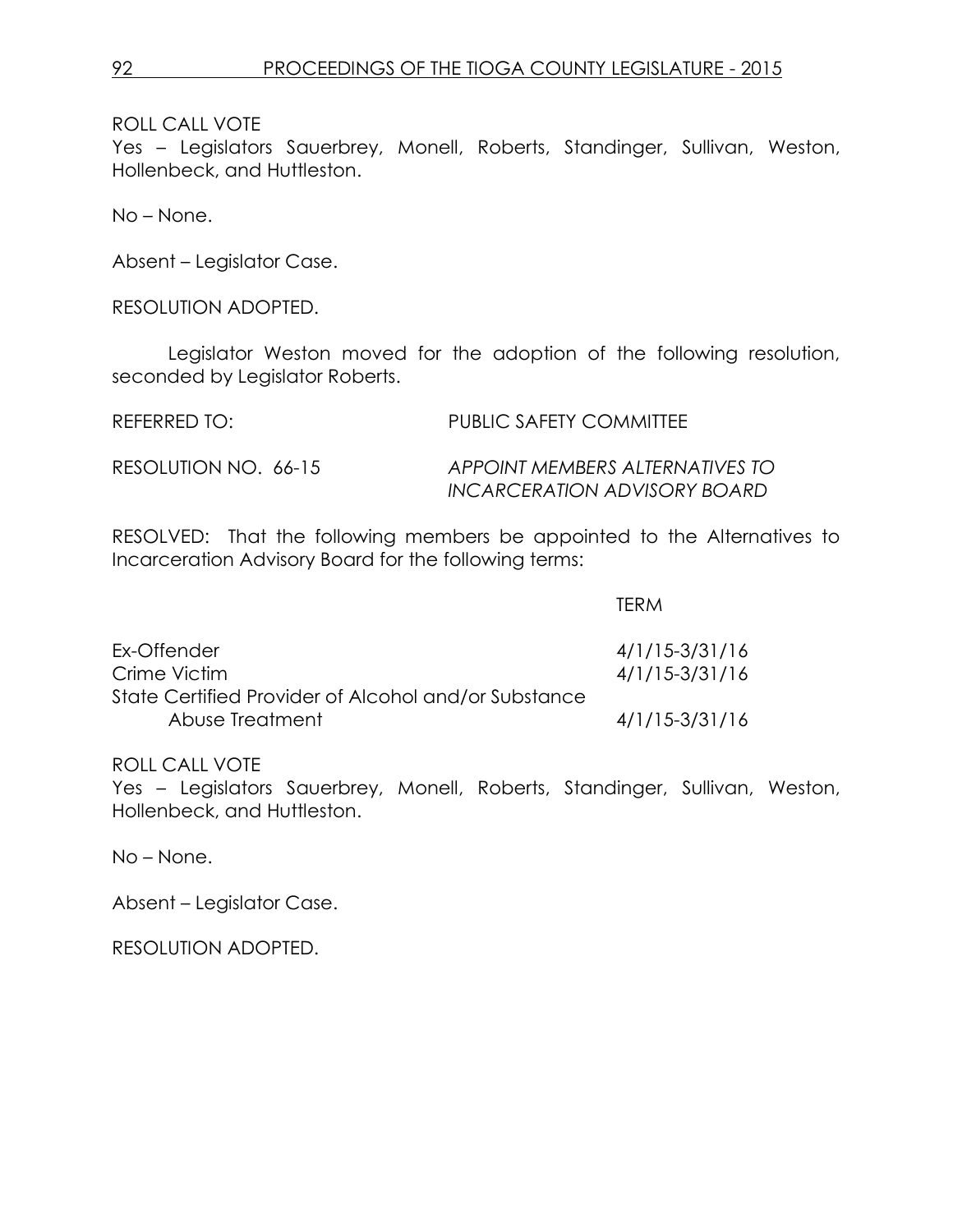Legislator Hollenbeck moved for the adoption of the following resolution, seconded by Leaislator Roberts.

REFERRED TO: ED&P COMMITTEE

RESOLUTION NO. 67-15 *APPOINT MEMBER TO THE TIOGA COUNTY PLANNING BOARD*

WHEREAS: Patty Porter, who served as an at-large alternate on the Tioga County Planning Board, had to resign from the both the Town of Nichols Planning Board and the Tioga County Planning Board in January 2015 due to her no longer being a resident of the Town of Nichols or Tioga County; and

WHEREAS: The Tioga County Planning Board has found James Tornatore of the Village of Newark Valley willing and able to fulfill the unexpired term of Patty Porter; and

RESOLVED: That the Tioga County Legislature appoint James Tornatore to the Tioga County Planning Board, to fulfill Patty Porter's unexpired 3-year term of 1/1/14 – 12/31/16.

ROLL CALL VOTE

Yes – Legislators Sauerbrey, Monell, Roberts, Standinger, Sullivan, Weston, Hollenbeck, and Huttleston.

No – None.

Absent – Legislator Case.

RESOLUTION ADOPTED.

Legislator Roberts moved for the adoption of the following resolution, seconded by Legislator Hollenbeck.

REFERRED TO: ED&P LEGISLATIVE COMMITTEE

RESOLUTION NO. 68-15 *APPOINT MEMBER TO THE SUSQUEHANNA HERITAGE AREA COMMISSION*

WHEREAS: Per resolution 70-12, the Tioga County Legislature authorized membership into the Susquehanna Heritage Area (SHA) Commission and Advisory Board via a GML Article 5-G intermunicipal agreement; and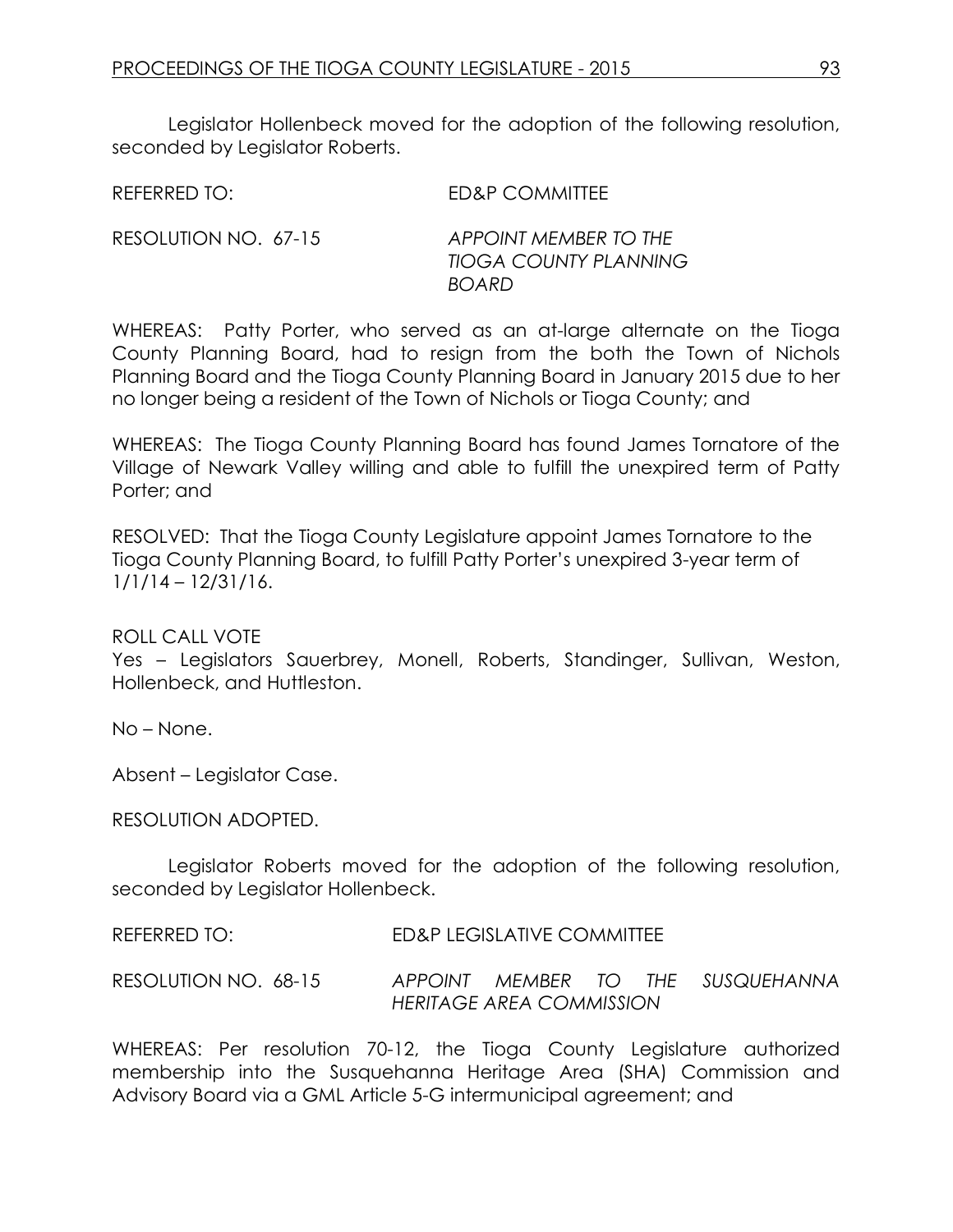WHEREAS: Since that time all five required municipalities (Broome County, Tioga County, City of Binghamton, Village of Johnson City, Village of Endicott) have made such authorization and signed the Susquehanna Heritage Area (SHA) Commission intermunicipal amended agreement that broadened the geographic scope of the SHA from the 5 original municipalities to all of Broome and Tioga counties, meaning that all municipalities within Broome and Tioga counties *can* become SHA Commission members; and

WHEREAS: During said intermunicipal agreement amendment process conducted in 2012, all municipal attorneys involved expressed concern that the SHA Commission membership was too large and this would inhibit the organization to conduct necessary business; and

WHEREAS: As a result, the Susquehanna Heritage Area Commission approved an amended intermunicipal agreement that reduces the SHA Commission membership from two (2) to one (1) municipal representative and one (1) Advisory Board representative per municipality, to be appointed by their governing bodies, effective January 1, 2014; and

WHEREAS: Currently Michael Roberts, Tioga County Legislator, and Rebecca Maffei, Tioga County Tourism Office Director, have been serving as the two (2) SHA Commission members; therefore be it

RESOLVED: That the Economic Development and Planning Committee hereby recommends a designee as the Tioga County member on the Susquehanna Heritage Area Commission for the Term of Office of the County Legislature Chair who appoints said person.

## ROLL CALL VOTE

Yes – Legislators Sauerbrey, Monell, Roberts, Standinger, Sullivan, Weston, Hollenbeck, and Huttleston.

No – None.

Absent – Legislator Case.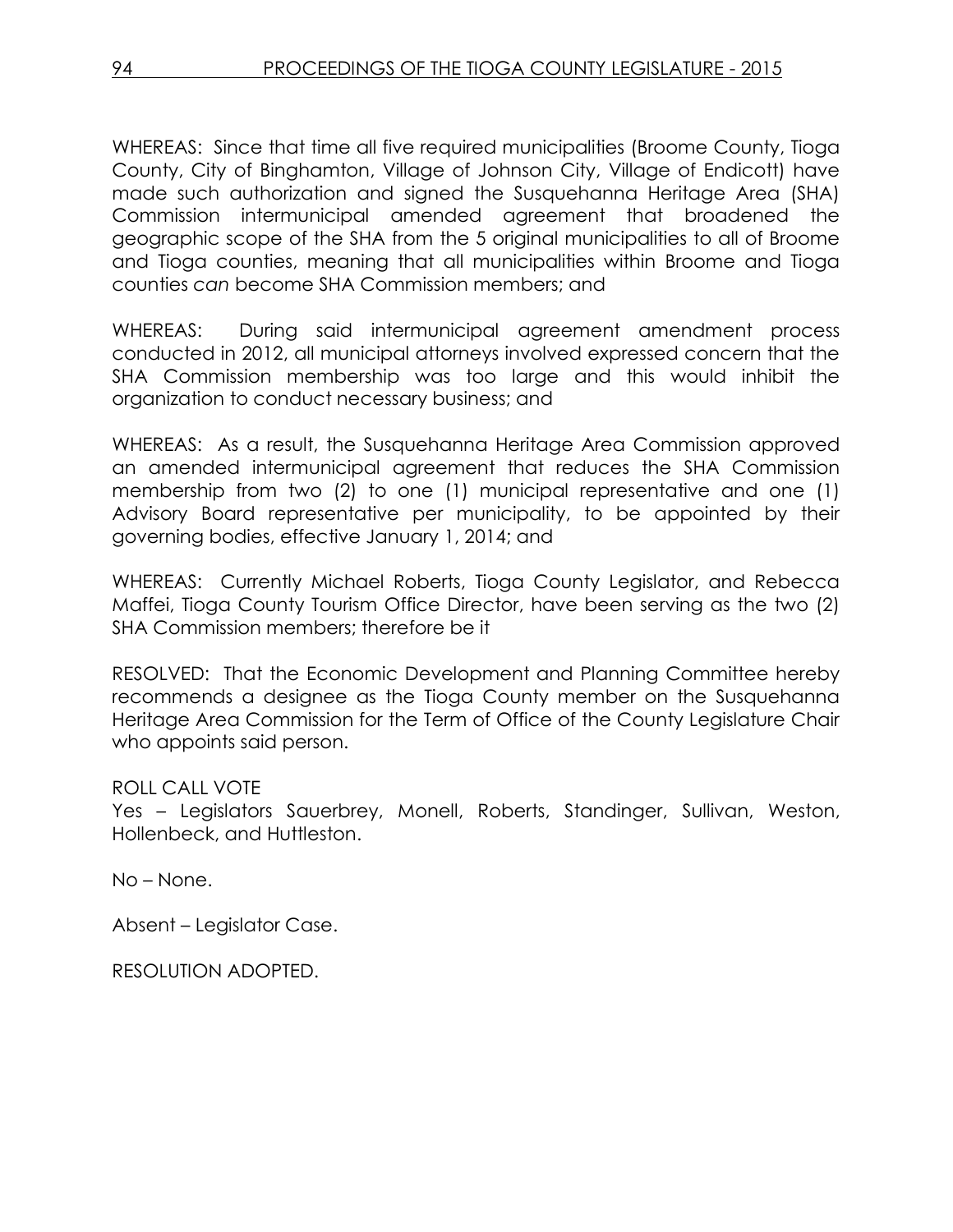Legislator Huttleston moved for the adoption of the following resolution, seconded by Legislator Roberts.

| REFERRED TO:         | ADMINISTRATIVE SERVICS COMMITTEE<br><b>FINANCE COMMITTEE</b>                                                                                                   |
|----------------------|----------------------------------------------------------------------------------------------------------------------------------------------------------------|
| RESOLUTION NO. 69-15 | AUTHORIZE INCREASE IN ADMINISTERING<br>MORTGAGE TAX BY<br>THE TIOGA COUNTY CLERK AS APPROVED BY NEW<br>YORK STATE DEPARTMENT OF TAXATION AND<br><b>FINANCE</b> |

WHEREAS: Section 262 (Article 11) of the New York State Tax Law mandates that recording officers are entitled to receive for the county all necessary expenses for the purpose of administration of the mortgage tax in their office and approved allowance by the New York State Department of Taxation and Finance; and

WHEREAS: The Tioga County Clerk has requested proper compensation that are reasonable and necessary allowances to cover county expenditures for collection, disbursements of the mortgage tax; and

WHEREAS: The Tioga County Clerk's Office has submitted to the New York State Department of Taxation and Finance a mortgage expense request of \$108,882.00 per year; and

WHEREAS: The Tioga County Clerk has been authorized by New York State Department of Taxation and Finance to increase the mortgage expense to be \$108,882.00 for the period of April 2015 – April 2016; be it therefore

RESOLVED: That the County Clerk be authorized to collect or withhold from its disbursements \$9,073.50 for the months of April 2015 through month of April 2016, for a total annum amount of \$108,882.00.

## ROLL CALL VOTE

Yes – Legislators Sauerbrey, Monell, Roberts, Standinger, Sullivan, Weston, Hollenbeck, and Huttleston.

No – None.

Absent – Legislator Case.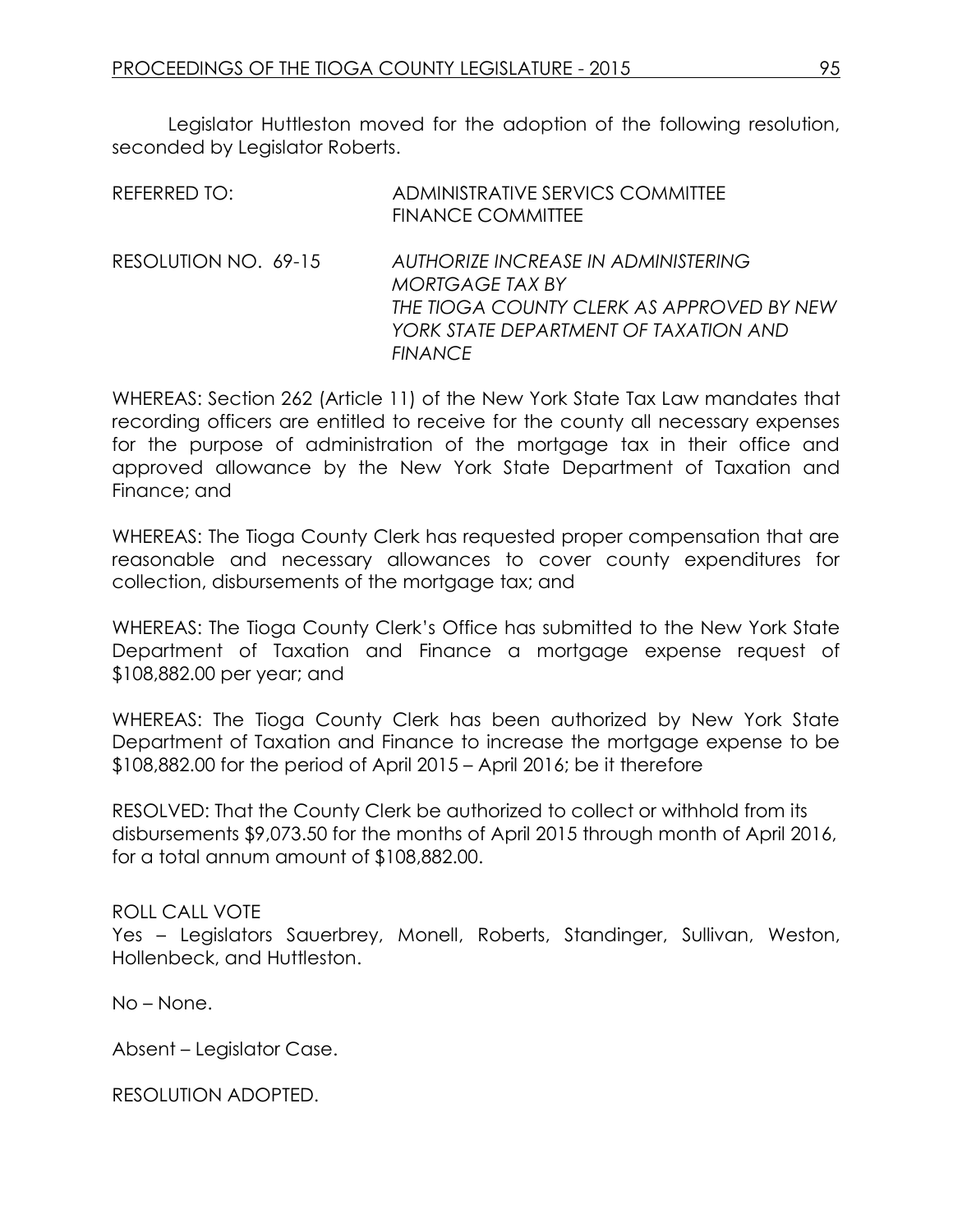Legislator Hollenbeck moved for the adoption of the following resolution, seconded by Legislator Roberts.

## REFERRED TO: FINANCE/LEGAL COMMITTEE

#### RESOLUTION NO. 70-15 *HOME RULE REQUEST IN SUPPORT OF S3283/ A5481: EXTENDING THE CURRENT AND IMPOSING ADDITIONAL SALES AND COMPENSATING USE TAXES BY THE COUNTY OF TIOGA*

WHEREAS: The continuation of previously authorized additional sources of revenue is required to enable counties, such as Tioga County to meet the everincreasing costs of delivering essential governmental services to their citizens without undue reliance on local property taxes; and

WHEREAS: State Legislative authority is needed to extend the current sales and compensating use taxes for the County of Tioga at the same level and upon the same terms and conditions as now currently exist; now therefore be it

RESOLVED: That the Tioga County Legislature hereby requests the enactment of Senate bill number S3283 and Assembly bill number A5481entitled "An Act to Amend the Tax Law in relation to extending the authorization of the County of Tioga to impose an additional one percent of sales and compensating use taxes".

## ROLL CALL VOTE

Yes – Legislators Sauerbrey, Monell, Roberts, Standinger, Sullivan, Weston, Hollenbeck, and Huttleston.

No – None.

Absent – Legislator Case.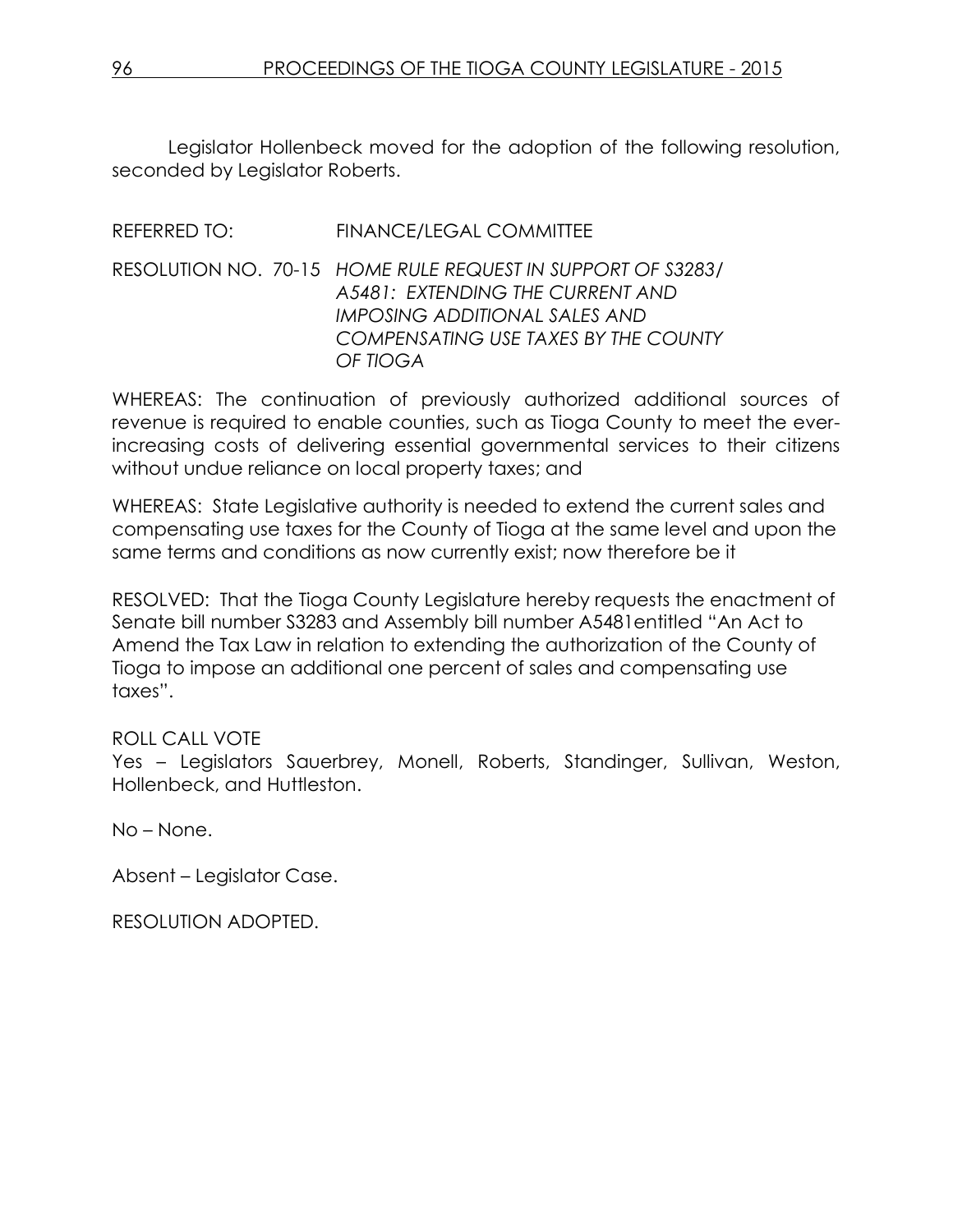Legislator Roberts moved for the adoption of the following resolution, seconded by Leaislator Sullivan.

REFERRED TO: PUBLIC WORKS COMMITTEE

RESOLUTION NO. 71-15 *FILING OF AN APPLICATION FOR STATE ASSISTANCE FROM THE HOUSEHOLD HAZARDOUS WASTE (HHW) STATE ASSISTANCE PROGRAM AND SIGNING OF THE ASSOCIATED STATE MASTER GRANT CONTRACT, UNDER THE APPROPRIATE LAWS OF NEW YORK STATE*

WHEREAS: The State of New York provides financial aid for household hazardous waste programs; and

WHEREAS: Tioga County, herein called the MUNICIPALITY, has examined and duly considered the applicable laws of the State of New York and the MUNICIPALITY deems it to be in the public interest and benefit to file an application under these laws; and

WHEREAS: It is necessary that a Contract by and between THE PEOPLE OF THE STATE OF NEW YORK, herein called the STATE, and the MUNICIPALITY be executed for such STATE Aid; now therefore be it

RESOLVED BY THE TIOGA COUNTY LEGISLATURE:

- 1. That the filing of an application in the form required by the State of New York in conformity with the applicable laws of the State of New York including all understanding and assurances contained in said application is hereby authorized.
- 2. That Tioga County's Legislative Chair, or his/her designee is directed and authorized as the official representative of the MUNICIPALITY to act in connection with the application, to sign the resulting contract if said application is approved by the State; and to provide such additional information as may be required.
- 3. That the MUNICIPALITY agrees that it will fund the entire cost of said household hazardous waste program and will be reimbursed by the State for the State share of such costs as indicated in the contract.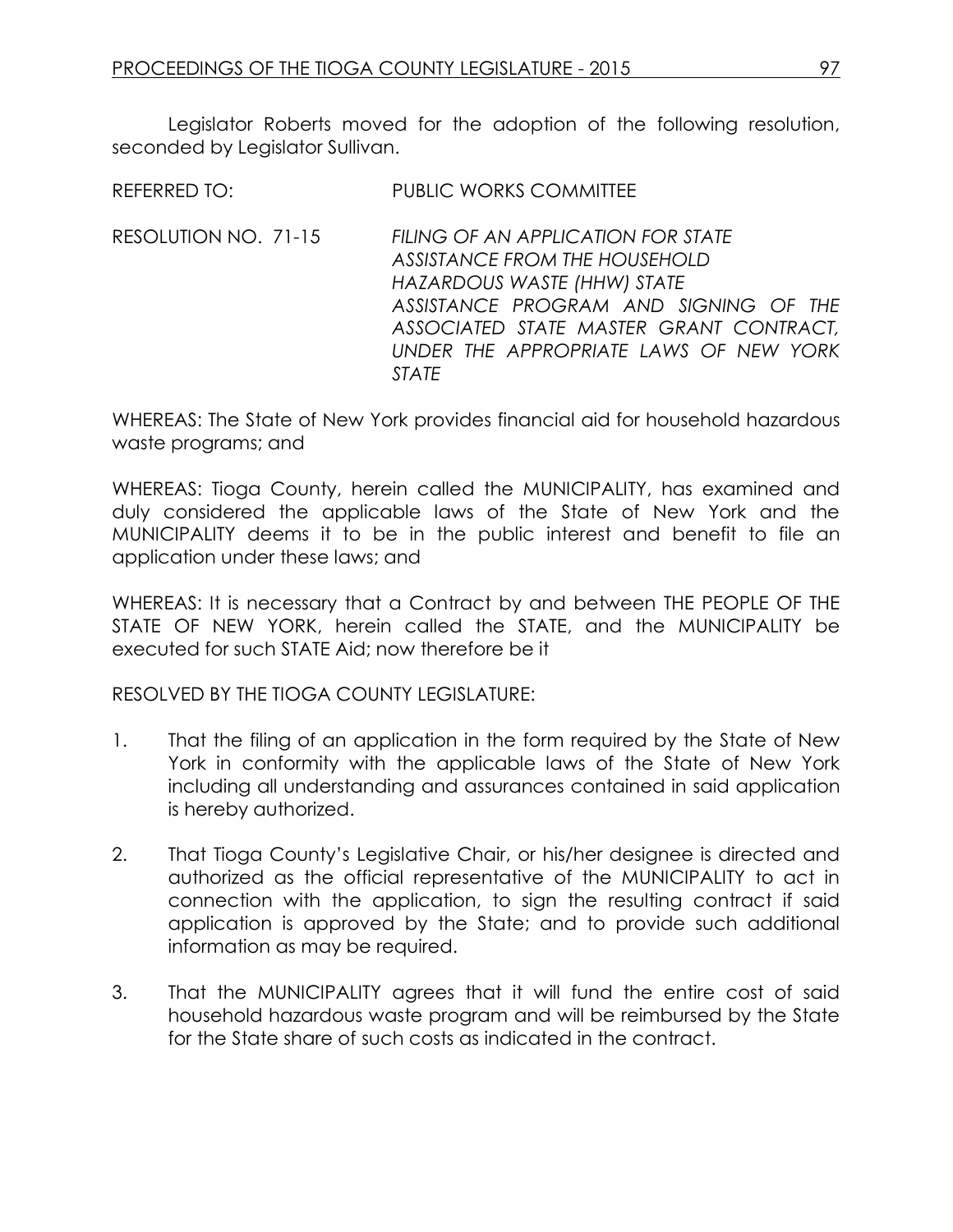4. That two (2) Certified Copies of this Resolution be prepared and sent to the New York State Department Environmental Conservation together with a complete application.

5. That this resolution shall take effect immediately.

ROLL CALL VOTE

Yes – Legislators Sauerbrey, Monell, Roberts, Standinger, Sullivan, Weston, Hollenbeck, and Huttleston.

No – None.

Absent – Legislator Case.

RESOLUTION ADOPTED.

Legislator Roberts moved for the adoption of the following resolution, seconded by Legislator Sullivan.

REFERRED TO: PUBLIC WORKS COMMITTEE

RESOLUTION NO. 72-15 *INTER-MUNICIPAL AGREEMENT HAZARDOUS WASTE*

WHEREAS: Tioga County has had a contract and inter-municipal agreement for the disposal of hazardous waste with Broome County over the last fifteen years; and

WHEREAS: Broome County has developed a proposal plus an inter-municipal agreement allowing Tioga County to utilize Broome County's Hazardous Waste Facility for the year 2015; therefore be it

RESOLVED: That the Tioga County Legislature authorizes and directs the Chair or their designee to renew the contract and inter-municipal agreement for the disposal of hazardous waste with Broome County for the year 2015.

## ROLL CALL VOTE

Yes – Legislators Sauerbrey, Monell, Roberts, Standinger, Sullivan, Weston, Hollenbeck, and Huttleston.

No – None.

Absent – Legislator Case.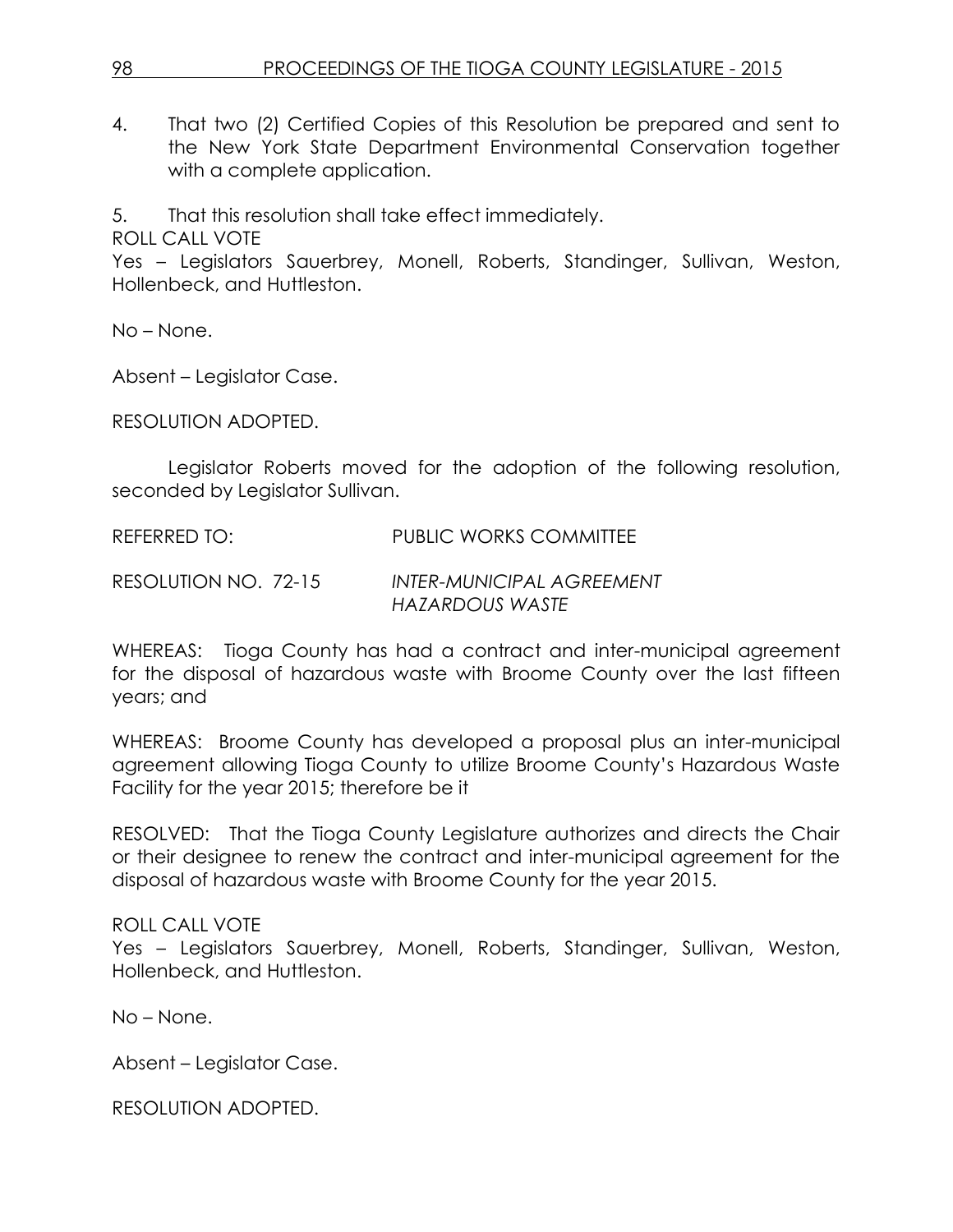Legislator Roberts moved for the adoption of the following resolution, seconded by Legislator Sullivan. REFERRED TO: PUBLIC WORKS

RESOLUTION NO. 73-15 *APPROVE INSPECTION SERVICES FOR TIOGA CO. BRIDGE PREVENTATIVE MAINTENANCE PROGRAM PROJECT PIN 9753.83* 

WHEREAS: The Preventative Maintenance Bridge Program has been placed on the FHWA Program and will have several phases; and

WHEREAS: McFarland Johnson, Binghamton, NY did the design for Phase I for this bridge project; and

WHEREAS: This Project is funded as follows:

Federal: 80% State: 15% Local: 5%

and

WHEREAS: The Commissioner of Public Works received a proposal for the inspection services for the Tioga County Bridge Preventative Maintenance Program in the amount of \$28,218 from McFarland Johnson, Binghamton, NY; and

WHEREAS: NYSDOT requires an inspector to be on the job at all times; therefore be it

RESOLVED: That the Tioga County Legislature award the inspection services contract to McFarland Johnson, Binghamton, NY not to exceed \$28,218 and to be paid out of the Maintenance, Roads and Bridges Account D5110.40 use code 50.

ROLL CALL VOTE

Yes – Legislators Sauerbrey, Monell, Roberts, Standinger, Sullivan, Weston, Hollenbeck, and Huttleston.

No – None.

Absent – Legislator Case.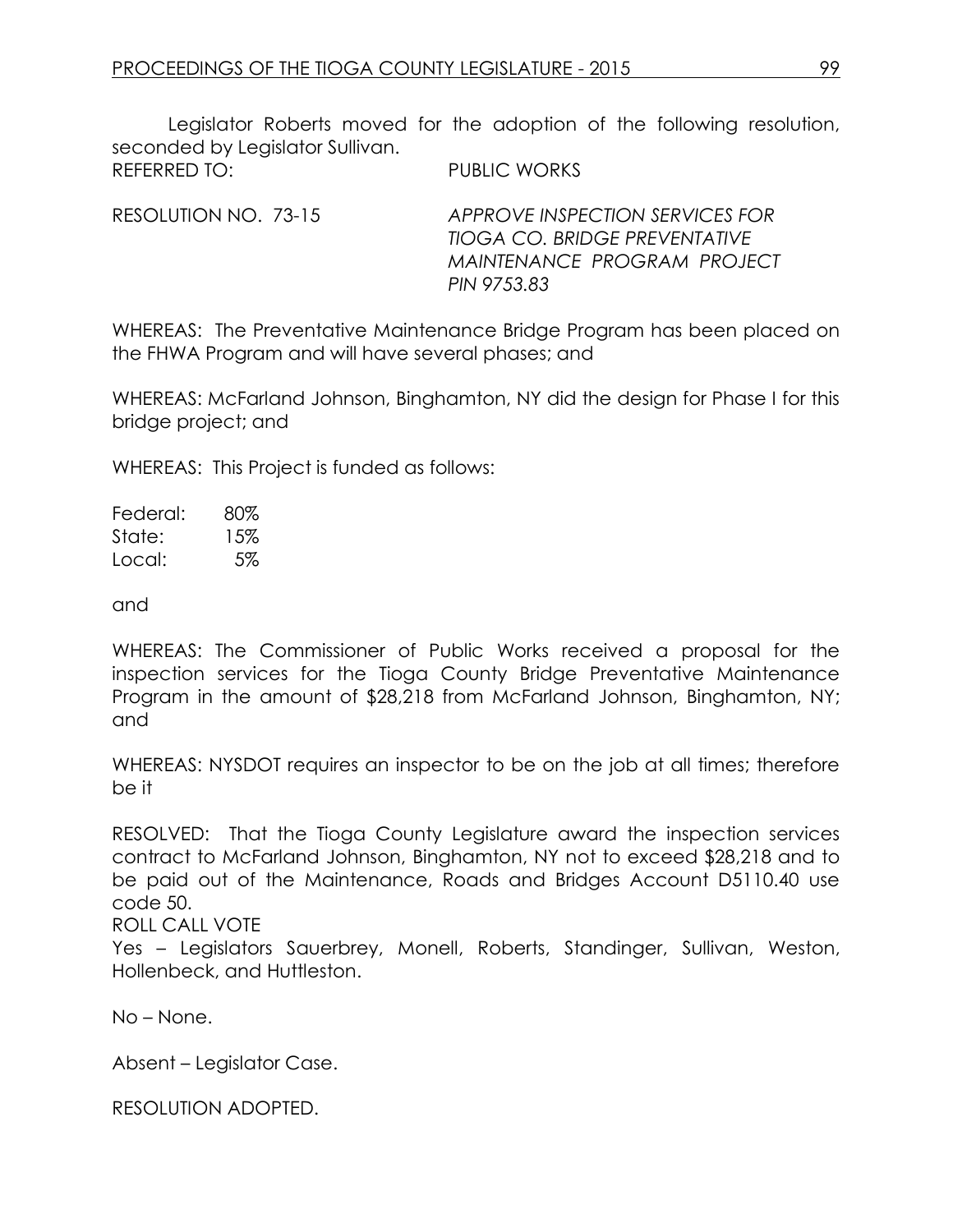Legislator Roberts moved for the adoption of the following resolution, seconded by Legislator Sullivan.

REFERRED TO: PUBLIC WORKS

RESOLUTION NO. 74 -15 *AWARD INSPECTION SERVICES CONTRACT MCFARLAND – JOHNSON ENGINEERS FOR INSPECTION SERVICES OF THE ELLIS CREEK RD BRIDGES OVER ELLIS CREEK (BIN: 3334900 & BIN: 3334880)* 

WHEREAS: Tioga County bonded for a program for rehabilitation of various bridges within the County; and

WHEREAS: Funds are available for the Inspection of these bridges as part of the Bond Issue; and

WHEREAS: The Ellis Creek Rd. Bridges over Ellis Creek (BIN: 3334900 & BIN: 3334880) are two of the bridges in the program; and

WHEREAS: McFarland Johnson did the design phase for these bridges; and

WHEREAS: The Commissioner of Public Works received a proposal for the inspections services for the Ellis Creek Rd. Bridges BIN: 3334900 & BIN: 3334880 in the amount of \$185,860; therefore be it

RESOLVED: That the Tioga County Legislature award the inspection services contract to McFarland-Johnson Engineers, Binghamton, NY 13901 in the amount of \$186,860 to be split out and paid as follows:

Ellis Creek Rd. Bridge Account H2014.01 BIN: 3334880 \$93,430 Ellis Creek Rd. Bridge Account H2013.06 BIN: 3334900 \$93,430

ROLL CALL VOTE

Yes – Legislators Sauerbrey, Monell, Roberts, Standinger, Sullivan, Weston, Hollenbeck, and Huttleston.

No – None.

Absent – Legislator Case.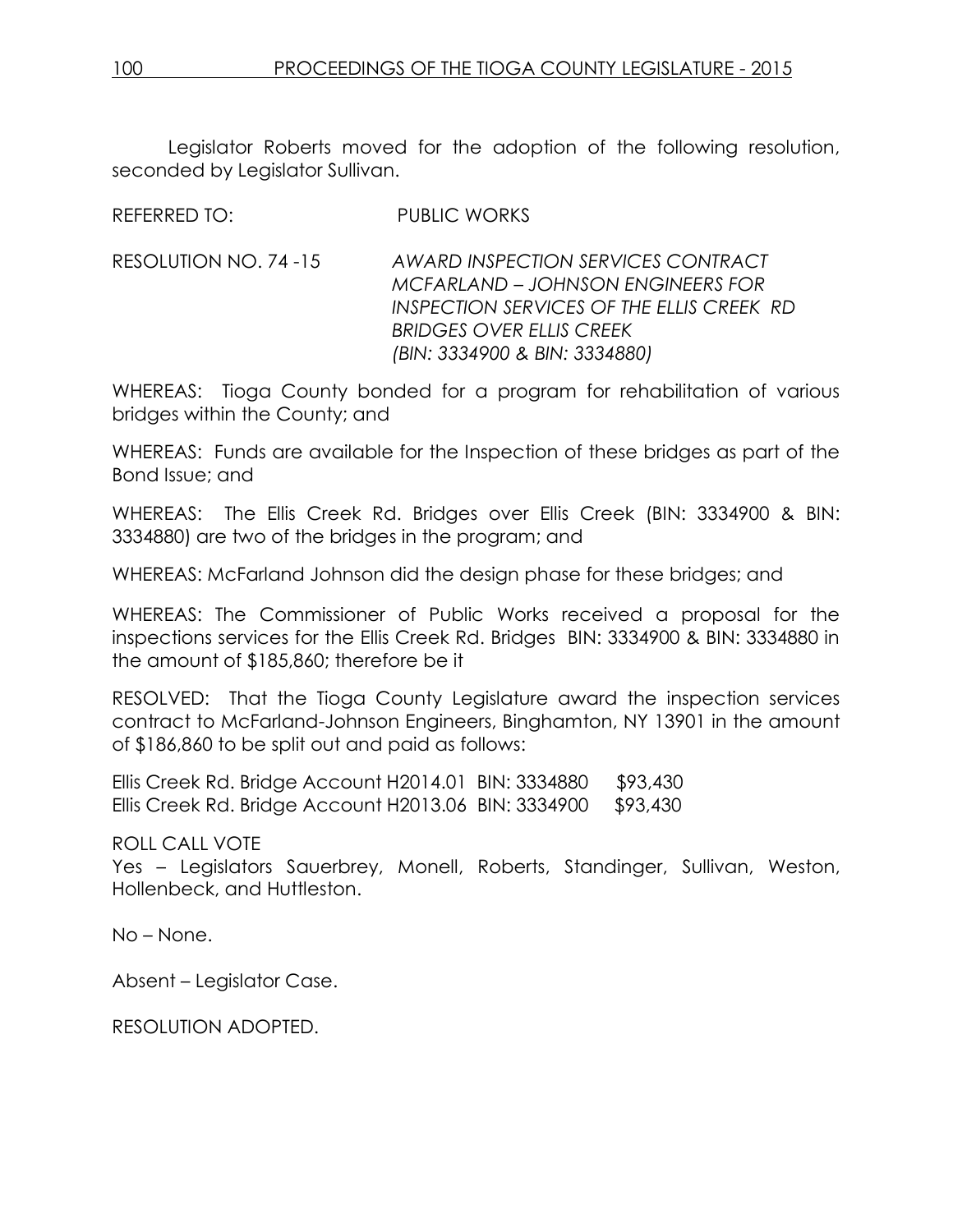Legislator Roberts moved for the adoption of the following resolution, seconded by Legislator Sullivan.

REFERRED TO: PUBLIC WORKS

RESOLUTION NO. 75-15 *APPROVE CHANGE ORDERS NELCORP ELECTRIC FOR FLOOD MITIGATION PROJECT COURT HOUSE COURT ANNEX/CLERKS*

WHEREAS: Nelcorp Electric was the electrical contractor for the Flood Mitigation Project at the Court House & Court Annex/Clerks Building; and

WHEREAS: A couple of change orders were submitted for the following:

| Relocation of Meter Box Required by NYSEG | \$8,930.00  |
|-------------------------------------------|-------------|
| NYSEG Overtime Fees to Disconnect &       | \$4,120.54  |
| Reconnect Power                           |             |
| Total                                     | \$13,505.54 |

Therefore be it

RESOLVED: That the Tioga County Legislature authorize additional funds be appropriated for these change orders not to exceed \$13,505.54 to be paid out of the Tropical Storm Lee Disaster account H1624.20-401.

ROLL CALL VOTE

Yes – Legislators Sauerbrey, Monell, Roberts, Standinger, Sullivan, Weston, Hollenbeck, and Huttleston.

No – None.

Absent – Legislator Case.

RESOLUTION ADOPTED.

Legislator Sullivan moved for the adoption of the following resolution, seconded by Legislator Hollenbeck.

| REFERRED TO:         | ED&P LEGISLATIVE COMMITTEE                                       |
|----------------------|------------------------------------------------------------------|
| RESOLUTION NO. 76-15 | RESOLUTION OPPOSING PART W OF GOVERNOR'S<br>PROPOSED 2015 BUDGET |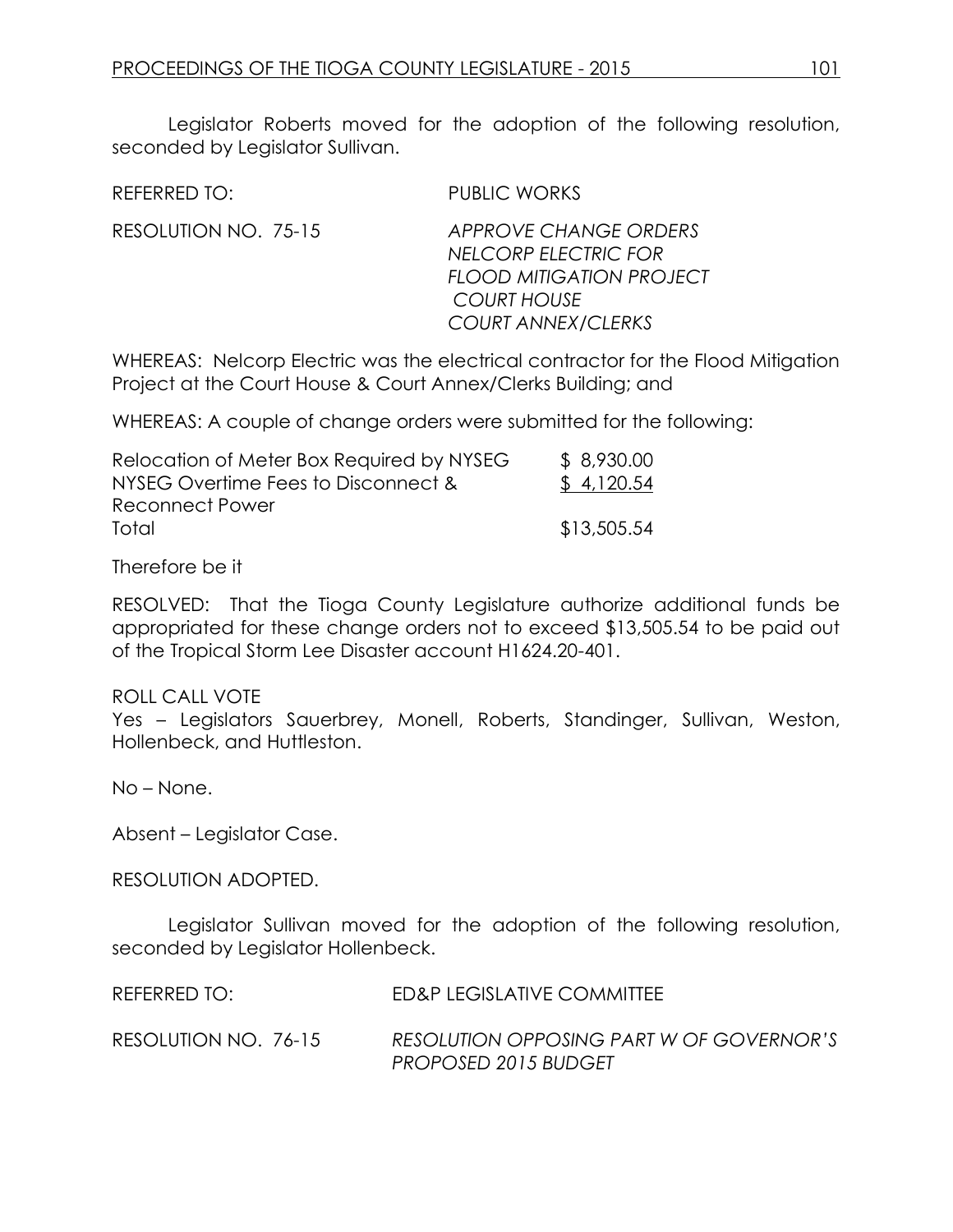WHEREAS: Governor Cuomo has submitted a budget for New York State for 2015 for the Legislature's consideration; and

WHEREAS: Part W of this budget severely restricts the ability of Industrial Development Agencies to respond to the needs of businesses by removing home rule decisions and placing certain incentive decisions with the Regional Economic Development Council and Empire State Development; and

WHEREAS: Part W of this budget also grants the Authorities Budget Office greater power over local Industrial Development Agencies, inhibits County's ability to build industry clusters, and significantly slows Industrial Development Agencies ability to respond to "at the speed of business"; therefore be it

RESOLVED: That the Tioga County Legislature authorizes the Chair to send a letter in opposition to Part W of the proposed 2015 New York State Budget; and be it further

RESOLVED: That this letter should be sent to Assembly Minority Leader Brian Kolb and Senator Thomas Libous with copies to:

Senate Majority Leader Dean Skelos NYS Senate Room 330 Capitol Albany, NY 12247

Senator Thomas Omara NYS Senate Room 848 LOB Albany, NY 12247

Senator James Seward NYS Senate Room 430 Albany, NY 12247

Honorable Donna Lupardo NYS Assembly Room 626 LOB Albany, NY 12248

Honorable Christopher Friend NYS Assembly Room 938 LOB Albany, NY 12248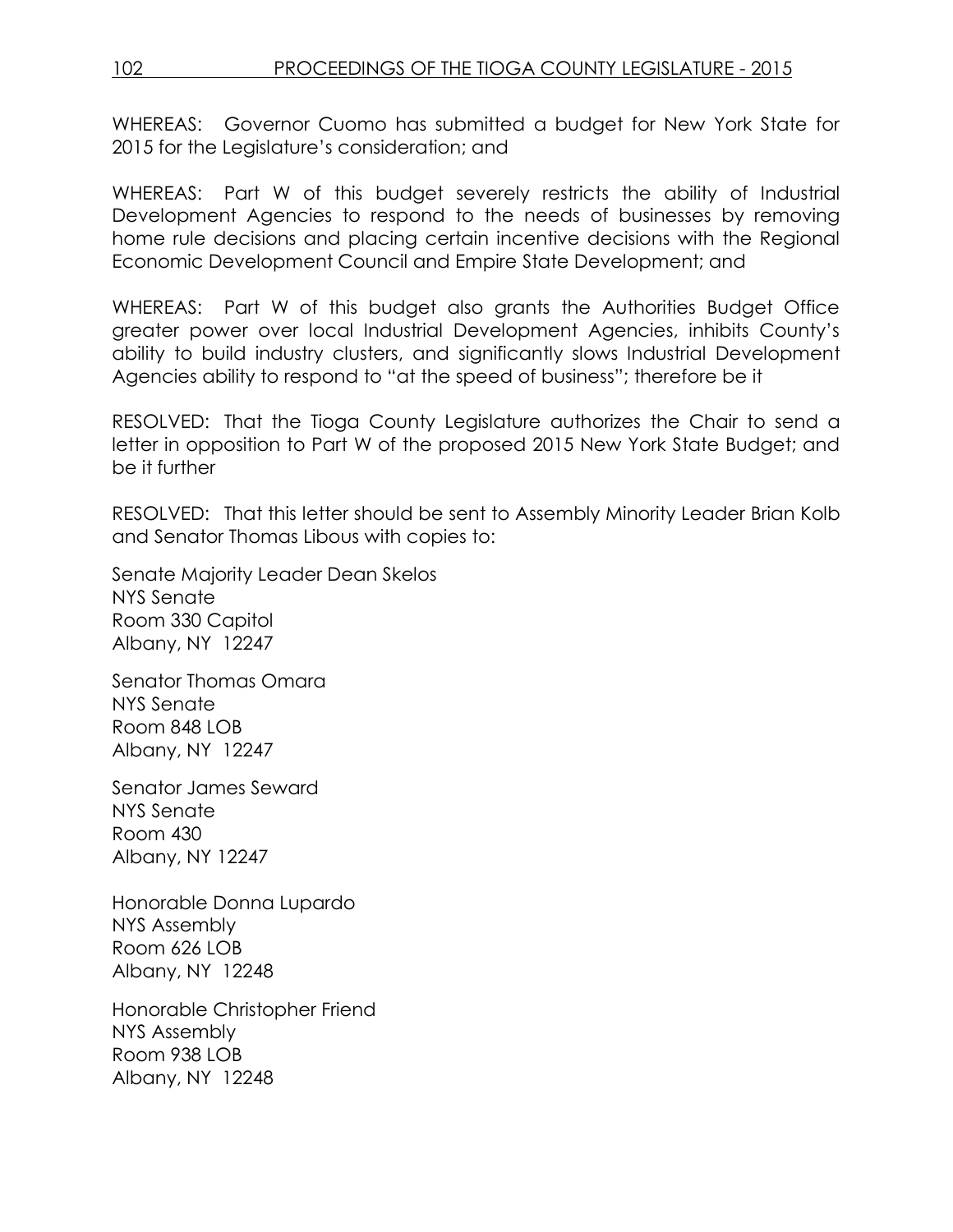Mr. Howard Zemsky President & CEO Empire State Development Corporation 633 Third Avenue, 36th Floor New York, NY 10017

Mr. Brian McMahon Executive Director NYS Economic Development Council 111 Washington Avenue Albany, NY 12210

Ms. Ruth Fiato Executive Administrator Tioga County Industrial Development Agency 56 Main Street Owego, NY 13827

ROLL CALL VOTE Yes – Legislators Sauerbrey, Monell, Roberts, Standinger, Sullivan, Weston, Hollenbeck, and Huttleston.

No – None.

Absent – Legislator Case.

RESOLUTION ADOPTED.

Legislator Huttleston moved for the adoption of the following resolution, seconded by Legislator Sullivan.

| REFERRED TO: I        | ADMINISTRATIVE SERVICES COMMITTEE<br>PERSONNEL COMMITTEE |
|-----------------------|----------------------------------------------------------|
| RESOLUTION NO.  77–15 | REAPPOINTMENT OF COUNTY HISTORIAN                        |

WHEREAS: Emma Sedore was first appointed Tioga County Historian on November 13, 2001; and

WHEREAS: She is a dedicated Historian; and

WHEREAS: Her term is set to expire March 31, 2015; therefore be it

RESOLVED: That Emma Sedore of Owego, New York, is hereby reappointed County Historian for a two-year term from April 1, 2015 until March 31, 2017.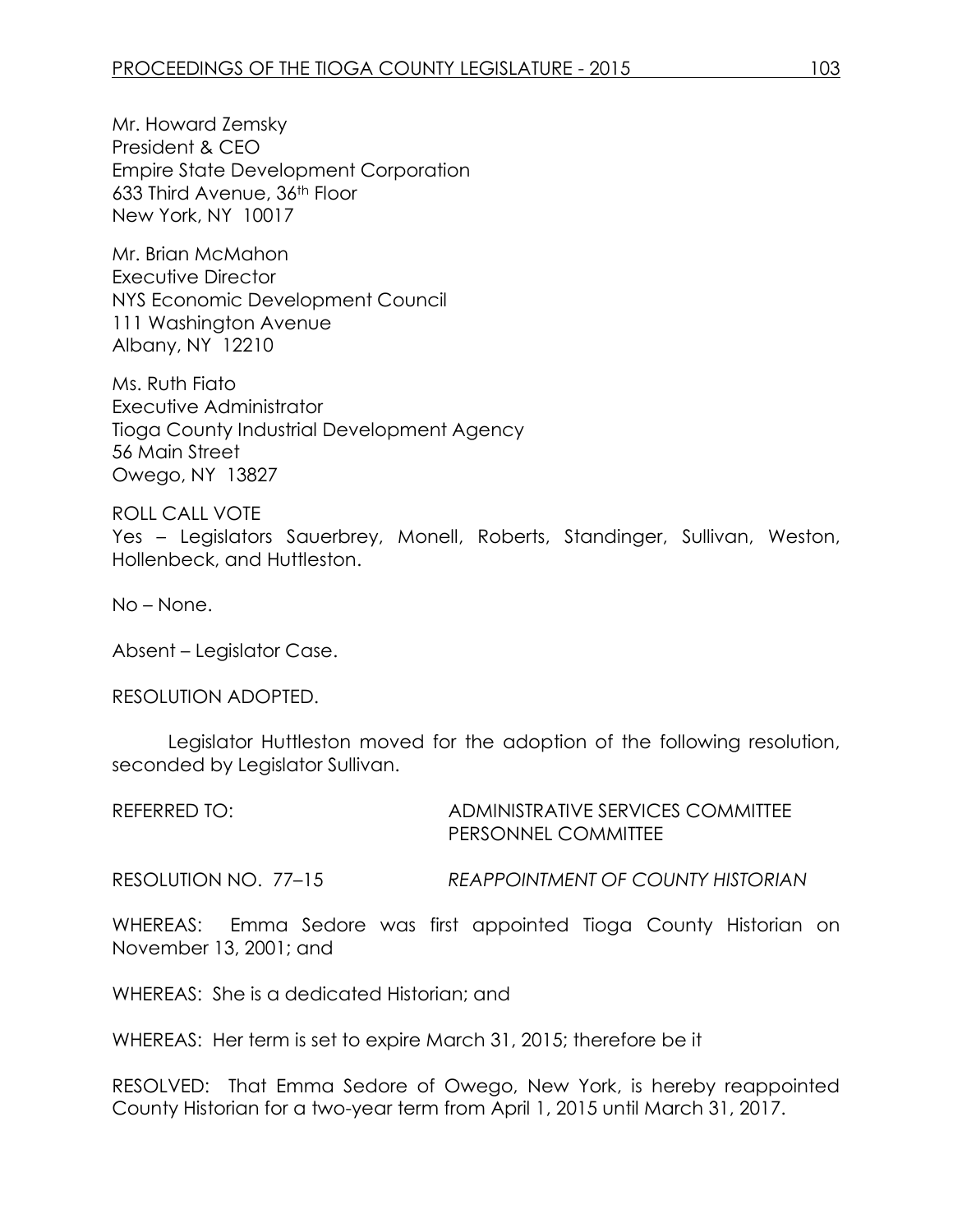Yes – Legislators Sauerbrey, Monell, Roberts, Standinger, Sullivan, Weston, Hollenbeck, and Huttleston.

No – None.

Absent – Legislator Case.

RESOLUTION ADOPTED.

Legislator Standinger moved for the adoption of the following resolution, seconded by Legislator Sullivan.

| REFERRED TO:         | HEALTH & HUMAN SERVICES COMMITTEE<br>PERSONNEL COMMITTEE |
|----------------------|----------------------------------------------------------|
| RESOLUTION NO. 78-15 | AMEND RESOLUTION 138-14<br>HEALTH DEPARTMENT             |

WHEREAS: Resolution 138-14 abolished and created several positions based upon reorganization of the Tioga County Department of Health (TCDOH); and

WHEREAS: Resolution 138-14 created and authorized the filling of the position of a temporary part-time Administrative Accounting Supervisor for the period through April 1, 2015; and

WHEREAS: Due to the incumbent in the position currently assisting in office coverage in the Legislative Office, there has been and will continue to be a limited availability for their working at TCDOH; and

WHEREAS: TCDOH has determined that the position will be needed beyond the April 1, 2015 date established in Resolution 138-14; and

WHEREAS: TCDOH is not requesting any additional funding, rather is just requesting to extend the period in which the budgeted hours for the position can be used; therefore be it

RESOLVED: That the temporary part-time position of Administrative Accounting Supervisor set to expire in Resolution 138-14 be restored and extended beyond April 1st until December 31, 2015, at which time it will be abolished.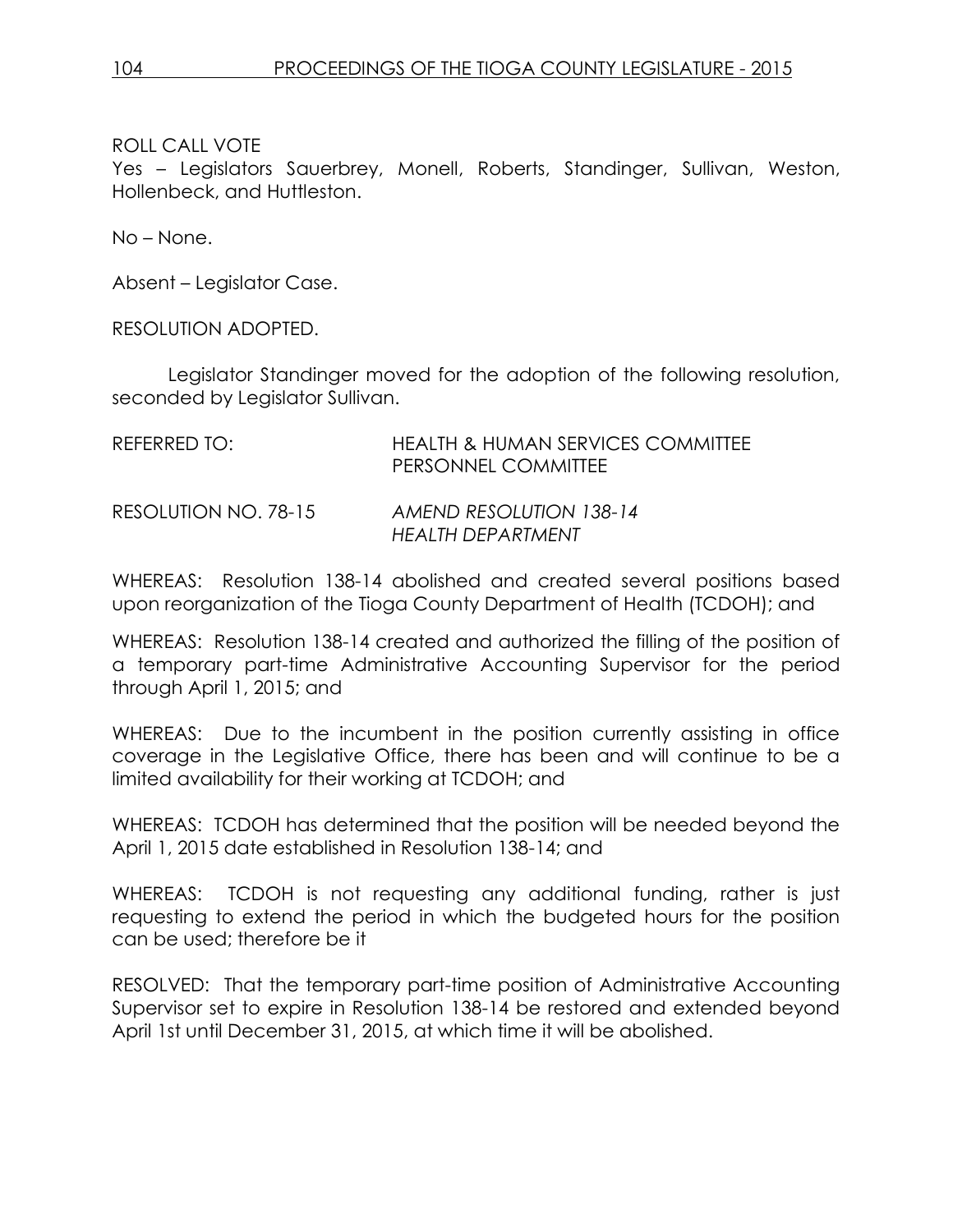Yes – Legislators Sauerbrey, Monell, Roberts, Standinger, Sullivan, Weston, Hollenbeck, and Huttleston.

No – None.

Absent – Legislator Case.

RESOLUTION ADOPTED.

Legislator Standinger moved for the adoption of the following resolution, seconded by Legislator Sullivan.

| REFERRED TO          | HEALTH & HUMAN SERVICES COMMITTEE<br><b>PERSONNEL COMMITTEE</b> |
|----------------------|-----------------------------------------------------------------|
| RESOLUTION NO. 79-15 | <b>AMEND RESOLUTION 189-14</b><br>DEPARTMENT OF SOCIAL SERVICES |

WHEREAS: Resolution 189-14 created and authorized the filling of one temporary part-time Home Energy Assistance Program (HEAP) Social Welfare Examiner position for the period through March 15, 2015 and three temporary part-time Home Energy Assistance Program (HEAP) Social Welfare Examiner positions for the period through January 31, 2015; and

WHEREAS: There is a continued need for one temporary Home Energy Assistance Program (HEAP) Social Welfare Examiner position for the period from March 16, 2015 through April 15, 2015; and

WHEREAS: Due to HEAP vacancies the Department of Social Services is not requesting any additional funding; therefore be it

RESOLVED: That Resolution 189-14 be amended for the temporary part-time position of Social Welfare Examiner set to expire in Resolution 189-14 on March 15, 2015 be restored and extended to April 15, 2015.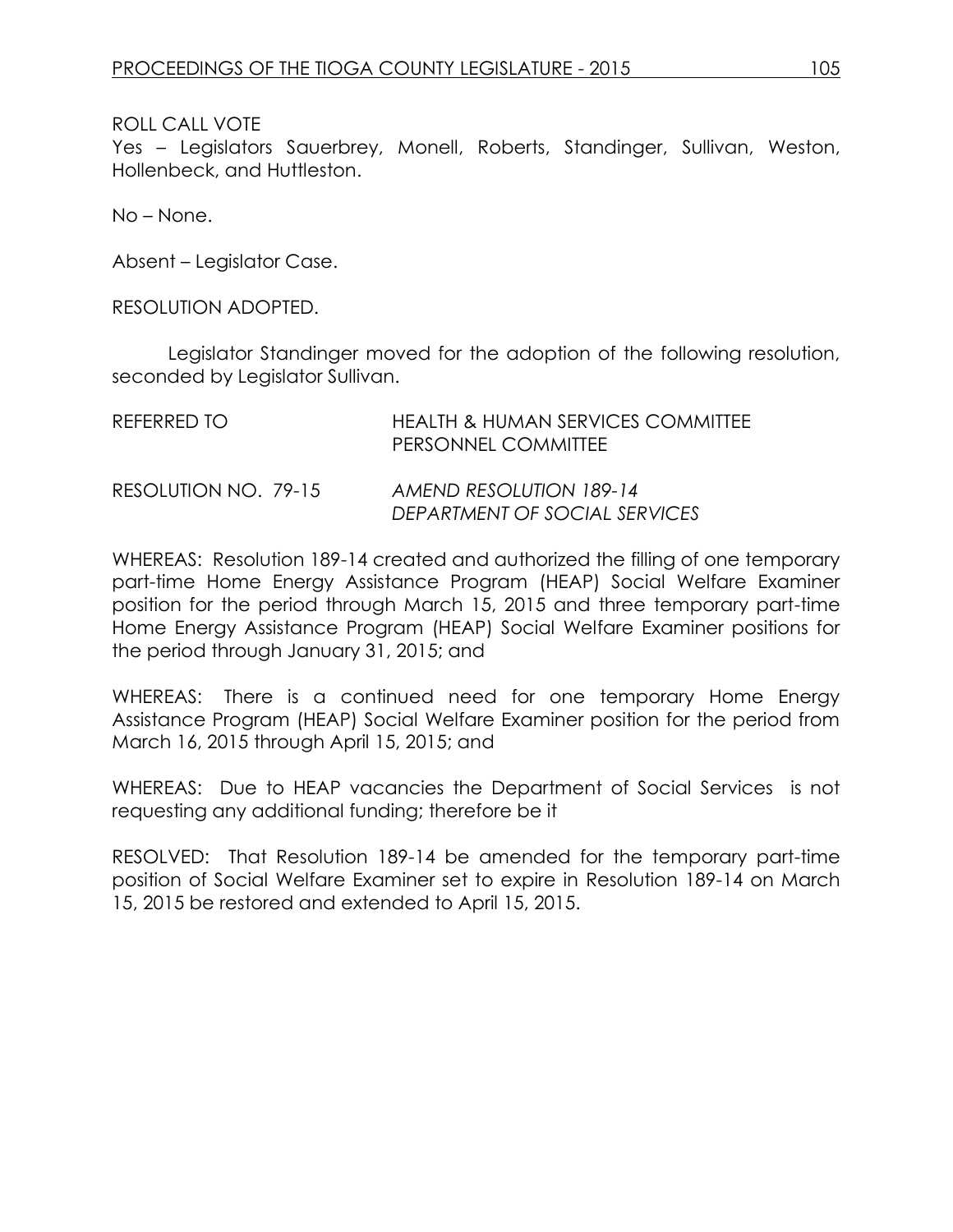Yes – Legislators Sauerbrey, Monell, Roberts, Standinger, Sullivan, Weston, Hollenbeck, and Huttleston.

No – None.

Absent – Legislator Case.

RESOLUTION ADOPTED.

Legislator Hollenbeck moved for the adoption of the following resolution, seconded by Legislator Sullivan.

| REFERRED TO:         | LEGISLATIVE WORKSESSION<br><b>FINANCE/LEGAL COMMITTEE</b>                     |
|----------------------|-------------------------------------------------------------------------------|
| RESOLUTION NO. 80-15 | AMEND RESOLUTION #53-15;<br>EXTEND TEMPORARY POSITION<br>(LEGISLATIVE OFFICE) |

WHEREAS: Resolution #31-15 authorized a full-time temporary Account Clerk/Typist position in the Legislative Office through February 20, 2015 and Resolution 53-15 extended this duration through March 20, 2015; and

WHEREAS: There is a need to again extend the duration of this temporary position due to another employee's inability to return to work on a full-time basis; therefore be it

RESOLVED: That Resolution #53-15 is hereby amended to allow the temporary Account Clerk/Typist position in the Legislative Office to continue through May 1, 2015; and be it further

RESOLVED: That the temporary Account Clerk/Typist position is authorized for up to 35 hours per week.

ROLL CALL VOTE Yes – Legislators Sauerbrey, Monell, Roberts, Standinger, Sullivan, Weston, Hollenbeck, and Huttleston.

No – None.

Absent – Legislator Case.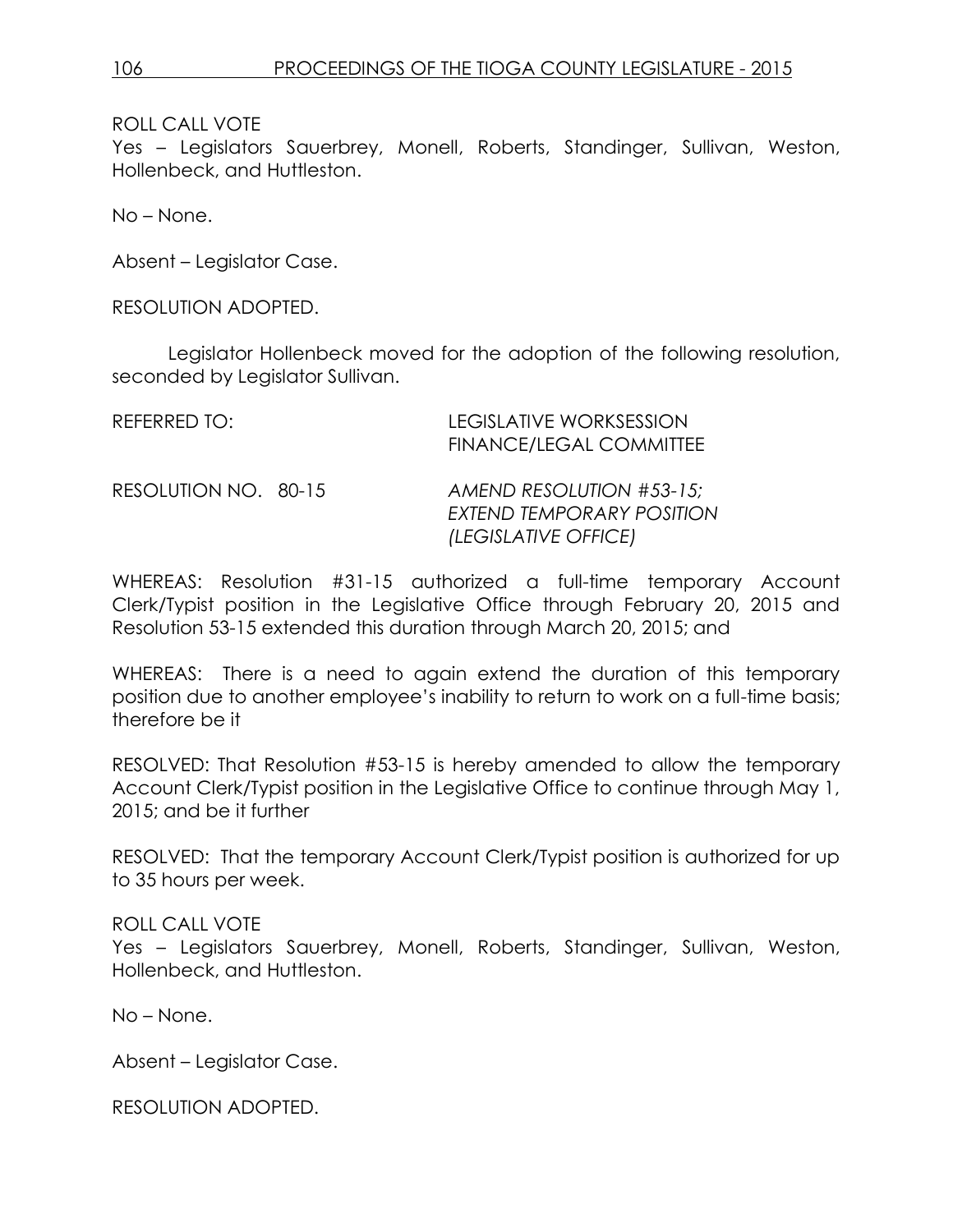Legislator Roberts moved for the adoption of the following resolution, seconded by Legislator Sullivan.

| REFERRED TO:           | <b>PUBLIC WORKS</b><br><b>PERSONNEL</b>                               |
|------------------------|-----------------------------------------------------------------------|
| RESOLUTION NO. 81 - 15 | CREATE AND FILL HIGHWAY WORKER<br>(SEASONAL) POSITION<br>PUBLIC WORKS |

WHEREAS: There will be a need for the Highway Department to employ one seasonal Highway Worker (Seasonal) for 2015; and

WHEREAS: The Commissioner of Public Works has budgeted money to cover expenditures of such employment; therefore be it

RESOLVED: That the Commissioner is hereby authorized to create one (1) temporary full-time Highway Worker (Seasonal) position effective April 6, 2015 through November 25, 2015 at an hourly rate of \$9.70, however no more than 1248 hours may be worked April 6, 2015 – October 13, 2015.

ROLL CALL VOTE

Yes – Legislators Sauerbrey, Monell, Roberts, Standinger, Sullivan, Weston, Hollenbeck, and Huttleston.

No – None.

Absent – Legislator Case.

RESOLUTION ADOPTED.

Legislator Monell moved for the adoption of the following resolution, seconded by Legislator Hollenbeck.

| REFERRED TO:         | PERSONNEL COMMITTEE<br>LEGISLATIVE WORKSESSION             |
|----------------------|------------------------------------------------------------|
| RESOLUTION NO. 82-15 | ABOLISH UNFUNDED VACANT POSITIONS<br>(VARIOUS DEPARTMENTS) |

WHEREAS: Several Departments have unfunded vacant positions included in their 2015 headcounts; and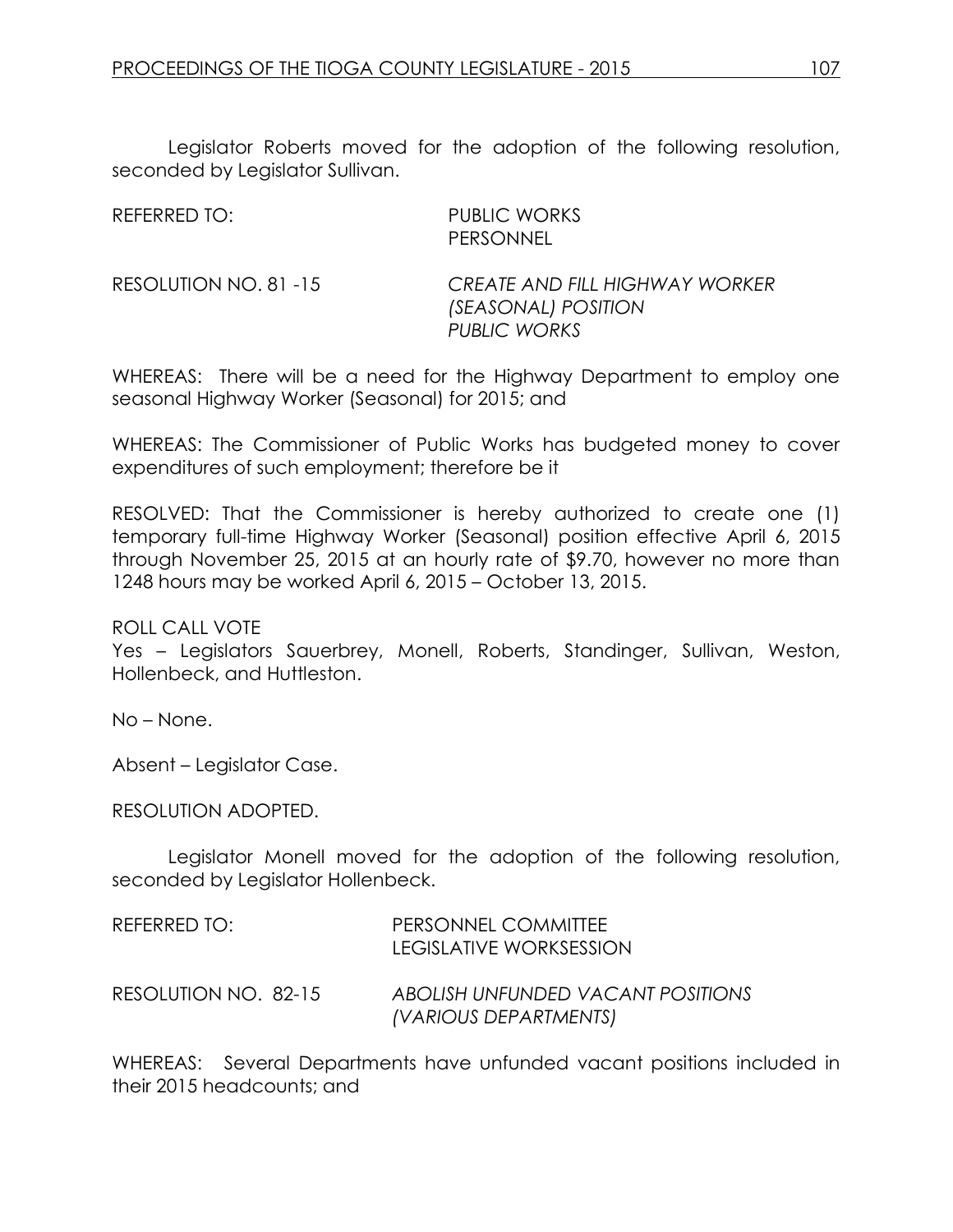WHEREAS: Some of these departments do not foresee a need to fill these positions in the future and are agreeable to having the positions abolished and removed from their headcount; therefore be it

RESOLVED: That the following unfunded vacant positions are abolished effective immediately:

Department of Social Services: Support Investigator

Mental Hygiene: Account Clerk/Typist Administrative Accounting Supervisor Senior Clinical Social Worker Social Work Assistant II Supervising Clinical Social Worker

Sheriff's Office: Clerk (PT) – 2 positions

and be it further

RESOLVED: That said abolished positions will result in the following authorized headcount figures by department for 2015:

Department of Social Services: Full-time: From 90 to 89

Mental Hygiene: Full-time: From 38 to 33

Sheriff's Office: Part-time: From 20 to 18

## ROLL CALL VOTE

Yes – Legislators Sauerbrey, Monell, Roberts, Standinger, Sullivan, Weston, Hollenbeck, and Huttleston.

No – None.

Absent – Legislator Case.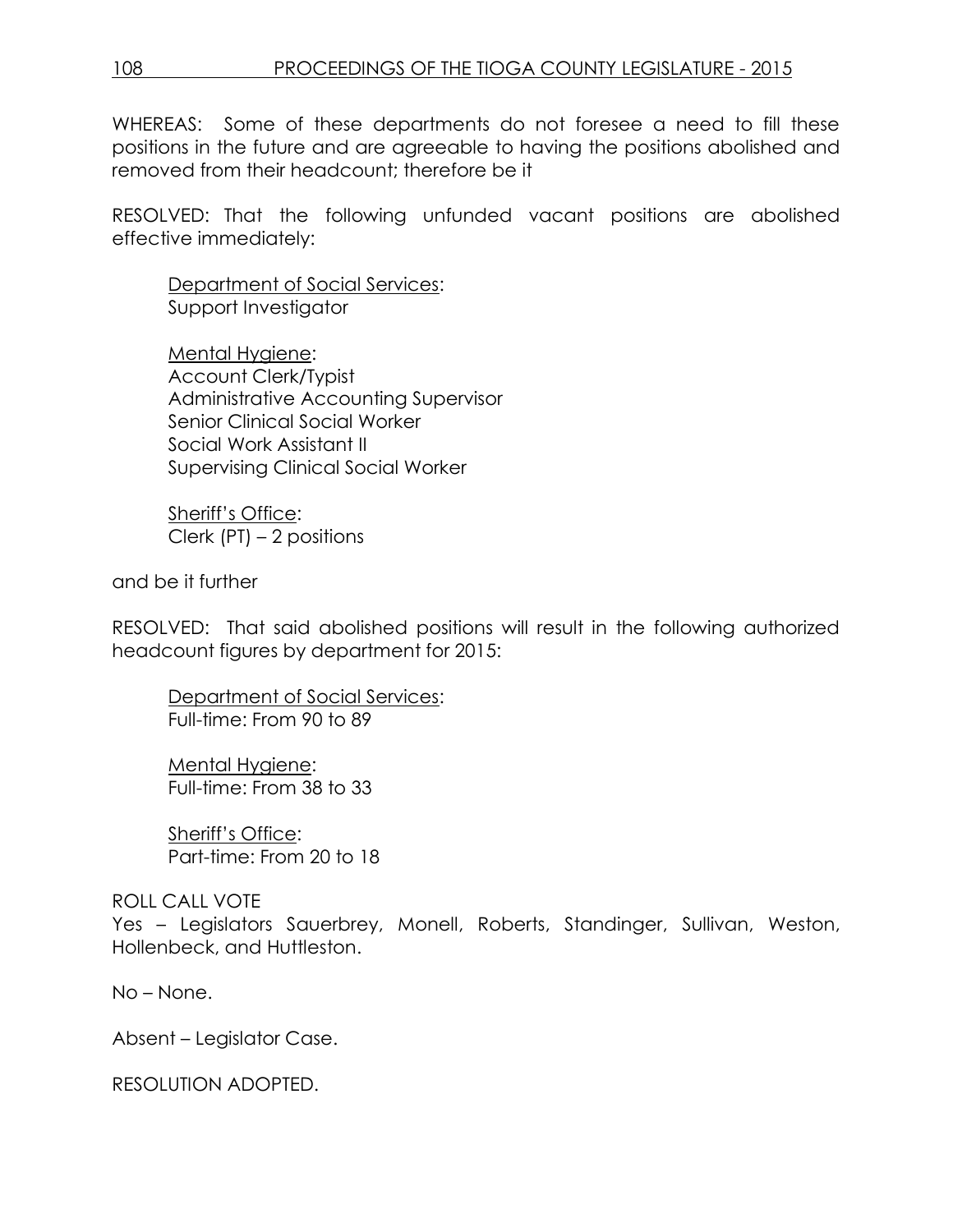Legislator Hollenbeck moved for the adoption of the following resolution, seconded by Legislator Monell.

| REFERRED TO:         | FINANCE/LEGAL & SAFETY COMMITTEE<br>PERSONNEL COMMITTEE                                               |
|----------------------|-------------------------------------------------------------------------------------------------------|
| RESOLUTION NO. 83-15 | AUTHORIZE INCREASE IN HOURS, AUTHORIZE<br>SALARY UPON PROMOTION AND ABOLISH<br><b>VACANT POSITION</b> |

WHEREAS: The Part-time 2<sup>nd</sup> Assistant County Attorney position has been vacant and unfunded since August 2010 when the previous incumbent was appointed County Attorney and continued doing the work of the 2nd Assistant as well; and

WHEREAS: There is a desire on the part of the Legislature to reduce the number of unfunded vacancies being tracked; and

WHEREAS: Both the County Attorney and Commissioner of Social Services are interested in increasing the hours of the 2nd Assistant County Attorney position to full-time with an annual non-union salary hiring range of \$57,822-\$67,822 and promoting the 3rd Assistant County Attorney into the full-time 2nd Assistant position; and

WHEREAS: Upon such promotion, the vacant 3rd Assistant County Attorney position could be abolished, creating a more logical chain of command; therefore be it

RESOLVED: That the position of 2<sup>nd</sup> Assistant County Attorney is increased in hours from part-time to full-time with an annual non-union salary hiring range of \$57,822-\$67,822; and be it further

RESOLVED: That John Van Wert shall be promoted from 3rd Assistant County Attorney to 2<sup>nd</sup> Assistant County Attorney with an annual salary increase of \$7,300 effective March 16, 2015; and be it further

RESOLVED: That the vacant 3rd Assistant County Attorney position is abolished effective March 16, 2015; and be it further

RESOLVED: That the Law Department's 2015 authorized part-time headcount shall change from 1 to 0.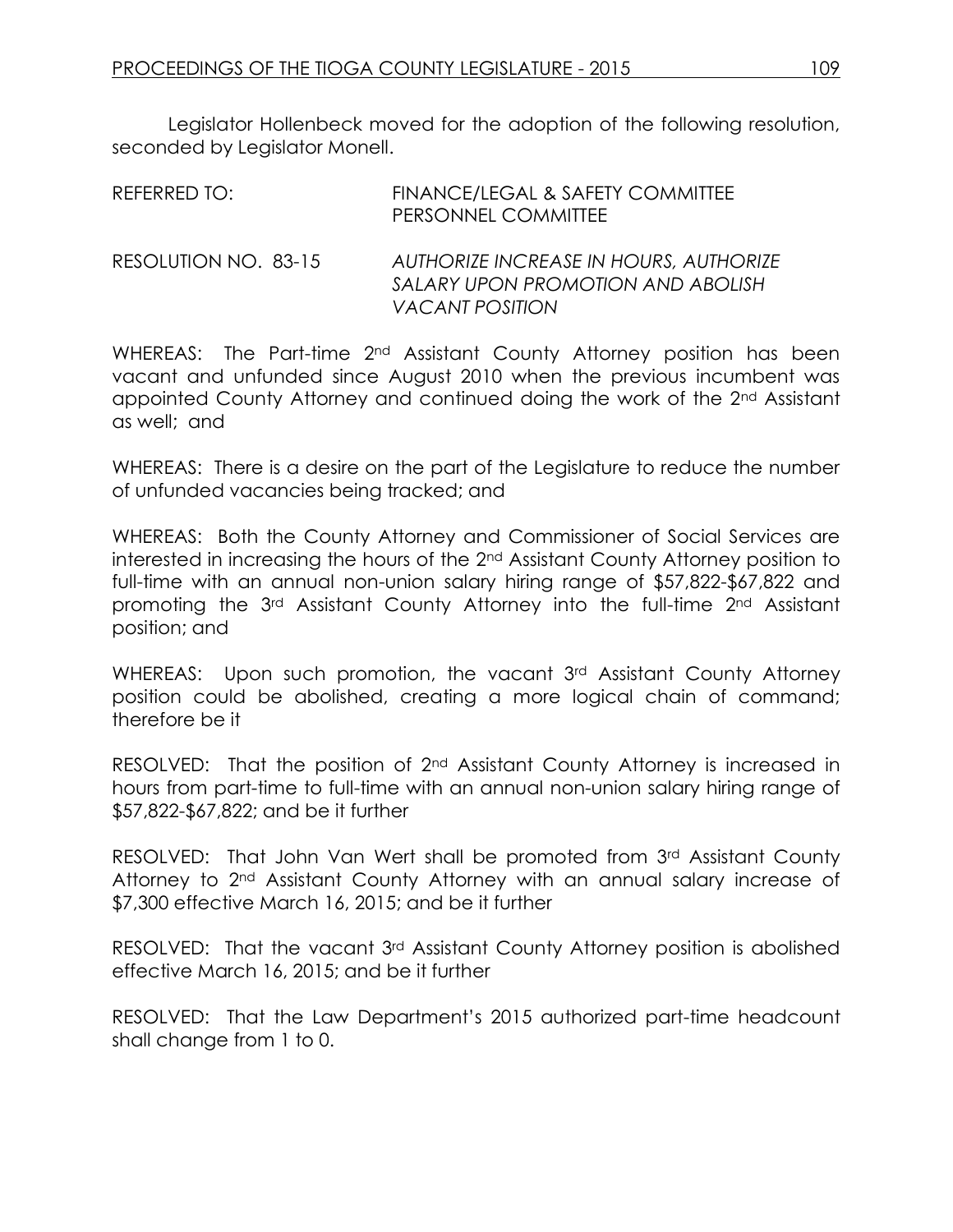Yes – Legislators Sauerbrey, Monell, Standinger, Weston, Hollenbeck, and Huttleston.

No – Legislators Roberts and Sullivan.

Absent – Legislator Case.

RESOLUTION ADOPTED.

Legislator Monell moved for the adoption of the following resolution, seconded by Legislator Hollenbeck.

| REFERRED TO:         | PERSONNEL COMMITTEE<br><b>FINANCE/LEGAL COMMITTEE</b>                 |
|----------------------|-----------------------------------------------------------------------|
| RESOLUTION NO. 84-15 | <b>BACKFILL VACANT NON-UNION POSITION</b><br>PUBLIC DEFENDER'S OFFICE |

WHEREAS: Legislative approval is required to fill any non-union position; and

WHEREAS: A part-time position, Secretary to the Public Defender, became vacant on February 26, 2015; and

WHEREAS: The Public Defender would like to backfill this position in order to maintain adequate coverage within his offices; therefore be it

RESOLVED: That the Public Defender is hereby authorized to backfill the vacant part-time Secretary to the Public Defender position at an hourly rate of \$11.69 effective March 23, 2015.

## ROLL CALL VOTE

Yes – Legislators Sauerbrey, Monell, Roberts, Standinger, Sullivan, Weston, Hollenbeck, and Huttleston.

No – None.

Absent – Legislator Case.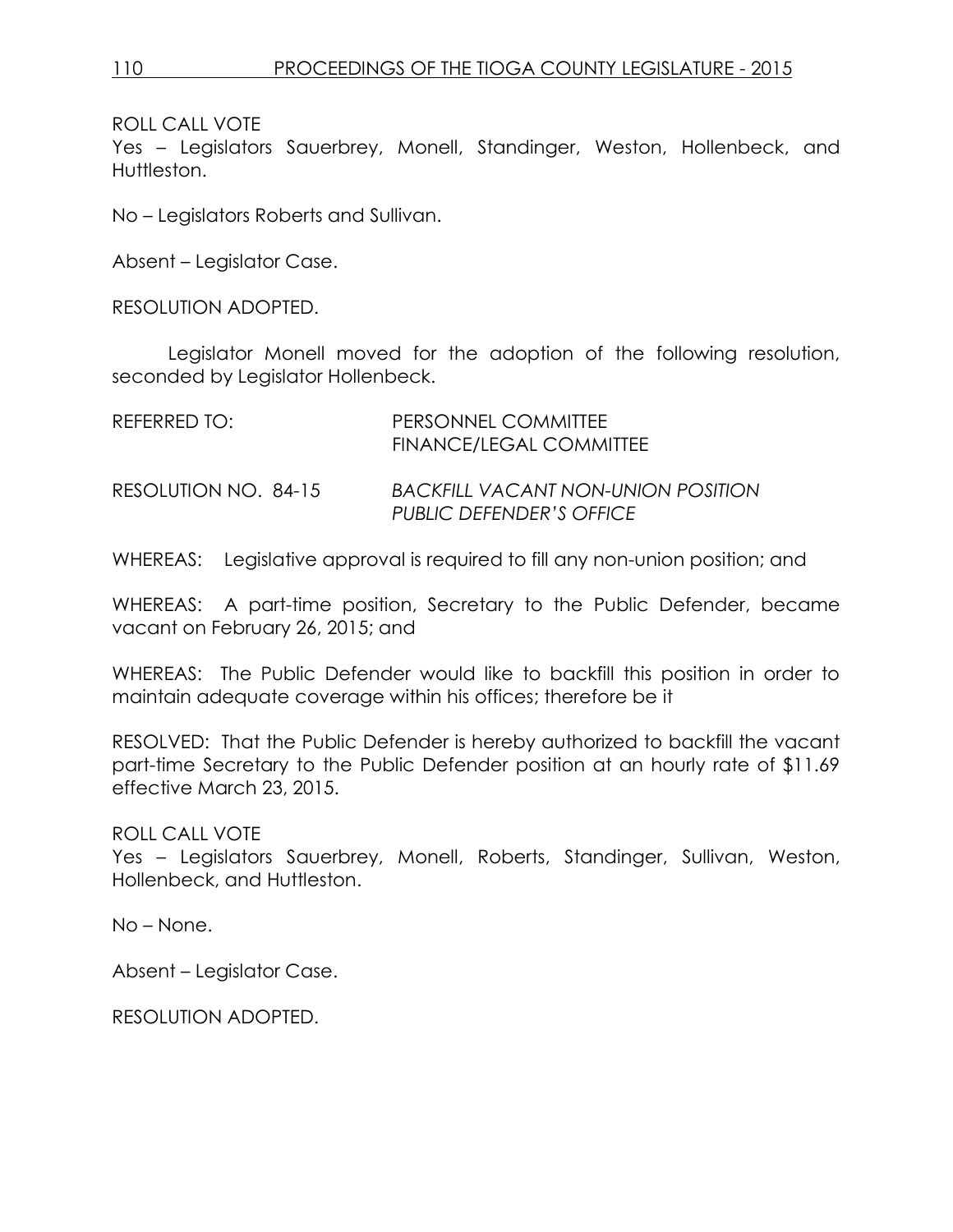Legislator Monell moved for the adoption of the following resolution, seconded by Legislator Hollenbeck.

| REFERRED TO:         | LEGISLATIVE WORKSESSION<br>PERSONNEL COMMITTEE       |  |  |
|----------------------|------------------------------------------------------|--|--|
| RESOLUTION NO. 85-15 | STANDARD WORK DAY AND<br><b>REPORTING RESOLUTION</b> |  |  |

WHEREAS: The New York State Retirement System created new reporting regulations in 2009 that require establishment of terms and work hours for elected and appointed officials and a resolution stating such at the onset of each term; therefore be it

RESOLVED: That the County of Tioga hereby establishes the following as standard work days for elected and appointed officials, and will report the following days worked to the New York State and Local Employees' Retirement System based on the record of activities maintained and submitted by the following officials to the Clerk of this body;

| <b>Title</b>                | <b>Name</b>     | <b>Standard</b><br><b>Work Day</b><br>(Hrs/day) | <b>Term</b><br><b>Begins/Ends</b> | <b>Participates</b><br>in<br>Employer's<br>Time<br>Keeping<br>System<br>(Y/N) | Days/Month<br>(based on<br><b>Record of</b><br>Activities) |
|-----------------------------|-----------------|-------------------------------------------------|-----------------------------------|-------------------------------------------------------------------------------|------------------------------------------------------------|
| <b>Appointed Officials</b>  |                 |                                                 |                                   |                                                                               |                                                            |
|                             | <b>Rita</b>     |                                                 | $7/28/14-$                        |                                                                               |                                                            |
| Budget Officer (PT)         | Hollenbeck*     | 7                                               | 12/31/15                          | N                                                                             | 10.74                                                      |
| <b>Account Clerk-Typist</b> | Debora          |                                                 | $8/25/14$ -                       |                                                                               |                                                            |
| (PT)                        | <b>Stubecki</b> | 6                                               | 12/31/15                          | N                                                                             | 9.88                                                       |

\*Rita Hollenbeck has a full time title of Chief Accountant and does time keeping for that full time title.

I, Maureen L. Dougherty, Secretary/Clerk of the governing board of the County of Tioga, of the State of New York, do hereby certify that I have compared the foregoing with the original resolution passed by such board at a legally convened meeting held on the 10<sup>th</sup> day of March, 2015 on file as part of the minutes of such meeting, and that same is a true copy thereof and the whole of such original.